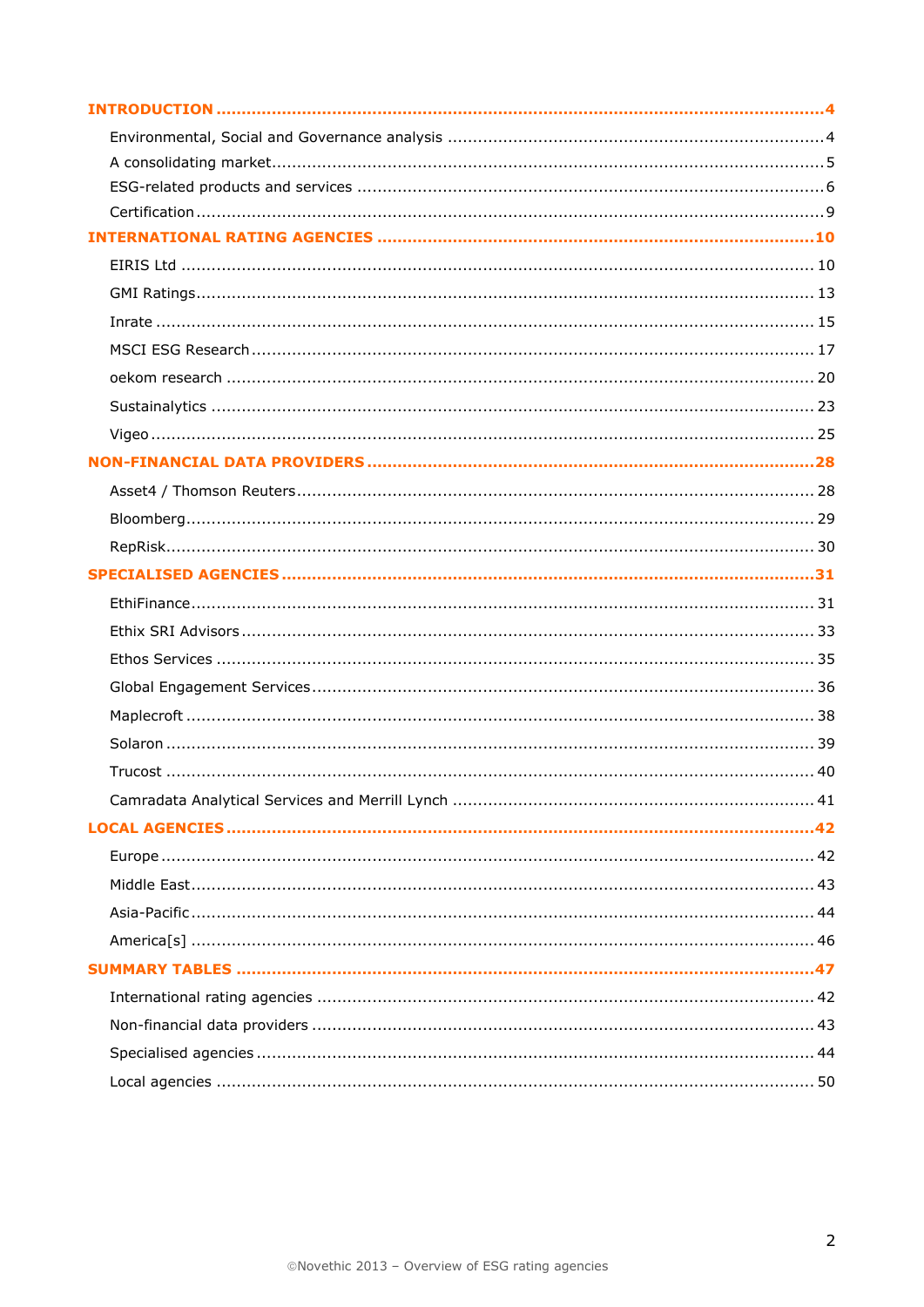#### **© Novethic 2013**

Total or partial reproduction of the content of this document is prohibited without the prior consent of Novethic. Using or citing the quantified data is allowed, provided that the source is indicated.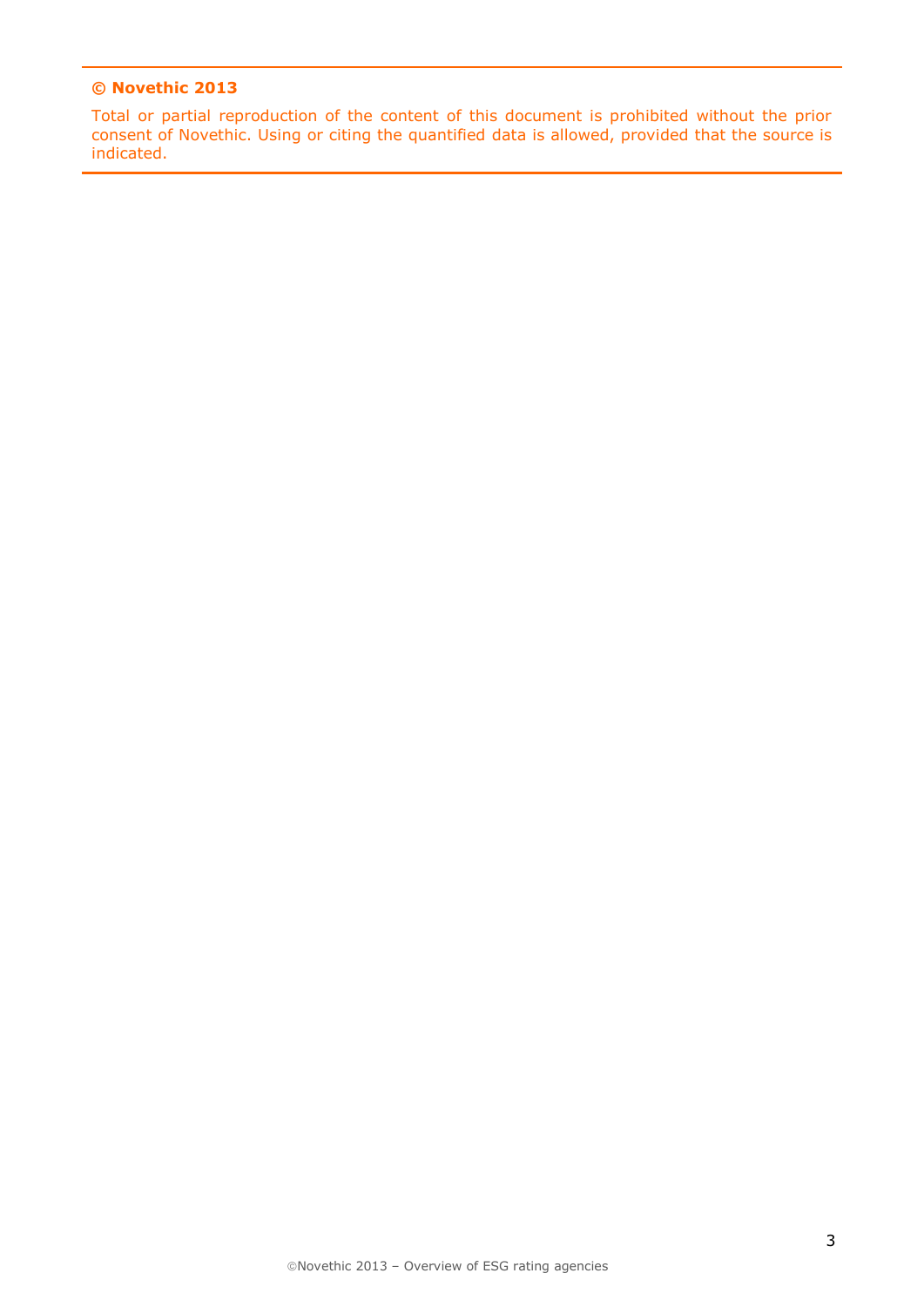# INTRODUCTION

The ESG rating market has developed considerably over the past fifteen years and has already undergone an initial phase of consolidation (2008-2010). A growing number of agencies have cropped up, while others have disappeared – most often taken over by a competitor. For the first edition, published in 2011, Novethic had established an overview of the agencies in a changing market. Two years on, the number of agencies seems to have stabilised. However, the ESG rating market is still a dynamic one as agencies are offering a more and more diversified range of products and services to investors.

Most agencies have created complementary products and services to the ESG ratings of issuers, such as controversy alerts and engagement services. The growing number of partnerships between international and local agencies enables the former to offer a wider geographic coverage of issuers. Other partnerships lead generalist agencies to offer their clients an access to specialist agencies (specialised in the evaluation of GHG emissions, in controversy alerts or engagement).

The ESG rating market is becoming more concentrated around the biggest agencies, which now offer a complete range of products and services and a large geographic coverage to responsible investors. This trend is illustrated by the cases of two well-known specialised agencies in governance: GMI Ratings and Ethos Services. Both of them have branched out and now offer an ESG analysis service to their clients.

This report aims to provide an overview of the range of ESG-related products and services available to investors. In light of the multiplicity of actors providing ESG ratings for all kinds of activities, Novethic has chosen to limit itself to those that provide such services to investors.

The agencies have been broken down by category (non-specialised international agencies, specialised agencies and local agencies). Within each category, they are listed in alphabetical order or by region.

**The Novethic Research Centre mainly used information available on agency websites to prepare this overview.**

#### **Environmental, Social and Governance analysis**

The field of Environmental, Social and Governance (ESG) analysis has been developed since the end of the 1990s. The process assesses the Environmental, Social and Governance (ESG) policies of companies, countries and other types of securities issuers (local governments, supranational organisations, para-public organisations, etc.). Based on this analysis, the rating – generally attributed by specialised agencies – serves to compare the ESG practices of the various issuers of both listed and unlisted securities and is used by investment managers to build SRI funds.

Unlike financial rating agencies, ESG rating agencies are paid by investors. Their analysis is primarily based on publicly available data reported by the companies as well as information produced by NGOs, governmental organisations or trade unions. This type of rating is also referred to as a "declarative rating", as opposed to a "requested rating" (ESG audit performed at the request of the company or government and paid for by the issuer) also offered by some agencies.

Brokers, the traditional providers of financial analysis on companies, have also begun to offer non-financial analysis by setting up dedicated teams. In France, Kepler Cheuvreux, Natixis, Oddo Securities and SGCIB (Société Générale Corporate and Investment Banking) propose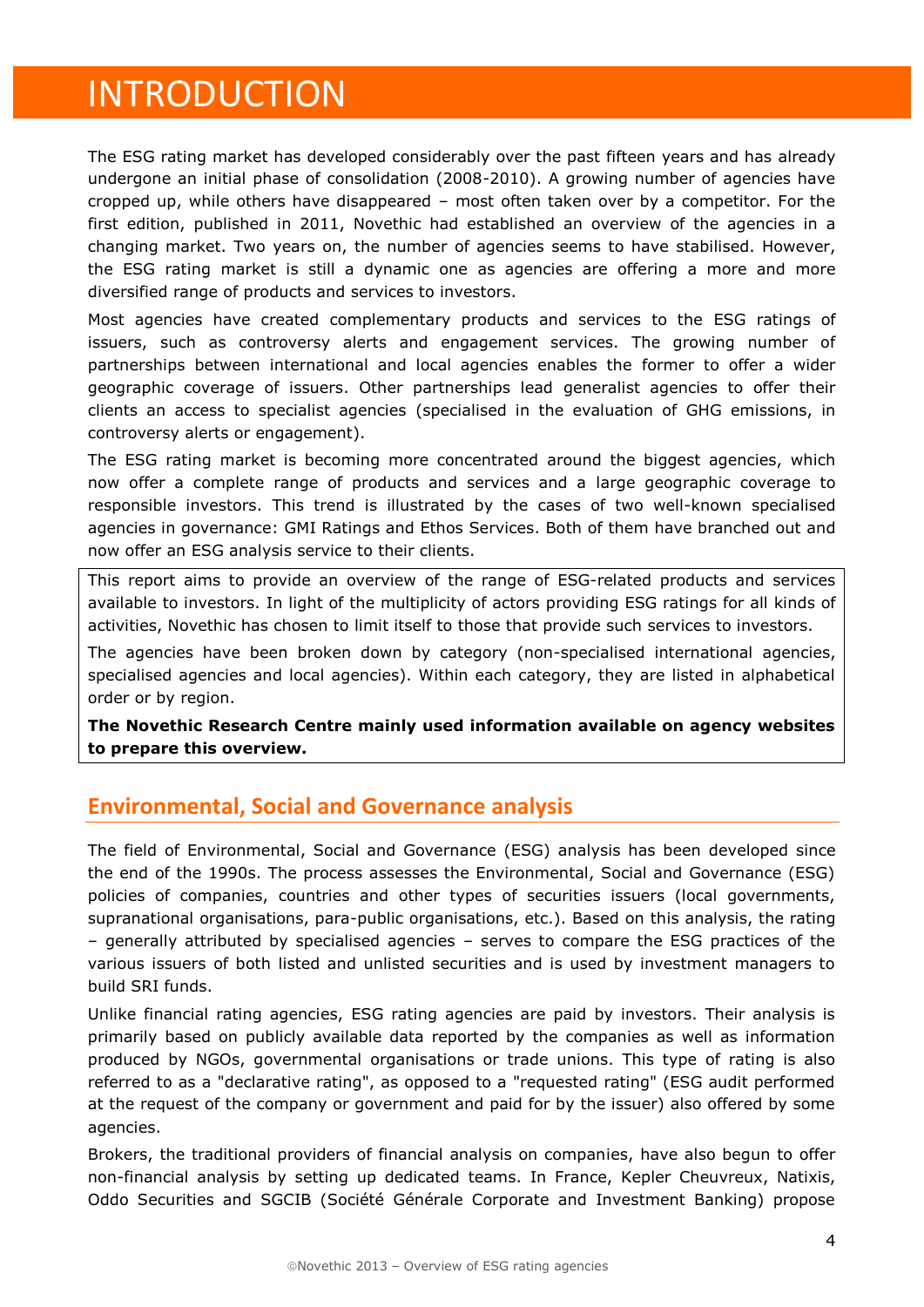analyses that generally take into account ESG issues which have a financial impact on the companies in their business sector. They also provide services that monitor the day-by-day non-financial news at companies.

### **A consolidating market**

#### **Sector concentration**

The leading non-specialised international ESG rating agencies active in France include Vigeo (France), MSCI ESG Research and GMI Ratings (US), EIRIS (UK), oekom (Germany), Inrate (Switzerland) and Sustainalytics (Netherlands).

Most of them are the result of mergers or acquisitions of long-standing agencies set up in the 1990s. This shift towards consolidation can be explained by a business model that has grown more complex due to the focus on establishing independence from the issuers reviewed and the financial instability of the pioneer agencies.

Founded following the acquisition of ARESE in 2002, Vigeo set up operations in Belgium in 2005 by taking over Stock at Stake, Ethibel's research centre (now Vigeo Belgium), and in Italy in 2007 as a result of the takeover of Avanzi SRI Research (now Vigeo Italia).

Sustainalytics was formed from the consolidation of the former members of SIRI Company<sup>1</sup> in 2008: Analistas Internacionales en Sostenibilidad (Spain), Dutch Sustainability Research (Netherlands) and Scoris (Germany).

More recently, MSCI ESG Research was set up as a result of the 2010 takeover of RiskMetrics by MSCI, a specialised provider of financial indices. RiskMetrics had itself bought the governance consulting agency ISS (US) in 2007, along with two ratings agencies in 2009, Innovest (US) and KLD (US).

A second American agency, GMI Ratings, was formed in 2010 through the merger of three firms — The Corporate Library, GovernanceMetrics International and Audit Integrity, specialised in governance and companies accounting. GMI Ratings analysis today ESG practices of issuers.

Lastly, Inrate was formed from the 2010 merger of two historic Swiss agencies: Centre Info (set up in 1990) and Inrate (set up in 1995).

#### **International development**

-

ESG rating agencies have also developed internationally either by establishing partnerships with local organisations to extend the coverage of their research and ESG ratings to major international and regional indices or by opening research subsidiaries or regional sales offices abroad.

EIRIS has built research partnerships with a number of local rating agencies such as CAER (Australia and New Zealand), Ecodes (Spain), Greeneye (Israel), IMUG (Germany) and KOCSR (South Korea).

In 2009, Sustainalytics merged with Jantzi Research Inc. (Canada), bought Responsible Research (Singapore) in May 2012 and recently formed a partnership with Sustinvest in South Korea.

Along with their international development, ESG rating agencies offer investors a broader range of products and services.

<sup>&</sup>lt;sup>1</sup> Between 2000 and 2008, SIRI Company (Switzerland) was a group encompassing local agencies, notably CAER (Australia), Centre Info (Switzerland), DSR (Netherlands) and KLD (United States). The network was used to circulate the research conducted by each institution on its respective local market based on a shared system and methodology.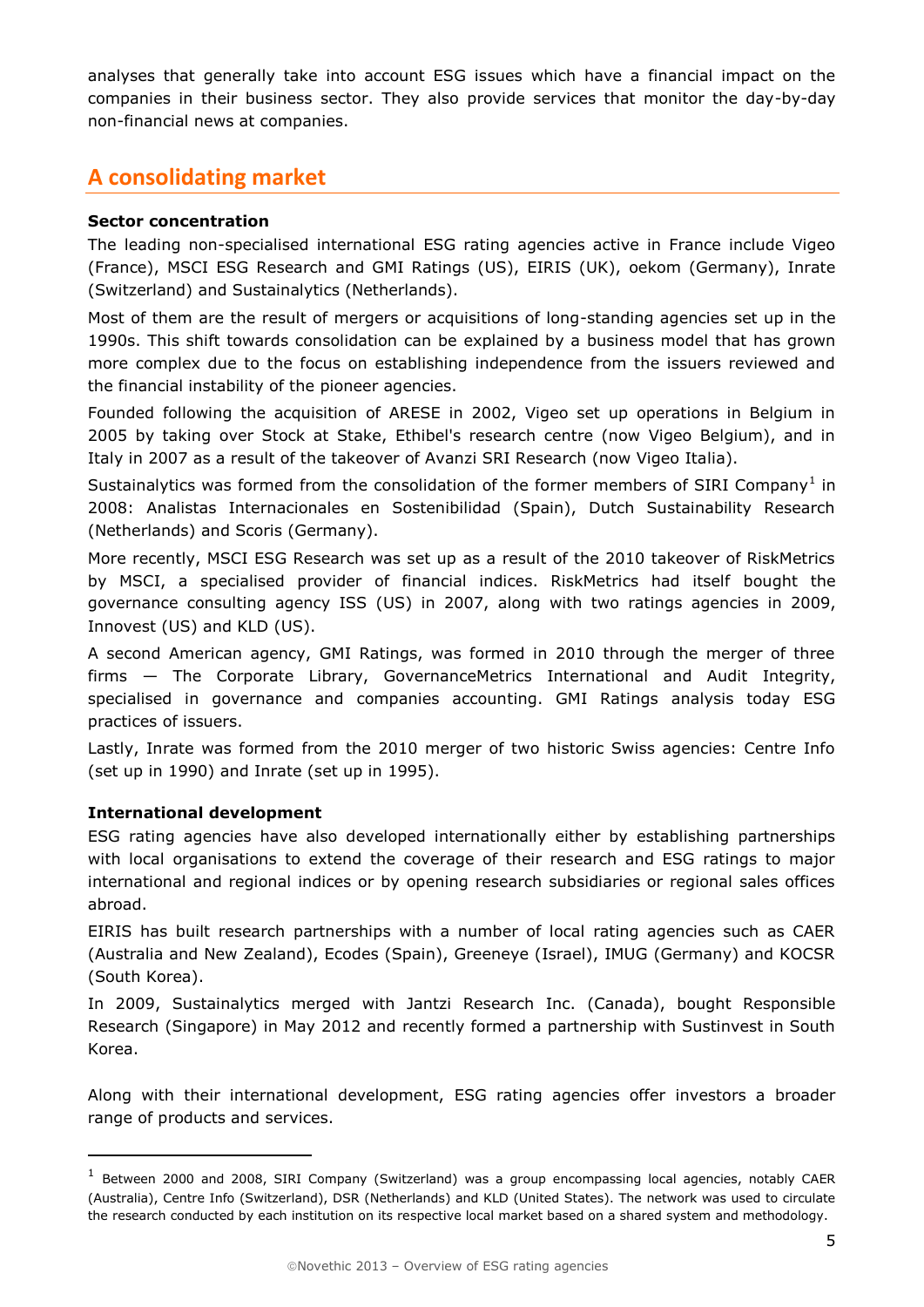#### **Providers of financial and non-financial data**

Three leading international providers of financial services – Bloomberg, MSCI (see above) and Thomson Reuters – have entered the market at the end the years 2000. They see ESG integration as a promising new focus.

In 2009, Thomson Reuters took over Asset4, a Swiss company offering a global database of ESG information. This specific tool was added to traditional financial information circulated in about a hundred countries. Thomson Reuters acquired Point Carbon in 2010, an information provider specialised in energy and the carbon market.

Bloomberg is progressively developing an in-house ESG expertise. The "ESG profiles" of issuers are not yet available for all 30,000 companies of its financial base, but the number of indicators and profiles available are steadily growing. In 2009, Bloomberg acquired New Energy Finance (UK), an information provider in renewable energy and the carbon market.

These providers enable investors to have access to raw data and to link them easily to financial data.

#### **ESG-related products and services**

Major international rating agencies most often offer a range of products that generally includes company ratings, country ratings and analyses of compliance with standards (norm-based analysis). In contrast, other smaller agencies have specialised. Trucost (UK), for example, measures companies' environmental impacts. EthiFinance (France) produces ESG ratings on both listed and unlisted small and mid-cap companies. Solaron (India) assesses companies operating in emerging markets.

ESG rating agencies provide their clients with databases of ratings that are calculated by applying weightings of the ESG criteria defined by the agency.

#### **ESG analysis of companies**

ESG rating agencies analyse companies in three areas: Environment, Social and Governance (ESG criteria). Each area covers multiple criteria (work-related accidents, energy consumption, greenhouse gas emissions, etc.) as well as standards (ILO<sup>2</sup> conventions, United Nations Global Compact<sup>3</sup>, and so on). Each criterion is then analysed based on the policies set out by the company, the implementation of these measures, the reporting on the initiatives taken and the performance of these initiatives. Agencies use these analyses to determine a rating for each criterion and an overall rating for each company. This rating can be used to compare companies based on ESG criteria. The criteria and weighting system between criteria may differ according to business sector (e.g.  $CO<sub>2</sub>$  emissions of a range of vehicles specific to automobile manufacturers). ESG rating agencies use information from various sources: the companies themselves (public documents, specific questionnaires, telephone and face-to-face contact), stakeholders (NGOs, trade unions, governmental organisations, etc.) and the media. As no common framework exists for ESG ratings, each agency has developed its own methodology. However, most agencies use the same base of international standards to establish opposable rating criteria.

#### **Analysis of small and mid-cap companies**

Some ESG rating agencies focus on small and mid-cap quoted companies or unlisted companies for private equity investors. This requires a different methodology and increased

-

<sup>&</sup>lt;sup>2</sup> ILO: International Labour Organization.

<sup>3</sup> <http://www.unglobalcompact.org/>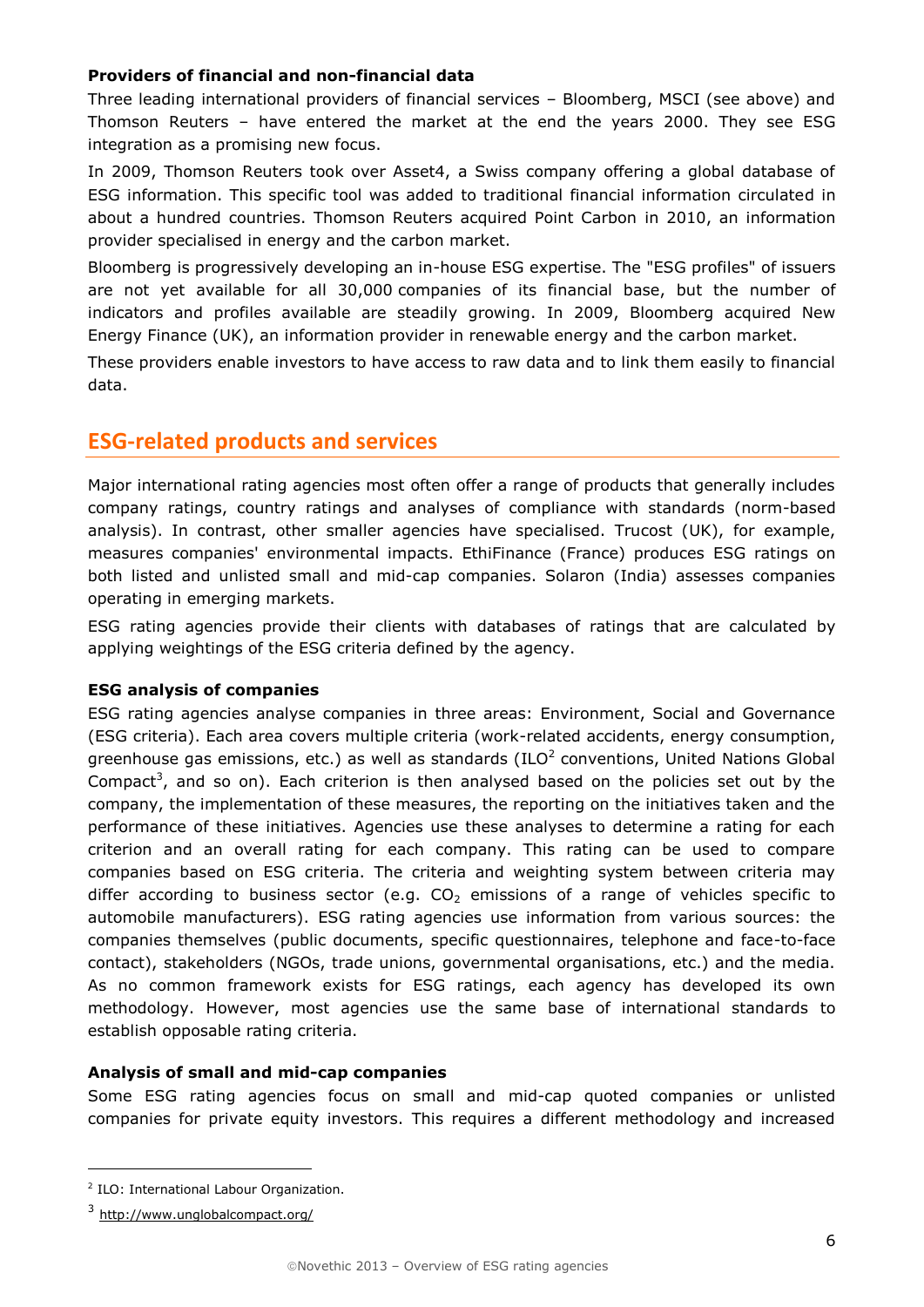resources, which often include on-site visits to collect the necessary data, which is generally not available to the public.

#### **Analysis of countries**

ESG rating agencies have also developed methodologies to analyse countries. Investors can use these analyses to build SRI bond and money market funds invested in government debt. These methodologies are generally based on the ratification of major international conventions and available statistics and data (World Bank, Eurostat, Transparency International, etc.). The indicators are then aggregated to assign a rating to each country.

#### **Analysis of supranational organisations and local governments**

ESG rating agencies increasingly focus on supranational issuers (European Investment Bank, World Bank, etc.) and local governments (town councils, urban communities, general councils, regional councils, etc.) to meet the demand for analyses from SRI bond funds. They have developed ESG rating methodologies using criteria that are specific to these issuers.

#### **Norm-based analysis**

Norm-based analysis consists of analysing issuers according to their compliance with international standards and conventions, e.g. the conventions of the International Labour Organization, the Universal Declaration of Human Rights, etc. The framework of the ten United Nations Global Compact principles is also frequently used as a corpus for norm-based analysis as they cover the main ESG issues. After checking information sources, allegations of the violation of standards or conventions are classified according to their degree of seriousness and redundancy and the quality of the issuer's reaction.

#### **Controversy alerts**

Controversy alert services monitor several sources (media, NGOs, trade unions, etc.) to identify potentially questionable ESG practices. This type of alert may be a service in itself (e.g. RepRisk) or part of ESG or norm-based analysis.

#### **Engagement**

Shareholder engagement refers to investors' stance on ESG issues, requiring that the companies in which they invest improve their practices. These requirements take the form of a structured approach based on direct dialogue with the company and long-term monitoring. Investors can use different pressure tactics if the dialogue approach does not prove effective: public disclosure on the progress of the engagement approach and the company's shortcomings on sustainable issues, impact on management that may go from a freeze to divestment, or the exercise of shareholder rights, i.e. questions in general meetings, voting against proposed resolutions, support or filing external resolutions.

A growing number of ESG rating agencies are offering engagement services, which consist in identifying major engagement themes based on their ESG analyses of companies, and in guiding investors in their dialogue and engagement process. They also provide reporting services or bring together investors for collaborative engagement initiatives.

#### **Governance and proxy voting**

Investors have access to many different proxy voting agencies, including: Deminor (Belgium), Ethos services (Switzerland), Manifest Information Services (UK) and Proxinvest (France) for Europe; ISS, Glass Lewis and GMI for the United States. Some of these agencies have a global coverage, and they are providing general assembly's resolutions analysis and proxy voting services to investors.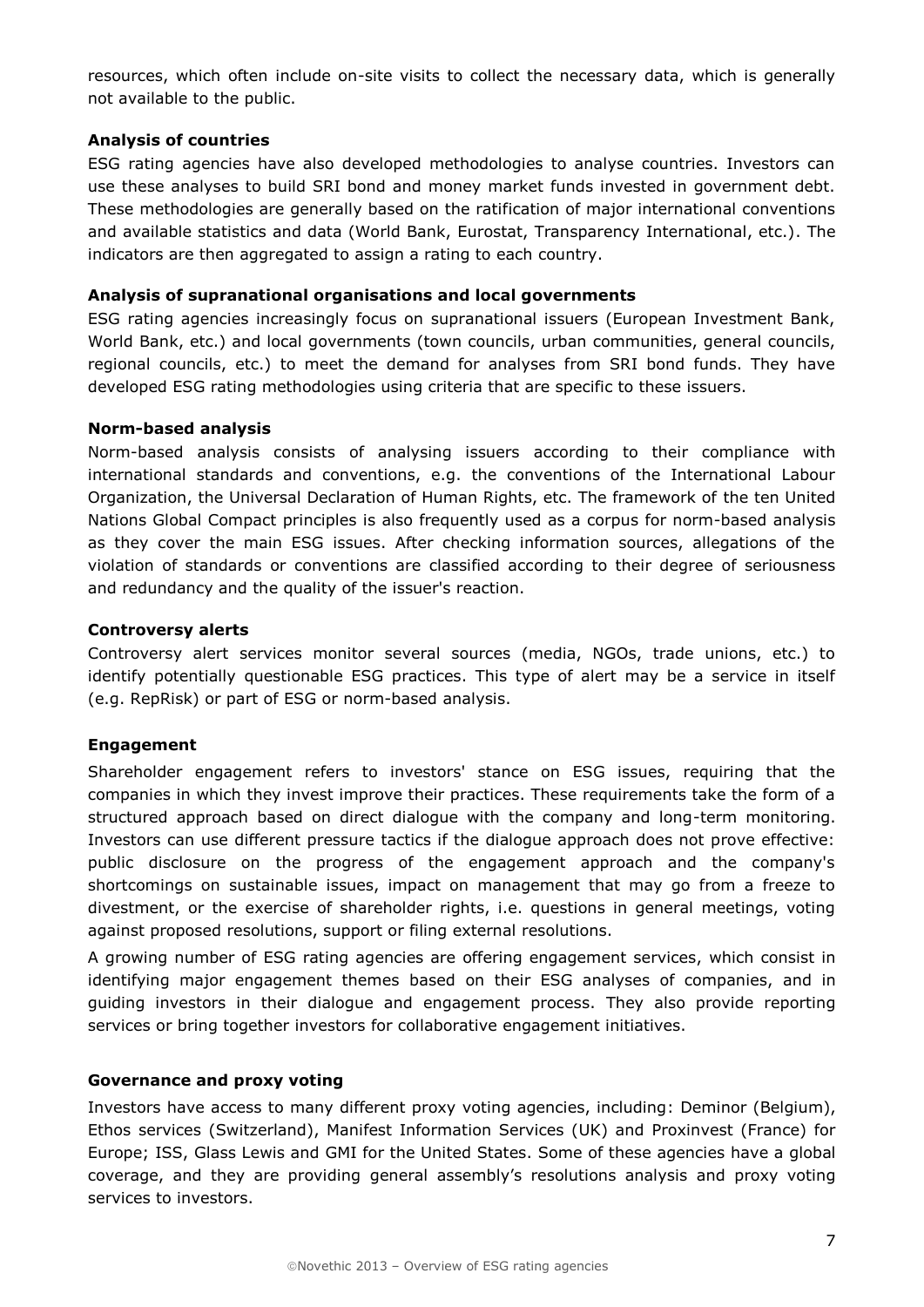#### **ESG evaluation of portfolios**

More and more ESG rating agencies offer investors an ESG evaluation service of their portfolios, whether or not they are SRI. It can, for example, take the form of an average ESG rating for asset owners who use multiple asset managers and wish to have a common methodology to compare their portfolios. Average ratings can also be useful for asset managers wishing to determine the ESG performance of a non-SRI portfolio.

#### **Requested ratings**

A CSR (corporate social responsibility) rating requested by a company consists in auditing the implementation of its CSR strategy, either as a whole, or on a specific social or environmental aspect or within a defined scope (country, division, etc.). A few ESG rating agencies, such as EthiFinance and Vigeo in France, provide requested ratings in addition to their other products. However, requested ratings and declarative ratings represent separate services as they may be a source of conflict of interest. Other agencies, such as Arcet Cotation, BMJ Ratings and CFIE (*Centre Français d'Information sur les Entreprises*) in France are dedicated to this type of service.

Apart from ratings requested by companies, ESG rating agencies also provide ratings of bond issues that finance environmental or social projects, usually launched by local governments. The objective of these ratings is to certify the environmental or social benefit of the projects.

#### **SRI indices**

Most SRI indices are established by ESG rating agencies which use their analysis methodology to select issuers included in the index. Agencies also often use a provider of traditional indices to create an SRI index (e.g. Dow Jones for the DJSI, FTSE for the FTSE4GOOD). These indices can be used as a basis to compare the performance of SRI funds or even to build SRI index funds. Moreover, SRI indices play an important role in influencing companies ESG strategy, as they are willing to be included in such indices. They highlight a positive assessment of their sustainable development policy, which in turn boosts their reputation.

| <b>Main Indices</b>    |                                                                       |
|------------------------|-----------------------------------------------------------------------|
| <b>Providers</b>       | Indices or families of indices                                        |
| Calvert                | The Calvert Social Index                                              |
| <b>CRD Analytics</b>   | Global Sustainability Index, Cleantech 100, Life Sciences             |
| Domini                 | Domini 400 Social Index                                               |
| ECPI                   | <b>ECPI Indices</b>                                                   |
| EIRIS                  | <b>FTSF4Good Index Series</b>                                         |
| <b>FthiFinance</b>     | Gaïa Index                                                            |
| Maplecroft             | Climate Innovation Indexes                                            |
| <b>MSCI</b>            | MSCI ESG Indices and Barclays MSCI (Fixed Income Indices)             |
| oekom                  | Global Challenges Index                                               |
| OWW                    | Responsibility Malaysia SRI Index, Responsibility Singapore SRI Index |
| <b>SAM</b>             | <b>DJSI</b>                                                           |
| Sustainalytics         | Jantzi Social Index, STOXX Global ESG Leaders Indices                 |
| Vigeo                  | ASPI Eurozone, Ethibel Sustainability Index, Euronext Vigeo           |
| <b>Thomson Reuters</b> | Thomson Reuters Index                                                 |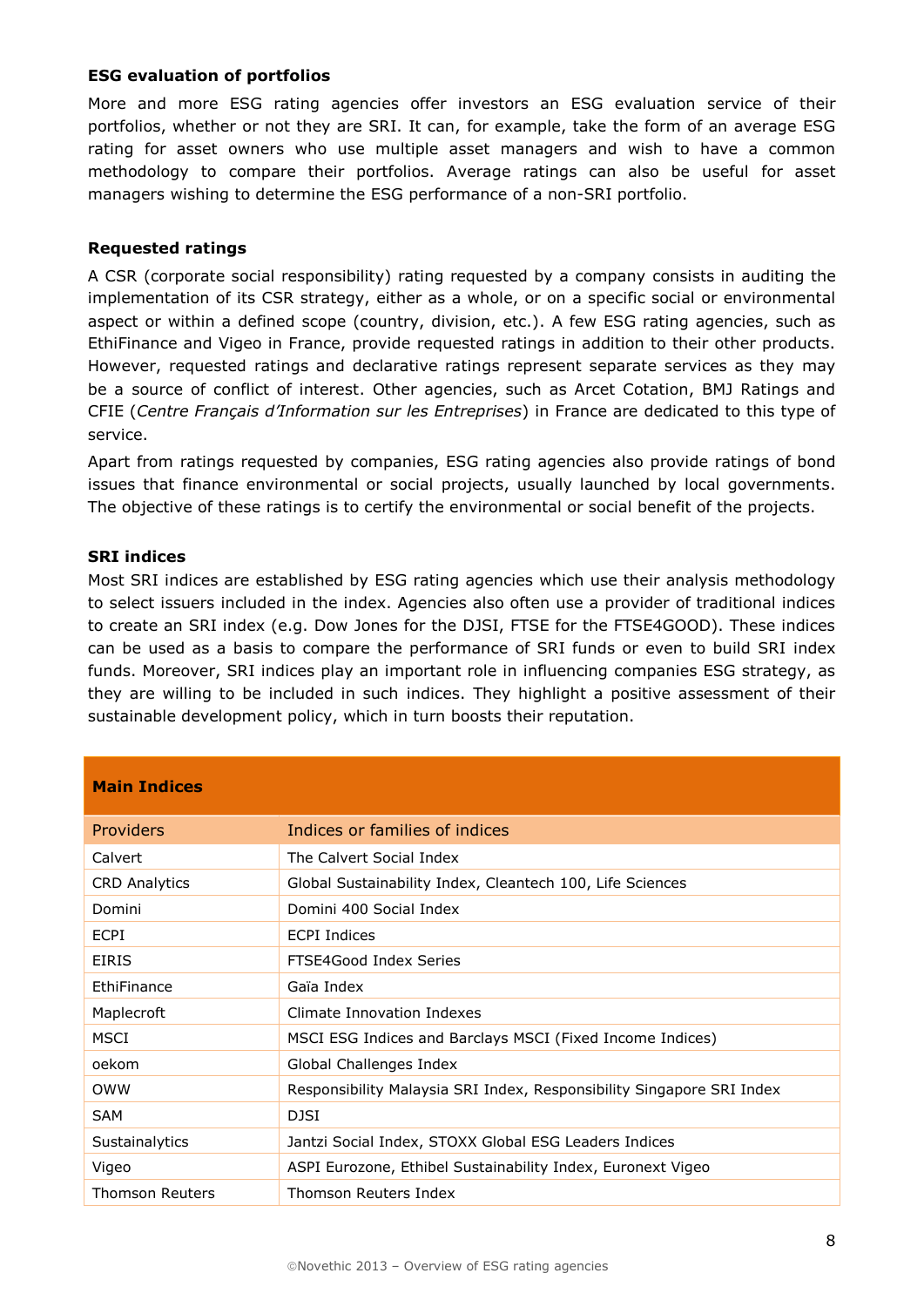#### **RobecoSAM, subsidiary dedicated to SRI and partner of DJSI**

RobecoSAM is a Zurich-based investment manager set up in 1995 that currently employs about 100 people. In 1999, it launched a range of SRI indices with Dow Jones. The indices are established using a proprietary method of assessing companies based on ESG criteria. Each year, the 2,500 largest companies are invited to participate in this assessment based on an industry-specific questionnaire. RobecoSAM also compares companies with their peers in a given sector using quantitative and qualitative criteria. RobecoSAM used to sell its analyses to investment managers before it was bought by the Dutch finance group Robeco in 2006. RobecoSAM is now a subsidiary specialised in ESG expertise and thematic fund management.

Website: [www.robecosam.com](http://www.robecosam.com/)

#### **Certification**

In 2004, a voluntary European standard was introduced on the quality and transparency of methodologies and processes used by ESG rating agencies. This standard, ARISTA 3.0, replaced the former CSRR-QS 2.1, in 2012, in order to include the assessment of new products and services developed by those agencies. It has been formulated by the Association for Independent Corporate Sustainability and Responsibility Research (AI CSRR). This association was founded in 2002 at the request of the European Commission to promote confidence in ESG analyses offered by specialised agencies. Its members include the leading European ESG rating agencies. Ten agencies (CAER, Ecodes, EIRIS, EthiFinance, GES, IMUG, oekom, Vigeo, KOCSR and Greeneye) have received ARISTA 3.0 certification, awarded for the 2012-2015 period.

[www.aristastandard.org/](http://www.aristastandard.org/)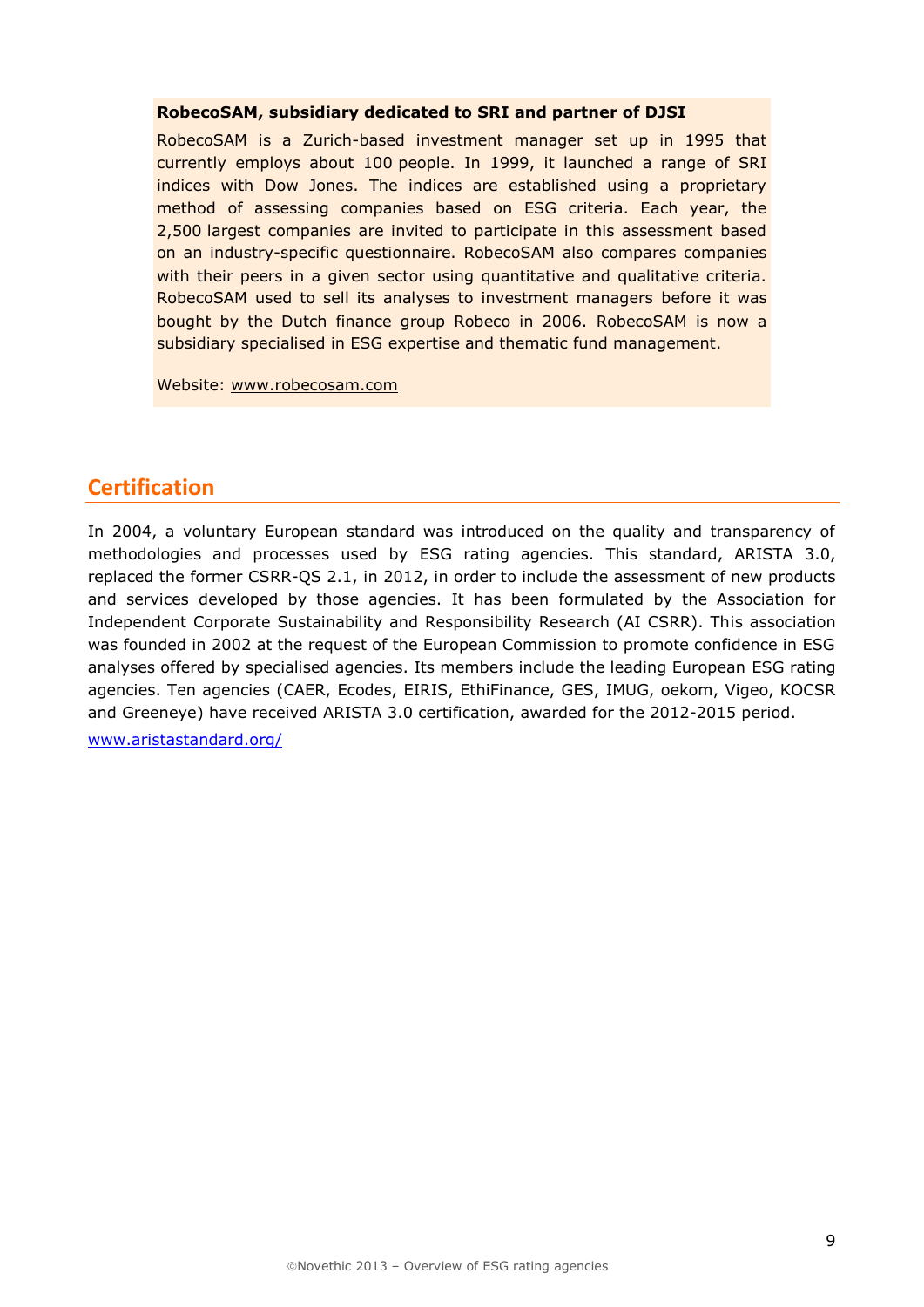# INTERNATIONAL RATING **AGENCIES**

# EIRIS Ltd

## **Presentation**

#### **History**

EIRIS Ltd was set up in 1983 in the United Kingdom and boasts over 30 years of experience in ESG analysis for investors. The agency initially focused on research on exclusion criteria but, since the 2000s, offers a broad range of ESG research products.

#### **Capital structure**

EIRIS Ltd is a fully owned subsidiary of the EIRIS Foundation.

#### **Certification**

In 2012, EIRIS Ltd has received ARISTA 3.0 certification from the AI CSRR.

[www.eiris.org](http://www.eiris.org/)

## **Organisation**

#### **Team and location**

Including its partners' analysts, EIRIS Ltd has access to 64 people dedicated to ESG research. EIRIS Ltd is based in London with sales offices in Paris and Boston.

#### **Partnerships**

EIRIS Ltd has formed partnerships with CAER (Pacific), Ecodes (Spain), Ecovalores (Mexico), Greeneye (Israel), IMUG (Germany) and KOCSR (South Korea). It delegates research to these agencies on companies in their respective countries, thus benefiting from additional staff (about twenty analysts).

An analysis partnership was established with the University of Stellenbosch Business School (USB) for South African companies and enabled the composition of the JSE 2010 Socially Responsible Investment (SRI) Index.

Finally, Conflict Risk Network, a former programme of United to End Genocide, has become part of EIRIS' global research platform in May 2013. Conflict Risk Network delivers information on corporations operating in Sudan, Burma and other conflict-affected areas.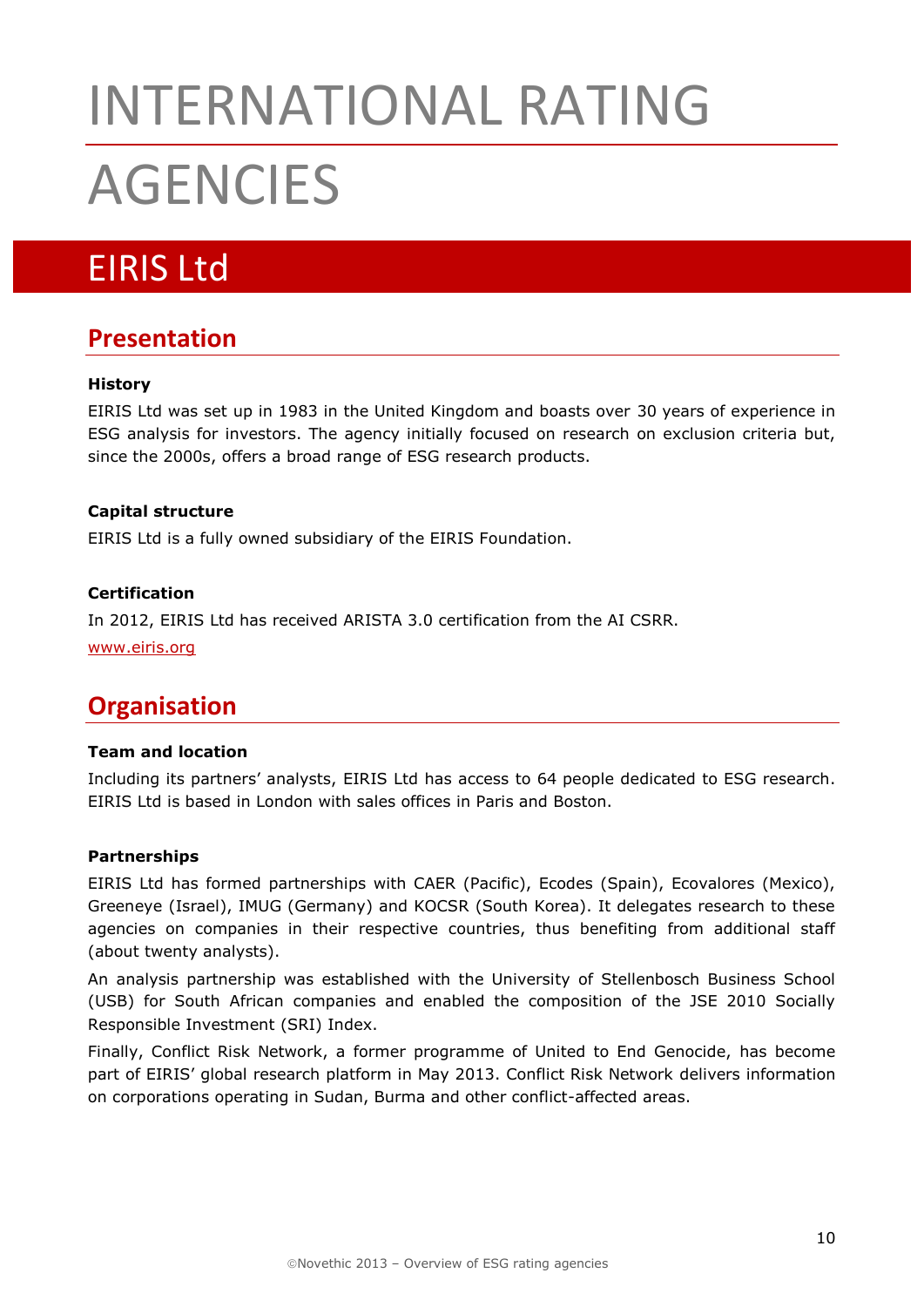| <b>EIRIS Ltd products and services</b>    |                                                                                                                                                                                                                                                                                                                                                                                                                                                                          |
|-------------------------------------------|--------------------------------------------------------------------------------------------------------------------------------------------------------------------------------------------------------------------------------------------------------------------------------------------------------------------------------------------------------------------------------------------------------------------------------------------------------------------------|
| <b>EIRIS Portfolio</b><br>Manager (EPM)   | Provides access to<br>detailed ESG assessments of more than<br>3,000 companies listed in the main stock market indices on over 200<br>indicators. The system also features a negative screening module for<br>ethical exclusions that depends on the degree of a company's<br>involvement in a controversial sector (weapons, alcohol, tobacco,<br>$etc.$ ).                                                                                                             |
| <b>EIRIS Emerging</b><br>markets services | Provides access to ESG assessments of 300<br>of the<br>largest<br>capitalisation in emerging countries. It provides also sector-based and<br>norm-based screening for 800 companies. This service is developed<br>through the EIRIS Ltd network of partners in those countries.                                                                                                                                                                                          |
| <b>Convention Watch</b>                   | Provides norm-based (human rights, labour rights, corruption, etc.)<br>analysis of allegations made in the press or by NGOs and classifies<br>them based on their seriousness and the reliability of the source. In<br>the event of evidenced violation, dialogue is engaged with the<br>company. The company's response is rated based on its relevance.<br>Reports are updated every three months. 3,700 companies are<br>covered, of which 700 in emerging countries. |
| Climate Change<br>Toolkit                 | Used to analyse companies in terms of their climate change risks and<br>opportunities. A portfolio can be compared to any other benchmark.                                                                                                                                                                                                                                                                                                                               |
| <b>PRI Toolkit</b>                        | Aids financial institutions in complying with the PRI (Principles for<br>Responsible Investment <sup>4</sup> ).                                                                                                                                                                                                                                                                                                                                                          |
| Sustainability Rating                     | Rates companies from A to E, giving EIRIS Ltd global assessment of<br>companies' performance through the analysis of their mitigation of<br>ESG risks.                                                                                                                                                                                                                                                                                                                   |
| Country<br>Sustainability<br>Ratings      | ESG rating tool covering more than 70 countries.                                                                                                                                                                                                                                                                                                                                                                                                                         |
| <b>ESG News Monitor</b>                   | <b>ESG</b><br><b>Selects</b><br>articles<br>the<br>performance<br>of<br>about<br>press<br>on<br>5,000 companies.                                                                                                                                                                                                                                                                                                                                                         |
| Controversial<br><b>Weapons Monitor</b>   | Identifies<br>manufacturers<br>of<br>controversial<br>weapons, covering<br>13,000 companies. Information is updated every three months.                                                                                                                                                                                                                                                                                                                                  |
| <b>Engagement Service</b>                 | Assists investors in their theme-based engagement or controversy-led<br>engagement approach.                                                                                                                                                                                                                                                                                                                                                                             |
| Voting service                            | Supports investors in integrating ESG considerations into their voting<br>policy, implementing policy by providing voting recommendations on<br>specific resolutions and introducing<br>reporting<br>on<br>voting<br>and<br>engagement.                                                                                                                                                                                                                                  |

EIRIS Ltd provides ratings as well as raw data that can be personalised into investors' own client analysis tools.

 $\overline{\phantom{a}}$  . The contract of  $\overline{\phantom{a}}$  ,  $\overline{\phantom{a}}$  ,  $\overline{\phantom{a}}$  ,  $\overline{\phantom{a}}$  ,  $\overline{\phantom{a}}$  ,  $\overline{\phantom{a}}$  ,  $\overline{\phantom{a}}$  ,  $\overline{\phantom{a}}$  ,  $\overline{\phantom{a}}$  ,  $\overline{\phantom{a}}$  ,  $\overline{\phantom{a}}$  ,  $\overline{\phantom{a}}$  ,  $\overline{\phantom{a}}$  ,  $\overline{\phantom{a$ 

-

<sup>4</sup> <http://www.unpri.org/principles/>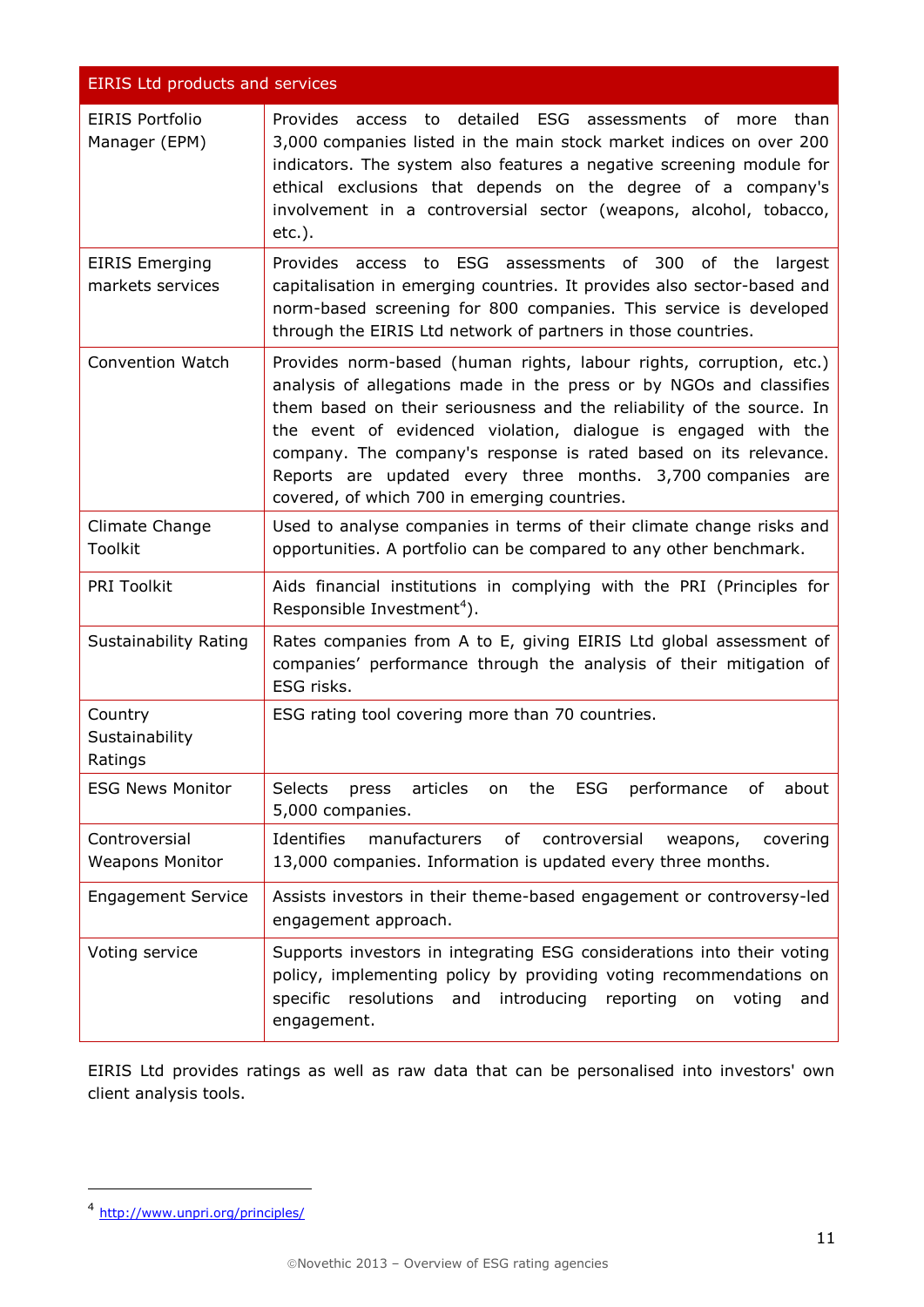#### **SRI indices**

Created in 2001, the FTSE4Good family of indices is built based on EIRIS Ltd research and analyses. UNICEF is also a partner in defining methodology. The methodology for building the index is open-ended. The criteria for inclusion in the index are reviewed and become increasingly stringent every year.

## **Methodology**

Companies are analysed on 80 ESG research criteria. Each includes a number of indicators (200 in all) covering the following areas: environment, stakeholders, human rights and governance. Each indicator leads to a score (poor, medium, good, excellent) which enables the evaluation of the company on the issue in question. Analysts examine publicly available data, send companies questionnaires, consult stakeholders such as NGOs and use specialised databases. EIRIS Ltd also has extensive historical data on companies' involvement in controversial business sectors (alcohol, animal testing, gambling, etc.), the use of which can be personalised by clients.

Countries are analysed using a grid of over 40 indicators.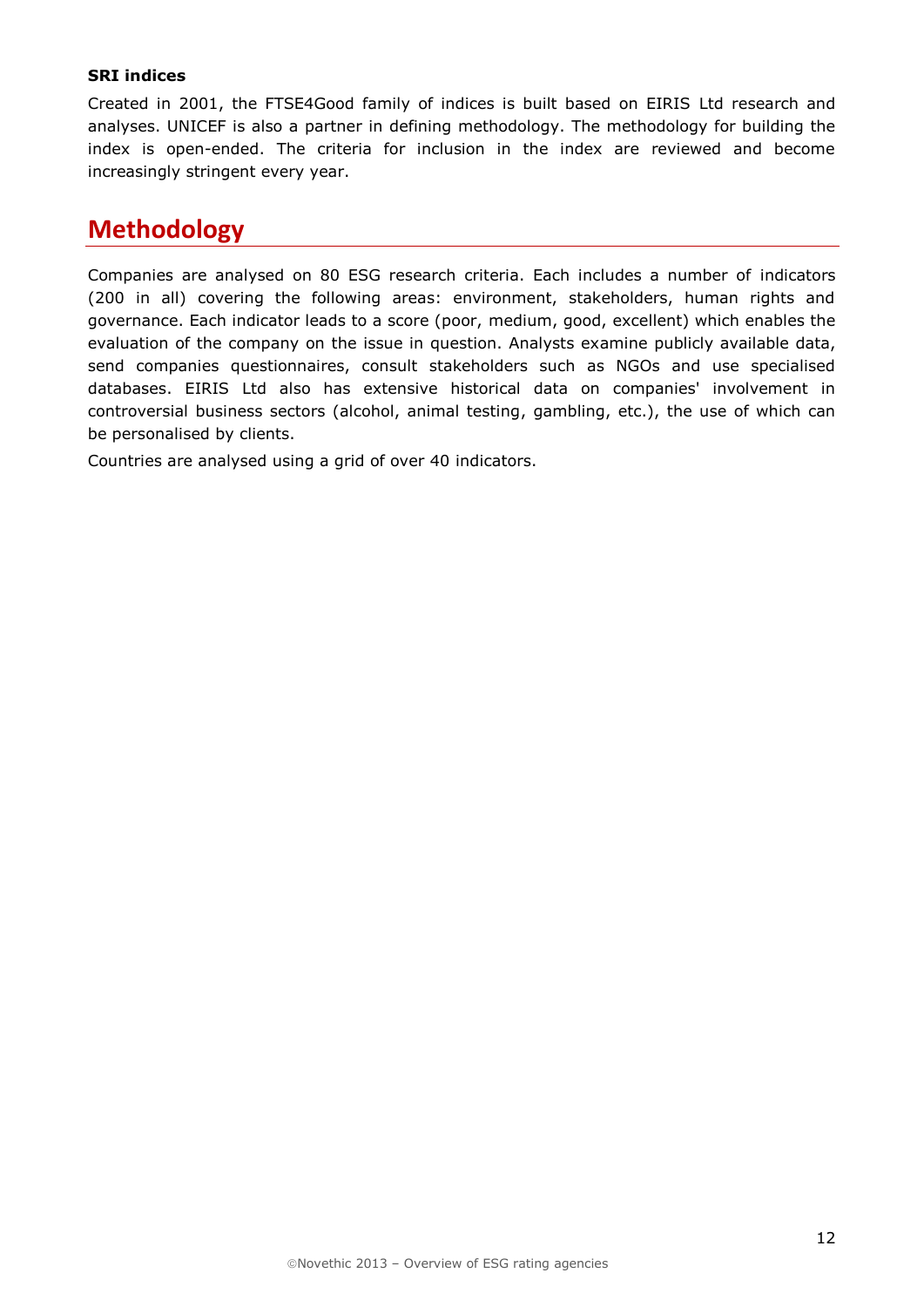# GMI Ratings

## **Presentation**

While GMI Ratings is traditionally known for its analysis of corporate governance, it now offers ESG analysis of companies.

#### **History**

GMI Ratings was formed in 2010 through the merger of three firms — The Corporate Library, GovernanceMetrics International and Audit Integrity. Each of the predecessor companies date to 2000.

#### **Capital structure**

GMI Ratings is privately held. Most of the company's equity is held by the founders of the firm, its board of directors and senior management.

[www.gmiratings.com](http://www.gmiratings.com/)

## **Organisation**

#### **Team and location**

GMI Ratings has offices in London, New York, Los Angeles and Portland (US). The research, data and editorial team includes 40 people.

#### **Partnerships**

GMI Ratings has a partnership with Trucost, allowing its clients to have access to some of Trucost's key environmental metrics.

Since June 2013, GMI Ratings has integrated some data of Ethix SRI Advisors, including involvement of corporate issuers in activities such as adult entertainment, tobacco, gambling and firearms, in business practices violating international norms, in banned weapons, or in countries with repressive regimes.

| <b>GMI Ratings products and services</b> |                                                                                                                                                                                                                                                                       |
|------------------------------------------|-----------------------------------------------------------------------------------------------------------------------------------------------------------------------------------------------------------------------------------------------------------------------|
| <b>ESG Ratings</b>                       | ESG ratings, research and real-time updates on about 6,000<br>companies worldwide based on 150 selected risk factors (ESG<br>KeyMetrics®). ESG ratings serve as an indicator of long-term<br>business sustainability.                                                 |
| AGR® Ratings                             | Accounting and governance risk (AGR) research and ratings are<br>calculated for more than 18,000 global companies. The AGR<br>ratings serve as an indicator of short-term investment risk.                                                                            |
| Global LeaderBoard                       | maps relationships between corporations and<br>Tool that<br>corporate board members. GLB provides detailed information<br>and relationship-mapping tools for more than 370,000 directors<br>and 270,000 corporate officers at 70,000 corporate entities<br>worldwide. |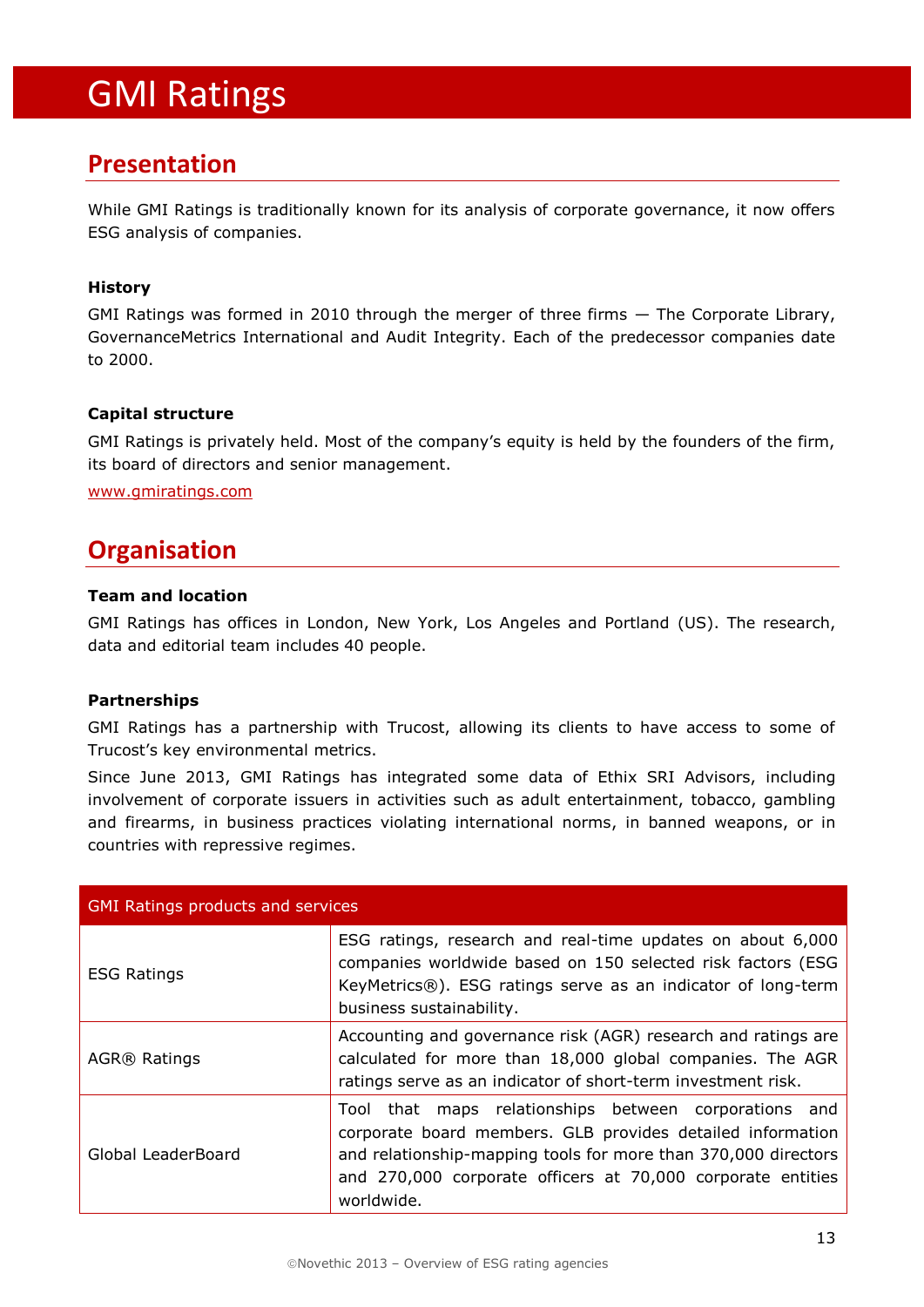## **Methodology**

The ESG rating is based on 150 Key Metrics®, segmented into six E, S and G categories: Board, Compensation, Ownership and Control (which includes shareholder rights and takeover defence issues), Accounting, Environmental Performance and Social Performance.

Within each category, companies are assigned flags for those key metrics that have been found to be indicative of a negative E, S or G risk factor. Issues related to governance are also flagged. A raw score for each company is calculated by summing the flags across all component areas and events; this score is then converted to a percentile in two ways, once in comparison to the universe as a whole and once in comparison to the company's home market. Percentiles for each of the five component scores are also evaluated in the same manner to assess the company's score in relation to all companies rated and in relation to its company's regional peers.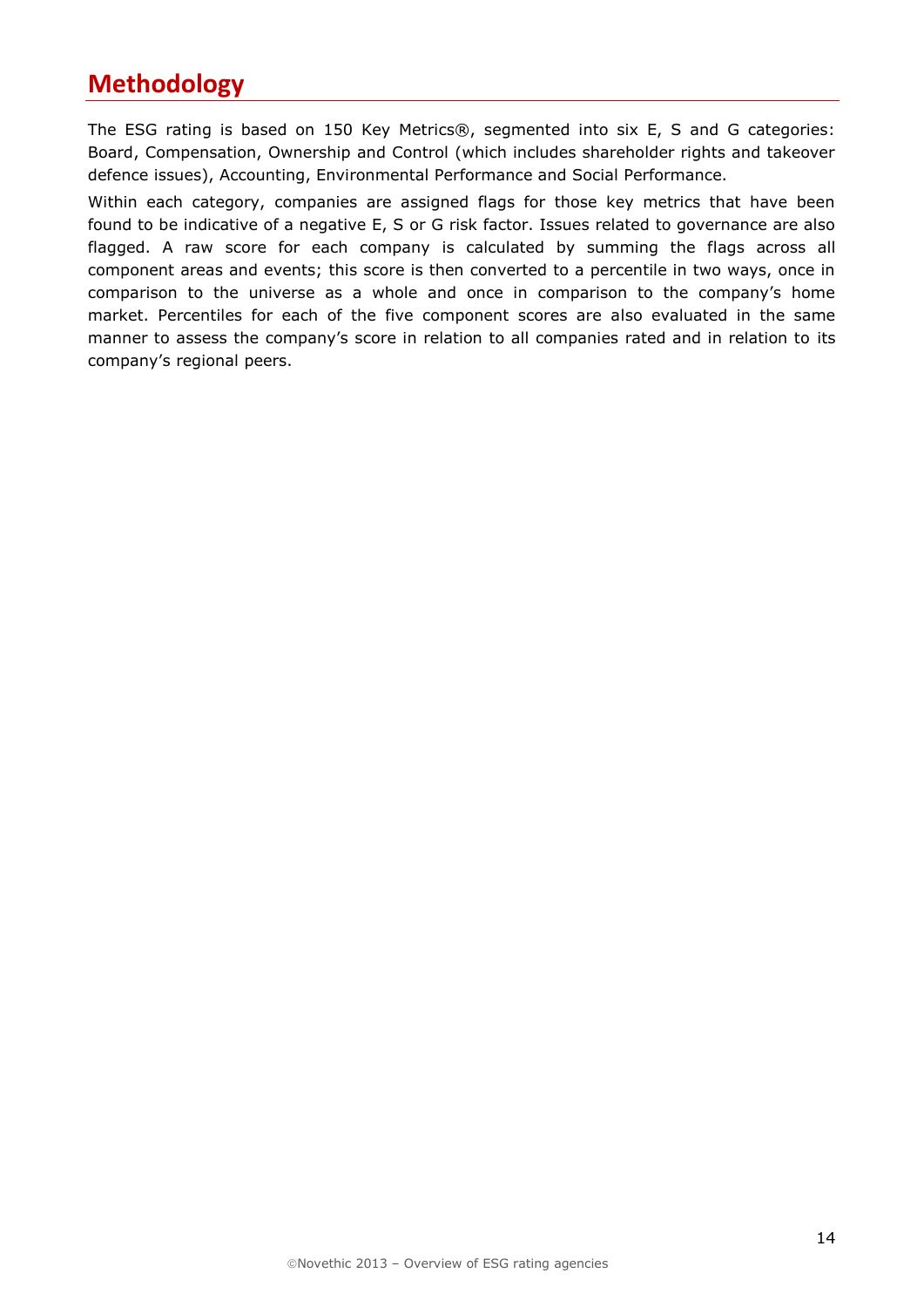#### **Presentation**

#### **History**

Inrate is one of the oldest SRI rating agencies in continental Europe. The Switzerland-based agency is today the result of the 2010 merger between Centre Info SA (set up in 1990) and Inrate SA (set up in 1995).

#### **Capital structure**

Inrate is owned by its management and employees, the Pier-Luigi Giovannini Foundation, NEST pension fund and INFRAS.

[www.inrate.com](http://www.inrate.com/)

## **Organisation**

#### **Team and location**

Inrate employs an SRI team of about twenty multi-disciplinary analysts. Offices are located in Fribourg and Zurich. Inrate has also access to 22 more analysts through an international network of partners, in charge of collecting and validation of raw data.

#### **Partnerships**

Inrate has established research partnerships over the years, notably with ESG rating agencies: Covalence (Switzerland), Corporate Governance Agency (Switzerland), Infras (Switzerland), SIRIS – Sustainable Investment Research Institute (Australia).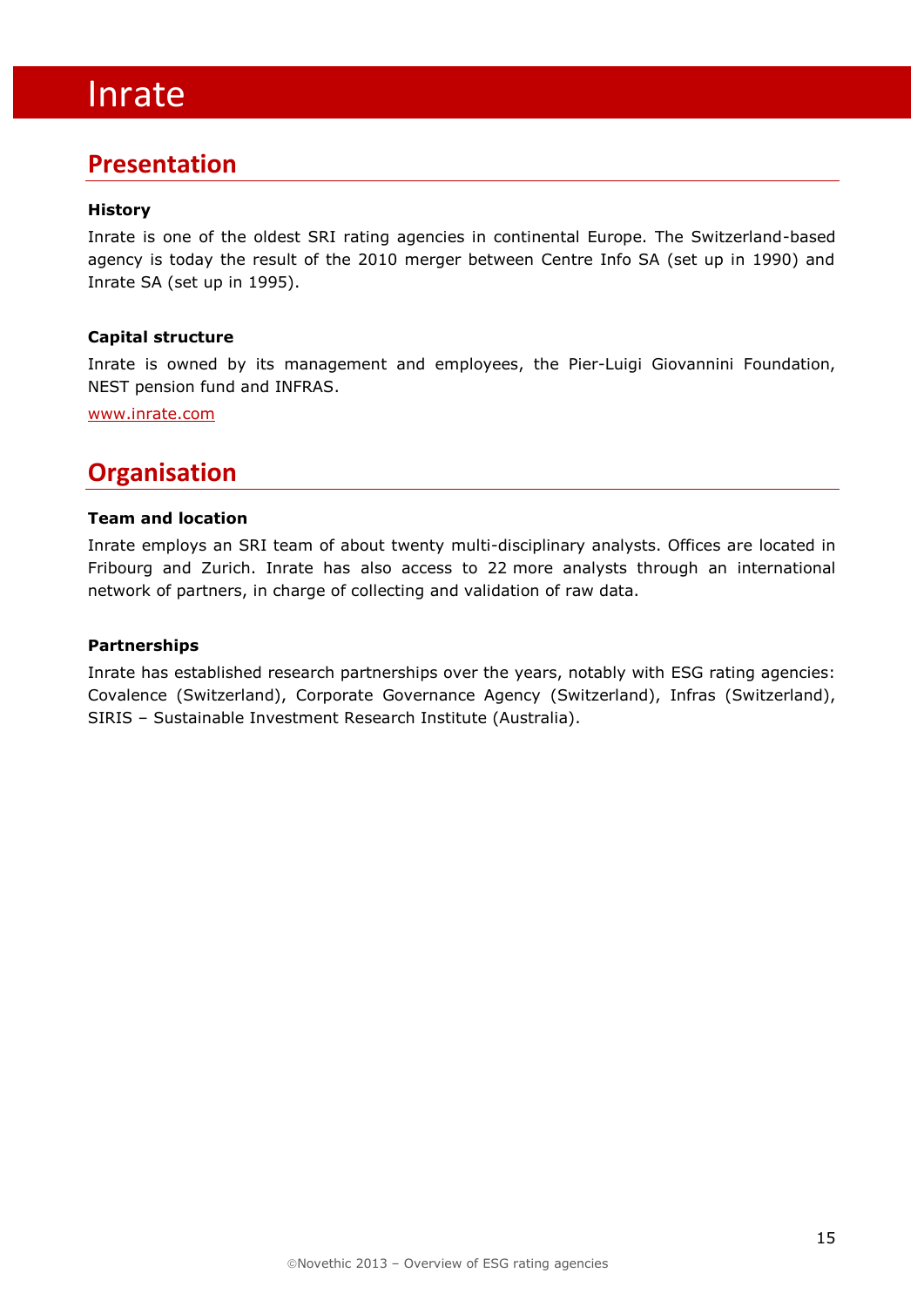| Inrate products and services  |                                                                                                                                                                                                                                                                                                                                                                                                                                                                                                                                                                                       |  |
|-------------------------------|---------------------------------------------------------------------------------------------------------------------------------------------------------------------------------------------------------------------------------------------------------------------------------------------------------------------------------------------------------------------------------------------------------------------------------------------------------------------------------------------------------------------------------------------------------------------------------------|--|
| <b>ESG</b> assessments        | Inrate examines how companies integrate ESG issues into their<br>products, services, strategy and operations to identify the leaders<br>in ESG integration.                                                                                                                                                                                                                                                                                                                                                                                                                           |  |
| Screening                     | Inrate screens companies for practices or products likely to infringe<br>on the ethical investment principles expressed by an investor. This<br>service can be customised and provides a recommendation in<br>addition to the information needed to make an exclusion decision,<br>thus allowing investors to reduce reputational risk. Screening<br>mainly covers the following sectors: tobacco, weapons, nuclear<br>energy, GMOs, gambling, pornography and alcohol. Controversial<br>practices primarily include human rights violations, corruption and<br>environmental damage. |  |
| Portfolio analysis            | This investment decision-making tool consists of analysing the ESG<br>risks faced by companies in the portfolio. Those risks can be linked<br>to the UN Global Compact, human rights or any environmental<br>issue.                                                                                                                                                                                                                                                                                                                                                                   |  |
| Sustainability universes      | Inrate provides its clients with tailor-made investment universes,<br>by selecting for example companies developing themed products<br>and services, such as water, climate change, mobility                                                                                                                                                                                                                                                                                                                                                                                          |  |
| Climate change<br>assessments | envIMPACT® measures the climate change risks to<br>which<br>companies are exposed. Developed in 2005, this quantitative model<br>assesses companies' carbon intensity along the entire value chain<br>of their products and services (lifecycle analysis). Investors can<br>therefore calculate the carbon footprint of their investments, create<br>a low-carbon portfolio or reduce the carbon intensity of an existing<br>sector-based<br>portfolio.<br><b>This</b><br>both<br>statistics<br>tool<br>uses<br>and<br>greenhouse gas emissions reporting produced by companies.      |  |

## **Methodology**

Analysts are specialised by theme and sector. Research universe covers about 2,600 companies on the international markets and more than 200 bond issuers (supranational organisations, countries). Inrate has strong coverage of small caps and companies in emerging countries.

Inrate is unique in taking into account ESG impact on the entire life cycle of the company's products and services.

The ESG criteria applied are specific to each sector, breaking down into four main categories: environment, human resources, social issues and governance.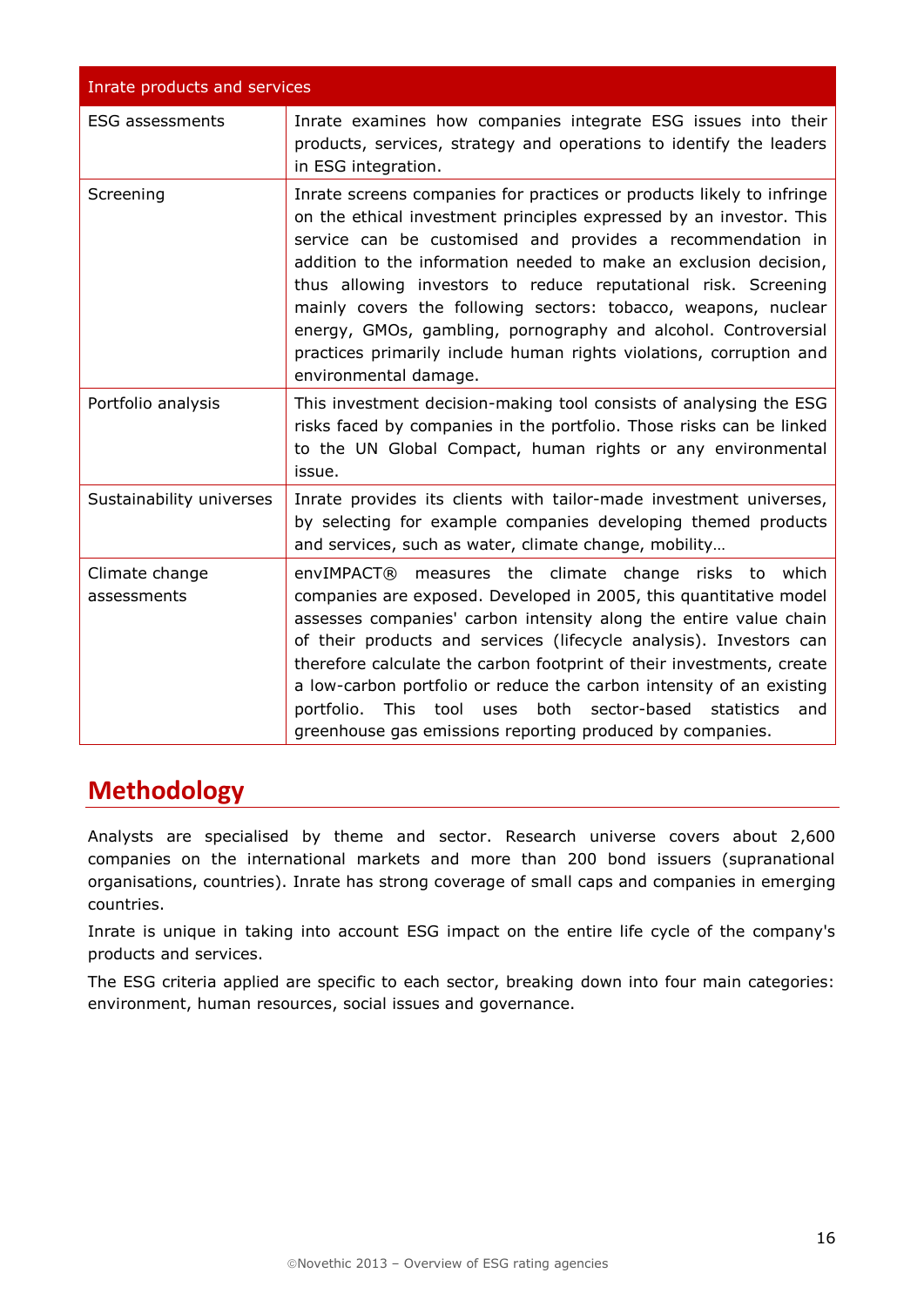# MSCI ESG Research

### **Presentation**

#### **History**

MSCI ESG Research (US) is the result of the absorption of several ESG research providers. MSCI bought RiskMetrics (US) in March 2010. RiskMetrics had previously bought ISS (Institutional Shareholder Services) in 2007, then Innovest Strategic Value Advisors (US) in February 2009 and KLD (US) in November 2009. In 2005, the US governance consulting agency ISS, founded in 1985, had bought IRRC (Investor Responsibility Research Center). KLD, founded in 1988 by Peter Kinder, Steve Lydenberg and Amy Domini, and Innovest Strategic Value Advisors, set up in 1995 by Dr. Matthew Kiernan, were ESG analysis providers.

#### **Capital structure**

MSCI ESG Research belongs to the MSCI Group (Morgan Stanley Capital International) offering different investors' services: indices through MSCI, risk management with Barra RiskMetrics, governance consultancy and proxy voting with ISS and finally ESG research with MSCI ESG Research.

[www.msci.com/products/esg/](http://www.msci.com/products/esg/)

## **Organisation**

#### **Team and location**

The 90 MSCI ESG Research analysts are spread over three continents in ten offices including New York, Toronto, Boston, Paris, London, Manila, Sydney, Beijing or Mumbai.

For the governance entity (ISS), Paris office analysts exclusively cover the French market. Other governance analysts are based in Brussels, London, New York and Manila.

#### **Partnership**

MSCI ESG Research has established, in October 2012, a partnership with Factset, a data provider, enabling their clients to have access to MSCI research.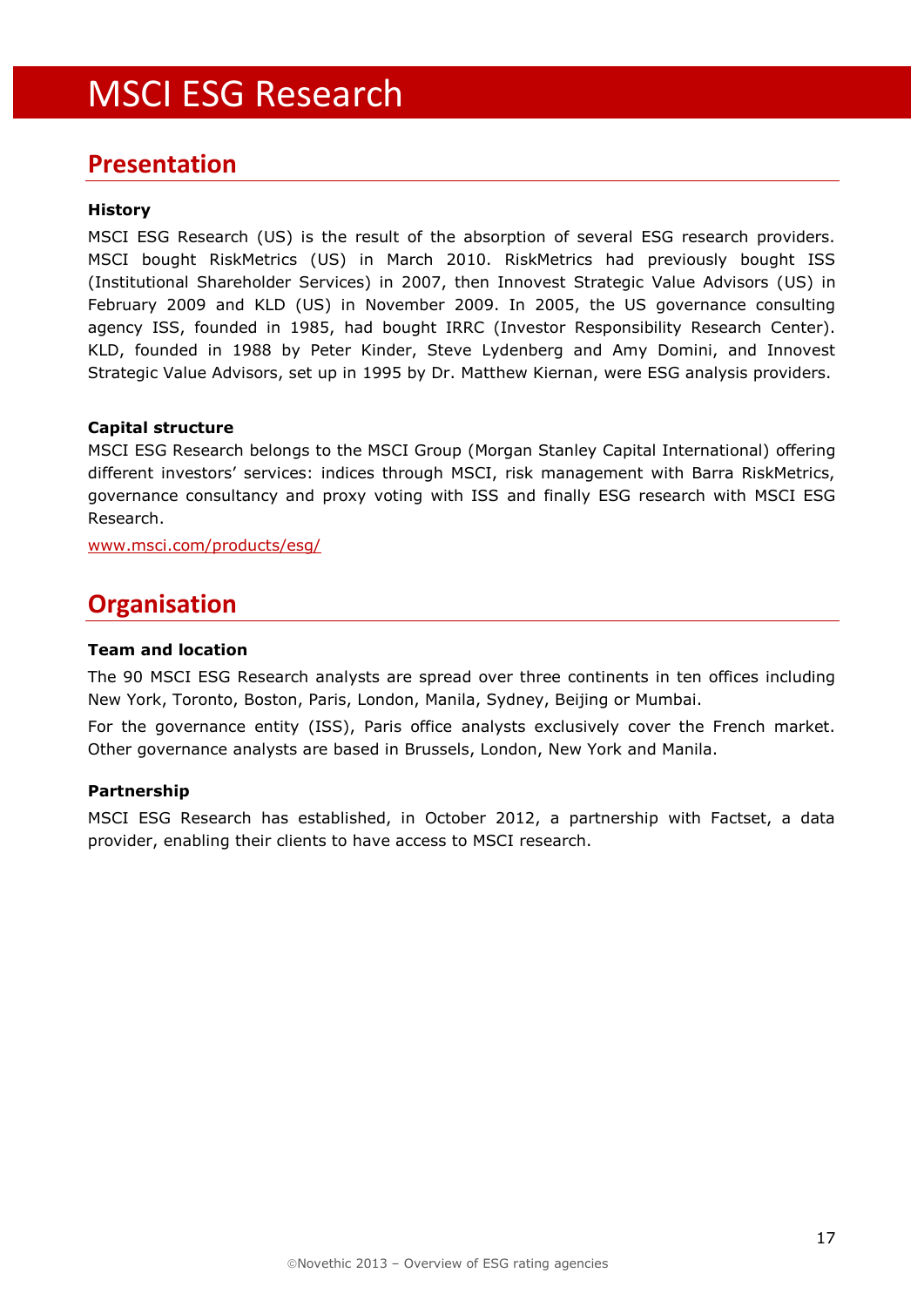#### MSCI ESG Research products and services

| <b>MSCI ESG Business</b><br>Involvement<br>Screening Research<br>(BISR) | This selection tool is based on ethical or sector-based criteria and<br>covers all of the listed companies worldwide, i.e. 30,000 to<br>40,000 companies. The service can be customised, from a chosen<br>universe (investment region, index, portfolio) to filters (sector, country,<br>controversial issue, etc.) as well as the filter level itself. 33<br>controversial businesses are analysed.                                                                                                                                                                  |
|-------------------------------------------------------------------------|-----------------------------------------------------------------------------------------------------------------------------------------------------------------------------------------------------------------------------------------------------------------------------------------------------------------------------------------------------------------------------------------------------------------------------------------------------------------------------------------------------------------------------------------------------------------------|
| <b>MSCI ESG Impact</b><br>Monitor (IM)                                  | This norm-based analysis tool is used to monitor violations of<br>international standards and conventions. This monitoring system<br>checks 31 indicators broken down into five categories: human rights<br>and community, labour rights and supply chain management,<br>governance, environment, customers. The available universe comprises<br>5,000 companies including the MSCI World (1,800) and the MSCI ACWI<br>Index. The analysts use Lexis Nexis database.                                                                                                  |
| IVA (Intangible Value<br>Assessment)                                    | IVA is used to assess the impact of ESG aspects on companies from a<br>financial perspective and position companies within their sector. Each<br>sector is assessed regarding key issues and company is given a rating<br>to rank it among its peers. Key issues per sector can be changed by<br>clients: they can add or remove assessment factors, adjust the<br>weighting of factors in line with their own analysis process and<br>determine their own ratings. Alerts on severe controversies based on<br>the Global Compact are available through this product. |
| Fixed Income                                                            | MSCI ESG Research offers to fixed income portfolio managers:<br>- The three preceding services covering 90% of the Barclays Global<br>Aggregate Index market cap.<br>- An ESG analysis tool of 91 countries (Sovereign Rating), including the<br>32 OECD countries, all EU Members and more than 50 local<br>governments.                                                                                                                                                                                                                                             |
| Portfolio Analytics                                                     | MSCI ESG Research offers fund managers an evaluation of their<br>portfolio. Average ESG rating of the portfolio (according to the IVA<br>scores) can be compared to the MSCI World or the MSCI ESG World.<br>Portfolio can be assessed by the BIRS (analysis of controversial<br>sectors) or the IM (analysis of controversy).                                                                                                                                                                                                                                        |

MSCI has set up a "custom" team that handles special client requests.

#### **SRI indices**

MSCI has developed a full range of ESG indices that are updated on a quarterly basis.

- Best-in-class indices
- SRI Indices excluding sectors and/ or activities
- Environmental-themed indices
- Ex-controversial weapons indices.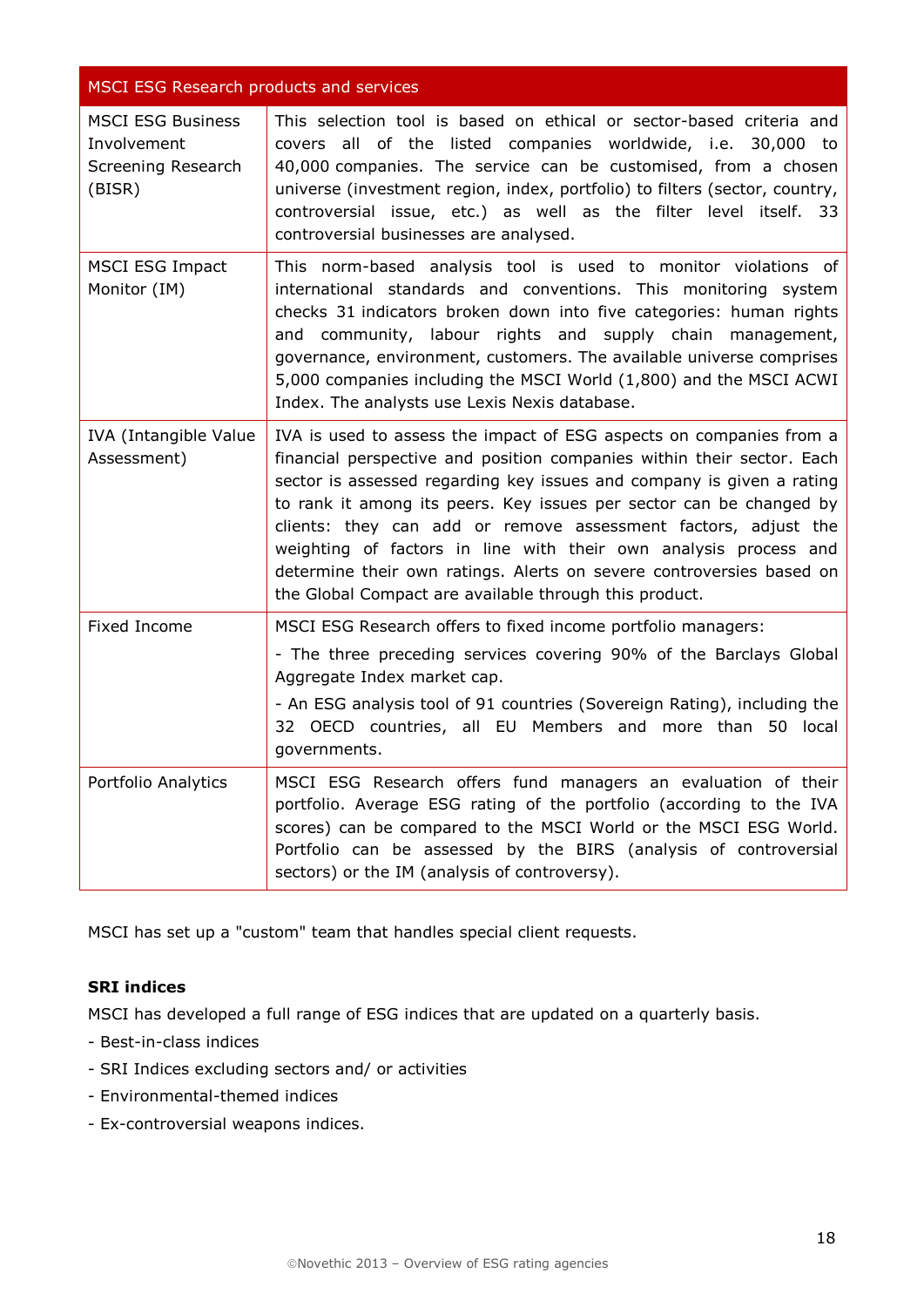## **Methodology**

The available universe comprises 5,000 companies including MSCI World or MSCI ACWI Index. 3 to 5 key issuers are determined for each sector in total of 34 possible. Each company receives a grade and analysts produce a sectorial review including key issues chosen and highlight best and worst practices.

ESG analysts do not engage with companies. Dialogue with companies is established for the data in IVA, but no audits or questionnaires are conducted. All sectors are reviewed every year.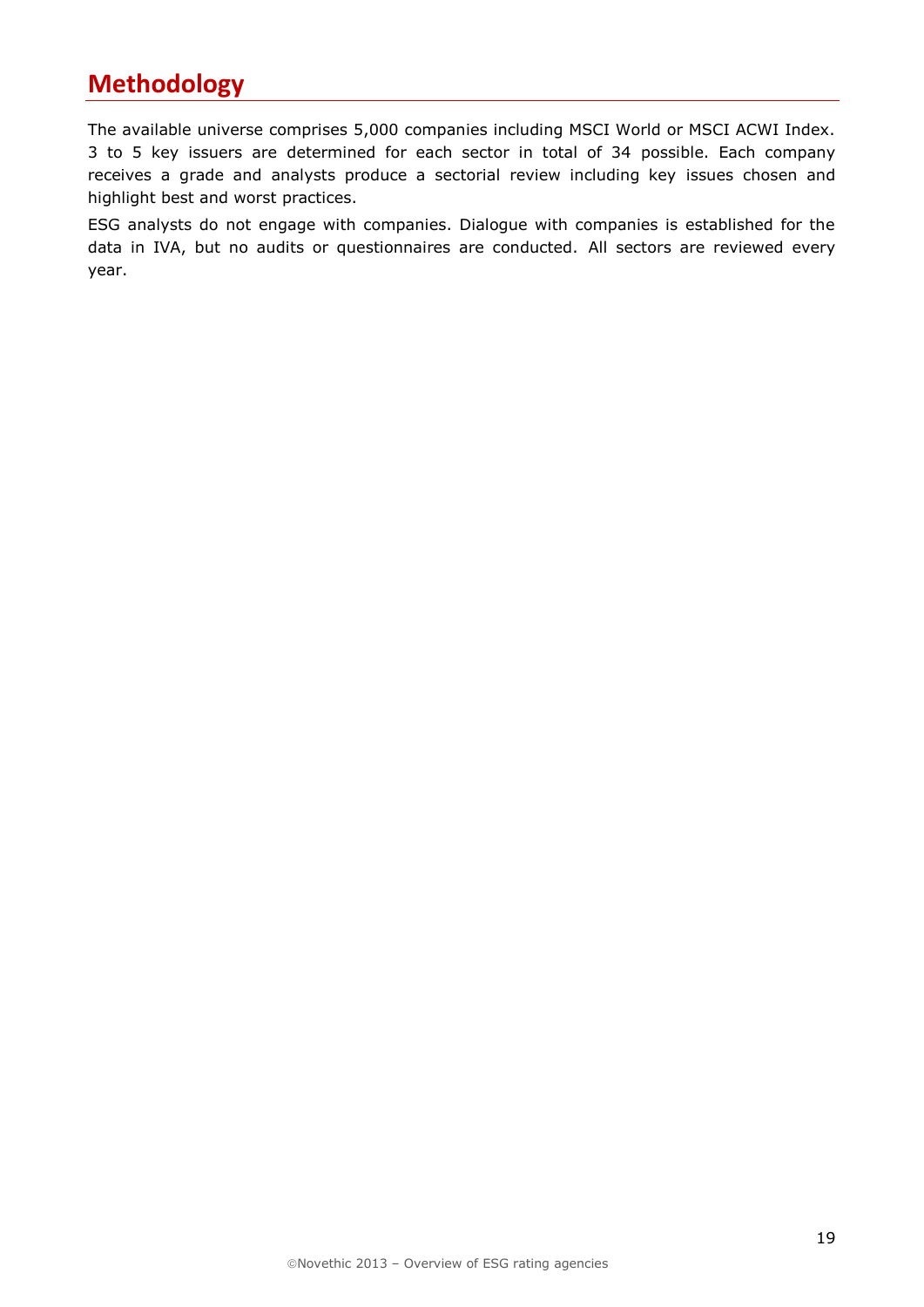# oekom research

## **Presentation**

#### **History**

oekom Research was created in Germany in 1993 inside the publishing house specialised on environmental subjects Ökom Verlag (founded in 1989). The entity initially developed environmental ratings and its niche positioning on analysis of unlisted German bond issuers, in particular the *Länder*, accelerated its international development. Today, oekom provides information on the ESG performance of companies, business sectors, local authorities and countries. Thanks to its extensive experience in the area, the agency is often deemed the European leader in country ratings.

#### **Capital structure**

oekom is 90%-owned by private investors and 10%-owned by a small group of institutional investors, including an environmental foundation, a publishing company and two religious orders.

#### **Certification**

In 2012, oekom has received ARISTA 3.0 certification from the AI CSRR.

[www.oekom-research.com](http://www.oekom-research.com/)

## **Organisation**

#### **Team and location**

oekom employs 34 analysts focused on ESG research. The team is based in Munich and opened a sales office in Paris in 2011.

#### **Partnership**

In 2012, oekom concluded a partnership with GES (Global Engagement Services) enabling its clients to have access to GES engagement services.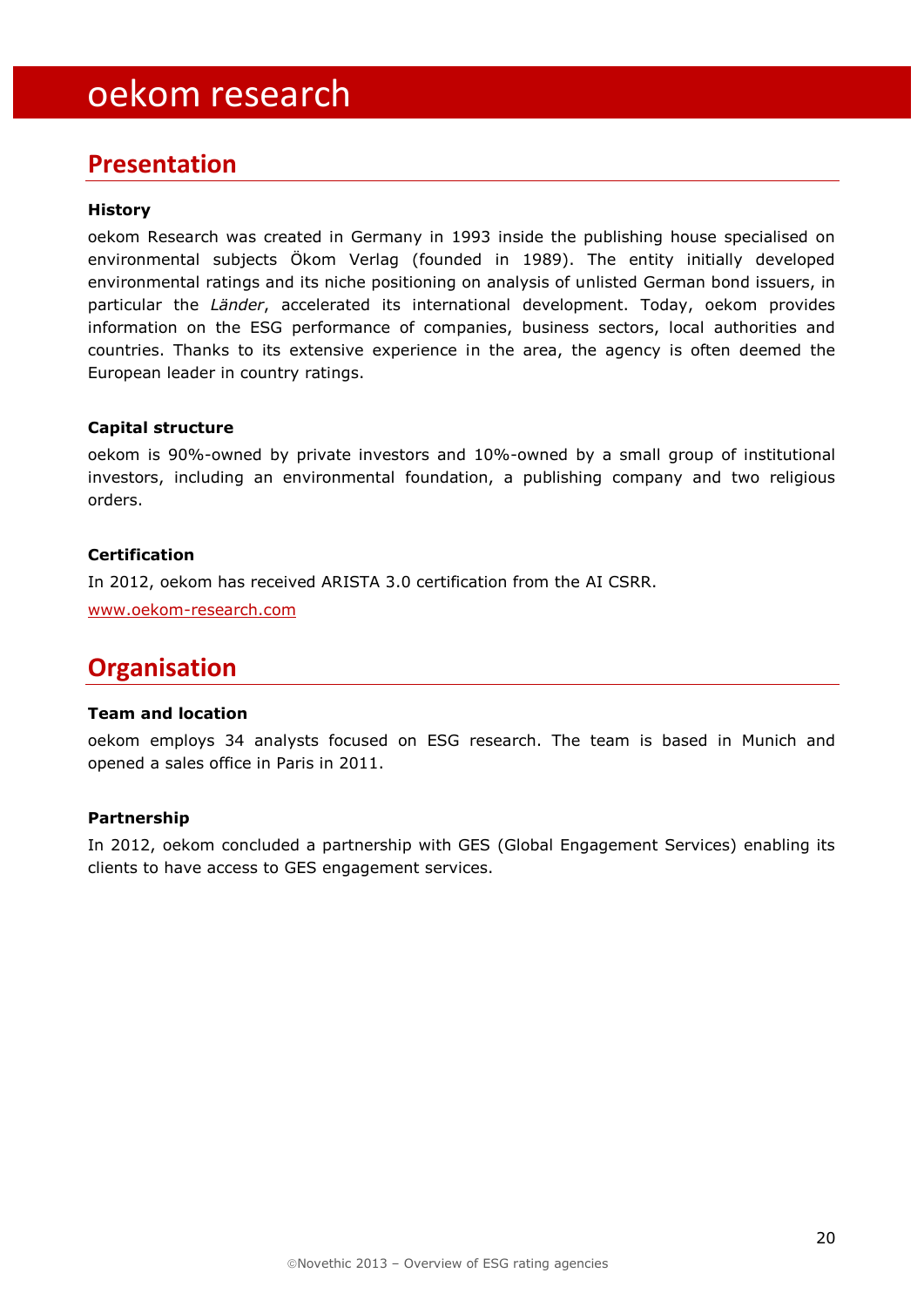| oekom research products and services      |                                                                                                                                                                                                                                                                                                                                                                                 |
|-------------------------------------------|---------------------------------------------------------------------------------------------------------------------------------------------------------------------------------------------------------------------------------------------------------------------------------------------------------------------------------------------------------------------------------|
| Responsible<br><b>Investment Advisory</b> | Helps investors to define and implement their SRI policy.                                                                                                                                                                                                                                                                                                                       |
| Investment<br>Universes                   | oekom provides its clients with tailor-made investment universes.                                                                                                                                                                                                                                                                                                               |
| <b>ESG Portfolio Check</b>                | Social and environmental quality portfolio evaluation                                                                                                                                                                                                                                                                                                                           |
| ORBIT                                     | Database providing the 1,000 companies and the 52 countries ORBIT<br>analysis. It can be used as a benchmark tool allowing: a detailed ESG<br>benchmark on indicator level, definition of individual peer groups, easy<br>identification of strengths and weaknesses of a company or a country,<br>summary of the industry sector and the total universe for each<br>indicator. |
| <b>ORBIT companies</b>                    | ESG rating of more than 1,000 companies on international markets on<br>more than 100 indicators.                                                                                                                                                                                                                                                                                |
| <b>ORBIT countries</b>                    | <b>ESG</b><br>of more than<br>50<br>bond<br>(German<br>Länder,<br>rating<br>issuers<br>supranational organisations, countries).                                                                                                                                                                                                                                                 |
| Controversial<br><b>Weapons Monitor</b>   | Data on approximately 200 international companies for which there are<br>reasonable grounds to suspect that they manufacture controversial<br>weapons (nuclear weapons, biological/chemical weapons, mines,<br>cluster munitions, uranium munitions).                                                                                                                           |
| oekom Controversy<br>Monitor              | Database providing controversies on more than 3,000 companies. The<br>7,000 controversies gathered enable investors to evaluate and manage<br>environmental, human rights, corruption controversies.                                                                                                                                                                            |
| <b>Engagement Services</b>                | Assists investors in the definition and implementation of their<br>engagement policy, and the follow up of companies' improvements.<br>Access to the GES Engagement Forum is included in this service.                                                                                                                                                                          |
| <b>Alert Services</b>                     | Monthly newsletter about investment-relevant events relating to<br>issuers.                                                                                                                                                                                                                                                                                                     |
| PRI Toolbox                               | A variety of tools, which will enable current and potential signatories to<br>implement the six PRI Principles.                                                                                                                                                                                                                                                                 |

#### **SRI index**

The BÖAG Börsen AG, the Hanover and Hamburg stock exchanges, asked oekom to build the Global Challenges Index, initiated in 2007.

## **Methodology**

#### **Company ratings**

An initial filter analyses 3,000 companies based on public information, determining which issuers are eligible for the "Prime" status. Companies are rated using 100 different environmental and social criteria, a third of them being sector-specific. Analysts then contact companies to discuss or complete the assessment. A detailed report is available for each issuer, which are rated from A+ to D-. A total of about 550 companies represent the oekom Prime Universe.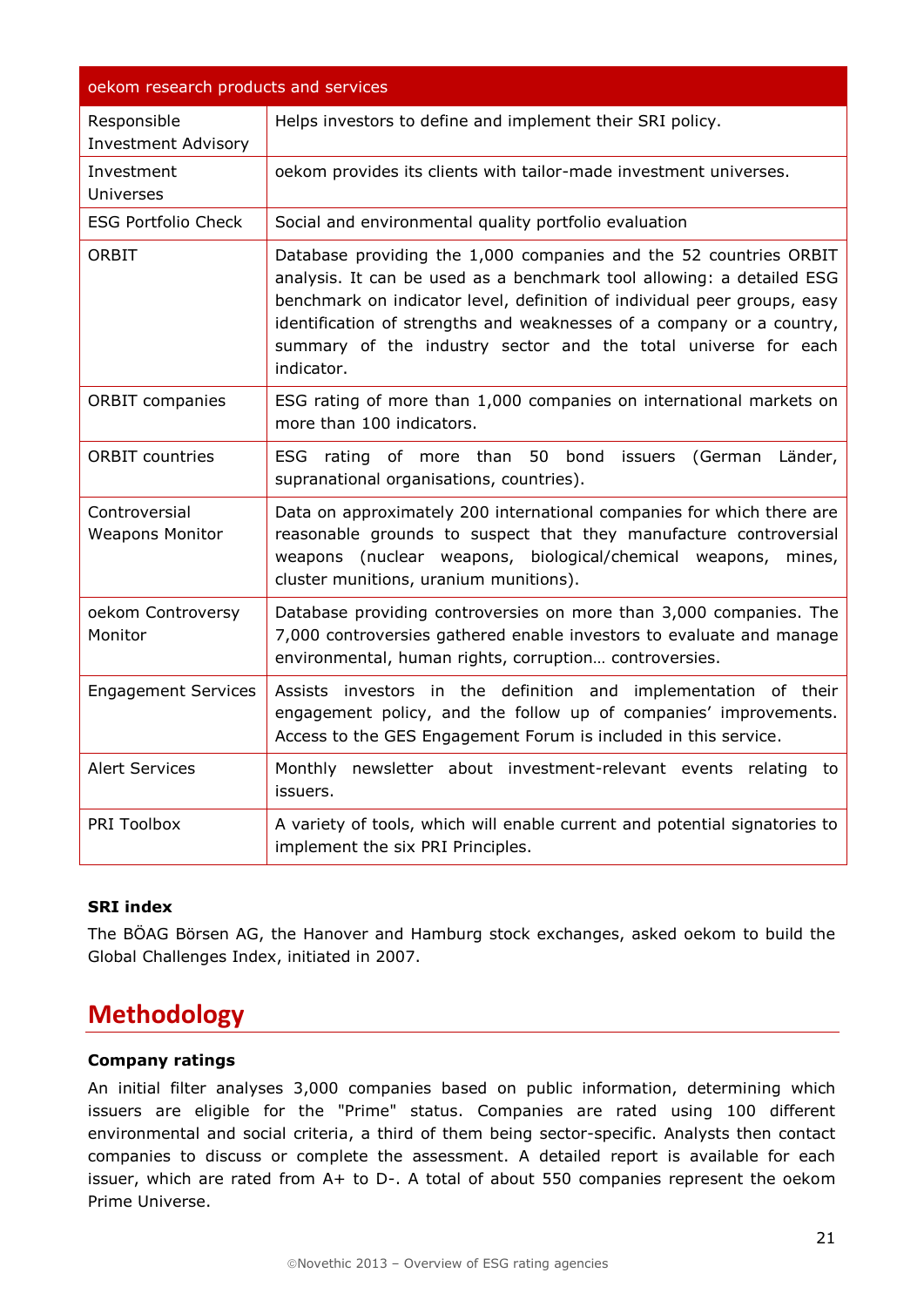#### **Country ratings**

oekom analyses countries using 150 criteria to measure their environmental and social performance drawing on a variety of sources (NGOs, international organisations and administrative bodies). To obtain the "Prime" status, the country must be given a final rating of at least B+ on a scale ranging from D- to A+. oekom mentions in each country report the areas that could result in its exclusion (nuclear energy, corruption, euthanasia, and so on).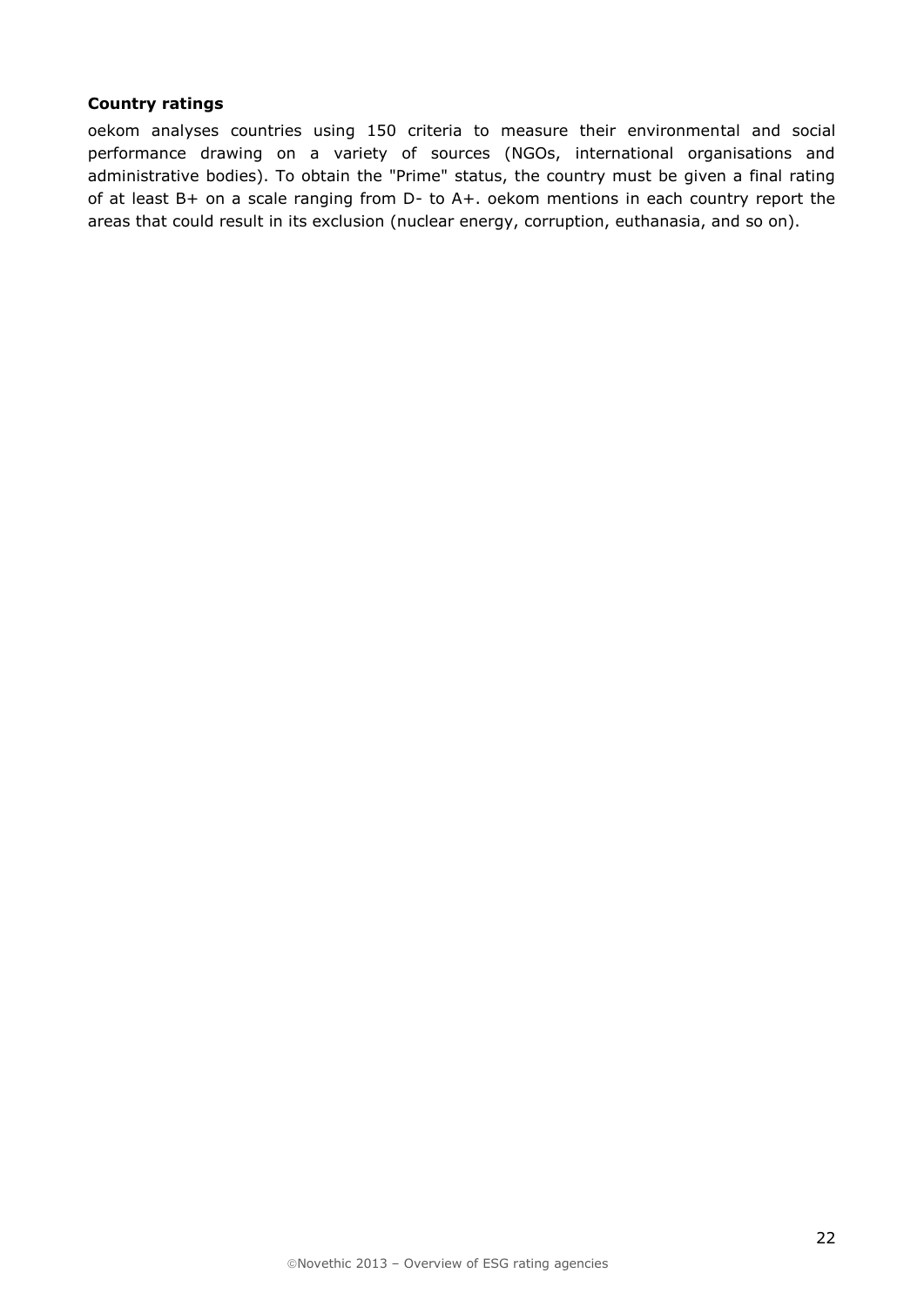# Sustainalytics

## **Presentation**

Sustainalytics is an ESG rating agency that provides information on more than 4,000 companies, countries and public institutions throughout the world.

Sustainalytics provides two types of services to investors, described here, and to companies. For the latters, Sustainalytics offers Global Reporting Initiative (GRI) training and the Sustainability Market Intelligence, a tool enabling them to identify major sustainability sector trends.

#### **History**

Sustainalytics was formed in 2008 from the consolidation of former members of the SIRI Company: Dutch Sustainability Research (Netherlands), Scoris (Germany) and Analistas Internacionales en Sostenibilidad (Spain). In 2009, Sustainalytics merged with Jantzi Research Inc. (Canada), and bought Responsible Research (Singapore) in May 2012.

#### **Capital structure**

The main shareholders of Sustainalytics are Triodos Bank, MeesPierson, PGGM and the agency managers.

[www.sustainalytics.com](http://www.sustainalytics.com/)

## **Organisation**

#### **Team and location**

Sustainalytics has its head office in Amsterdam with offices in Boston, Frankfurt, Paris, Singapore, Toronto and Timisoara, and sales offices in Bogotá, Bucarest, San Francisco, Brussels, London and Copenhagen. Michael Jantzi, the founder of Jantzi Research Inc., is the Chairman and CEO of the new entity. Sustainalytics employs about 70 ESG research analysts.

#### **Partnerships**

In 2011, Sustainalytics formed a research partnership with the South Korean company Sustinvest, and with the Chinese SynTao. Sustainalytics collaborates with STOXX on the Global ESG Leaders indices.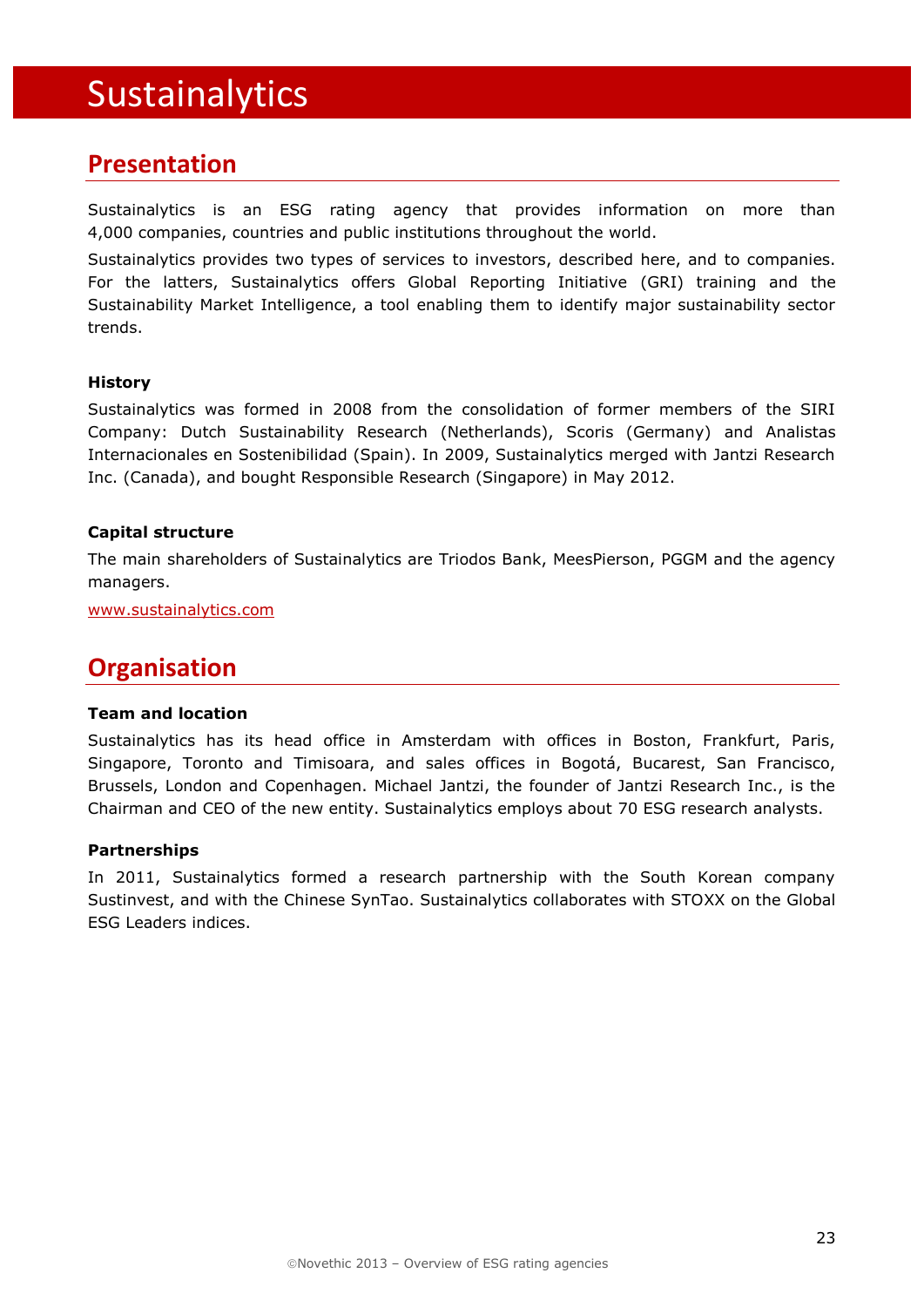| Sustainalytics products and services               |                                                                                                                                                                                                                                                                                                    |  |
|----------------------------------------------------|----------------------------------------------------------------------------------------------------------------------------------------------------------------------------------------------------------------------------------------------------------------------------------------------------|--|
| Sustainalytics Global<br>Platform                  | ESG ratings of companies, thematic research, sector studies and alerts<br>service.                                                                                                                                                                                                                 |  |
| Country Risk Monitor                               | ESG ratings of countries.                                                                                                                                                                                                                                                                          |  |
| Controversial<br>Weapons Radar                     | Research on companies involved in controversial weapons: anti-<br>personnel mines, biological and chemical weapons, cluster bombs,<br>depleted uranium weapons, nuclear arms, white phosphorus weapons.                                                                                            |  |
| Global Compact<br>Compliance                       | This tool is used to ensure that issuers are in compliance with the<br>Principles of the Global Compact.                                                                                                                                                                                           |  |
| Controversial<br>industry and<br>products analysis | Sustainalytics analyses company involvement in controversial<br>industries and products (pornography, alcohol, controversial weapons,<br>tobacco, ammunition, fur, gambling, GMOs, military contracting,<br>nuclear energy) and provides its clients with each company's degree of<br>involvement. |  |
| Range of investor<br>services                      | Sustainalytics developed a range of additional services aimed at<br>investors: application of the Principles for Responsible Investment,<br>implementation of sustainable development policies, support in<br>engagement, etc.                                                                     |  |

Sustainalytics' rating universe includes more than 4,000 companies on international markets, supranational organisations and countries.

#### **SRI index**

The Jantzi Social Index®, developed in partnership with Dow Jones Indexes, consists of the 60 largest capitalisations in Canada with the highest Jantzi ratings based on ESG criteria.

The STOXX Global ESG Leaders Indices is a family of four indices (STOXX Global ESG Environmental Leaders, STOXX Global ESG Social Leaders, STOXX Global ESG Governance Leaders and STOXX Global ESG Leaders Indices) based on ESG data provided by Sustainalytics.

## **Methodology**

#### **Company ratings**

Sustainalytics assesses ESG performance of companies using sector-specific indicators. Analysis is based on a set of data collected from various sources (companies, media, NGOs, etc.). The Sustainalytics model includes between 60 and 100 indicators sector-weighted. With its Best-of-Sector*™* methodology, Sustainalytics identifies the leaders and laggards in each industry. Controversies linked to ten ESG themes are also available.

#### **Country ratings**

Sustainalytics assesses countries exposure to ESG risks regarding 31 indicators. Country exposure to natural risks, its human development, the level of press freedom or its conflict involvement, are some of those indicators. Coverage consists in 150 countries and is updated every three months.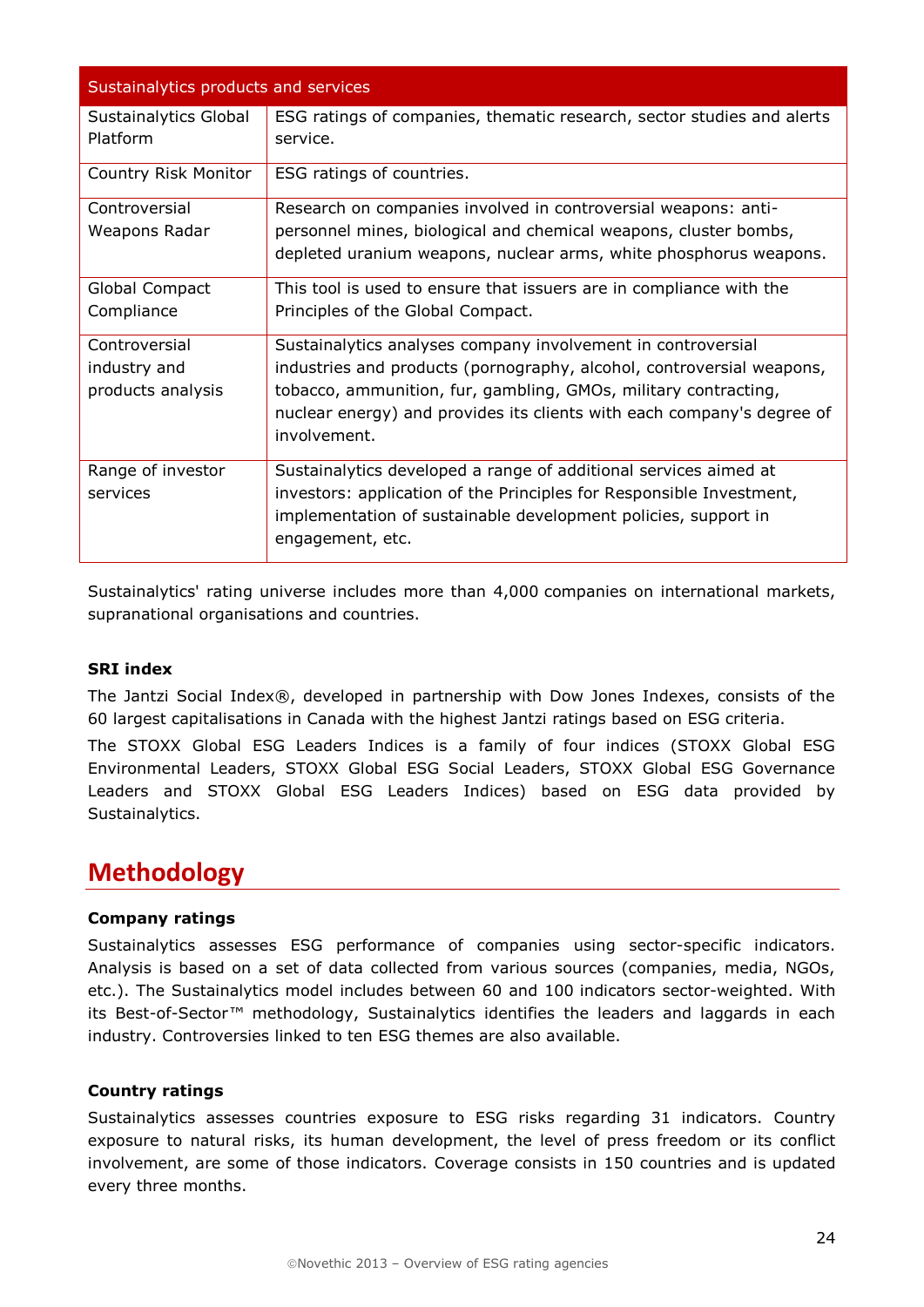## **Presentation**

#### **History**

Vigeo was founded in 2002 after acquiring the activities of ARESE (first French agency set up in 1997). The agency has since developed internationally with the acquisition of Stock at Stake, the research entity of the Ethibel Forum (Belgium), in 2005 and of Avanzi SRI Research (Italy) in 2006, which became respectively Vigeo Belgium and Vigeo Italy. Vigeo opened offices in Casablanca in 2004, Japan in 2010 and London in 2011.

Vigeo features two separate entities: Vigeo Rating and Vigeo Enterprise, dedicated respectively to ESG ratings for investors and social responsibility audits for companies.

#### **Capital structure**

Vigeo's governance is multi-faceted: about 27% of its capital is held by companies (within a limit of 2% of the capital per company), 26% by trade unions and NGOs and slightly more than 46% by asset managers and pension funds, including Group BPCE, the reference shareholder. The Board of Directors is made up of three representatives from each group of shareholders and five independent directors.

A Scientific Board composed of independent experts approves and challenges the methodological decisions and oversees their proper application.

#### **Certification**

In 2012, Vigeo Rating received ARISTA 3.0 certification from the AI CSRR.

[www.vigeo.com](http://www.vigeo.com/csr-rating-agency/fr)

## **Organisation**

#### **Team and location**

Nicole Notat, former general secretary of the CFDT, the French Democratic Confederation of Labour, one of France's largest trade unions, is the founder and Chairman of Vigeo. Vigeo has more than 70 analysts and nearly 20 auditors based in Paris, Brussels, Milan, London, Tokyo and Casablanca.

#### **Partnerships**

Through its partnership with Morningstar, Vigeo provides its clients with an access to Morningstar's SRI Funds Service, a database of all European SRI Funds open to individual investors. Using this database, Vigeo has since 2001 published an annual study entitled "Green Social and Ethical Funds in Europe", which gives an overview of European SRI mutual funds.

Moreover, in cooperation with EURONEXT, Vigeo operates a family of seven ESG indices (see below).

It has also established partnerships with Novaster, a Spanish investment consultancy; UNI Global Union and UITA, two global trade union federations; WWF, in relation to GHG emissions analysis; Transparency International on the issues of lobbying and corruption; l'Orée sur la Biodiversité, a French organisation and the ILO Office in charge of human rights.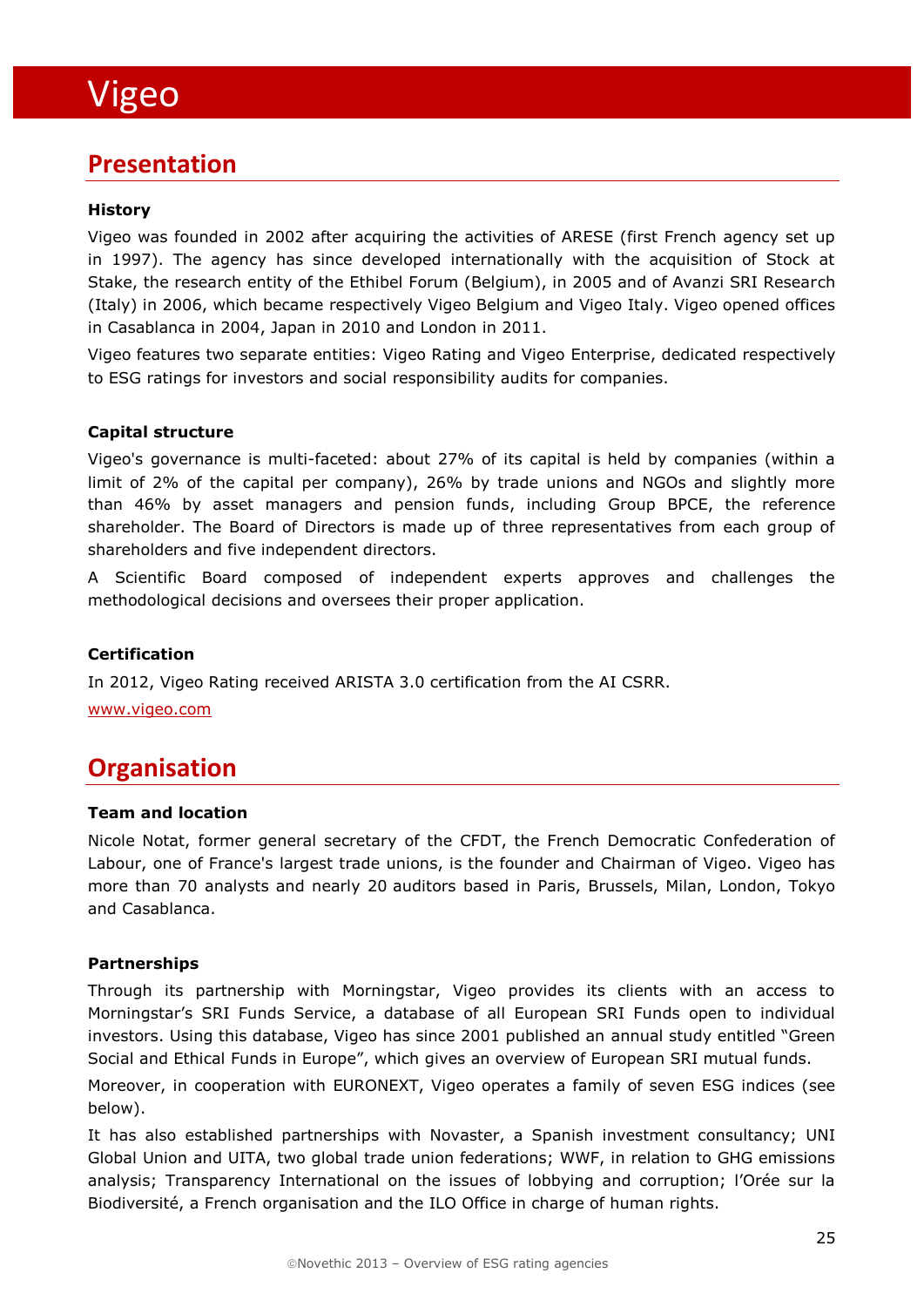Finally, Vigeo has formed partnerships with more than 40 researchers from 24 different universities, such as the Darden School of Business (US) and the École Polytechnique (France).

| Vigeo products and services     |                                                                                                                                                                                                                                                                                                                                    |
|---------------------------------|------------------------------------------------------------------------------------------------------------------------------------------------------------------------------------------------------------------------------------------------------------------------------------------------------------------------------------|
| EQUITICS-research               | The Equitics® ratings database comprises the analyses of<br>2,500 issuers from the main international indices. Each issuer<br>is analysed according to sector specific indicators. Each rating<br>is daily monitored and clients are warned if an event is<br>impacting an issuer rate.                                            |
| <b>Equitics Alertes</b>         | Vigeo offers continuous alerts on controversial issues.                                                                                                                                                                                                                                                                            |
| <b>Equitics Engagement</b>      | Vigeo offers a range of engagement services to investors, from<br>the definition of an engagement policy to concrete engagement<br>actions.                                                                                                                                                                                        |
| Equitics sector Research        | identifying<br>Analysis of 35 sectors consisting<br>in<br>major<br>sustainability trends.                                                                                                                                                                                                                                          |
| <b>Convention Monitor</b>       | Vigeo analyses company involvement in the violation of one or<br>several Global Compact principles.                                                                                                                                                                                                                                |
| Sustainable Country<br>Research | The Sustainable Country Rating® database includes the scores<br>and benchmarks of over 160 sovereign countries based on the<br>analysis of more than 120 ESG risk and performance indicators<br>1) Environmental Protection,<br>three<br>2) Social<br>in<br>areas:<br>Protection and Solidarity and 3) Rule of Law and Governance. |
| Controversial Weapons           | Vigeo analyses company involvement in controversial weapons<br>(anti-personnel mines, cluster bombs or chemical, biological<br>and nuclear weapons).                                                                                                                                                                               |
| Disputable activities           | Vigeo measures company involvement in<br>more than<br>30<br>controversial activities.                                                                                                                                                                                                                                              |
| Portfolio ESG risks analysis    | Vigeo evaluates the ESG risk profile of portfolio.                                                                                                                                                                                                                                                                                 |

#### **SRI index**

Vigeo operates two families of indices: the Ethibel Sustainability Indices (ESI) and the Euronext Vigeo indices. The seven Euronext Vigeo indices are composed of companies with the top Vigeo ESG assessments: Euronext Vigeo World 120, Euronext Vigeo Europe 120, Euronext Vigeo Eurozone 120, Euronext Vigeo US, Euronext Vigeo Benelux 20, Euronext Vigeo France 20 and Euronext Vigeo United Kingdom 20.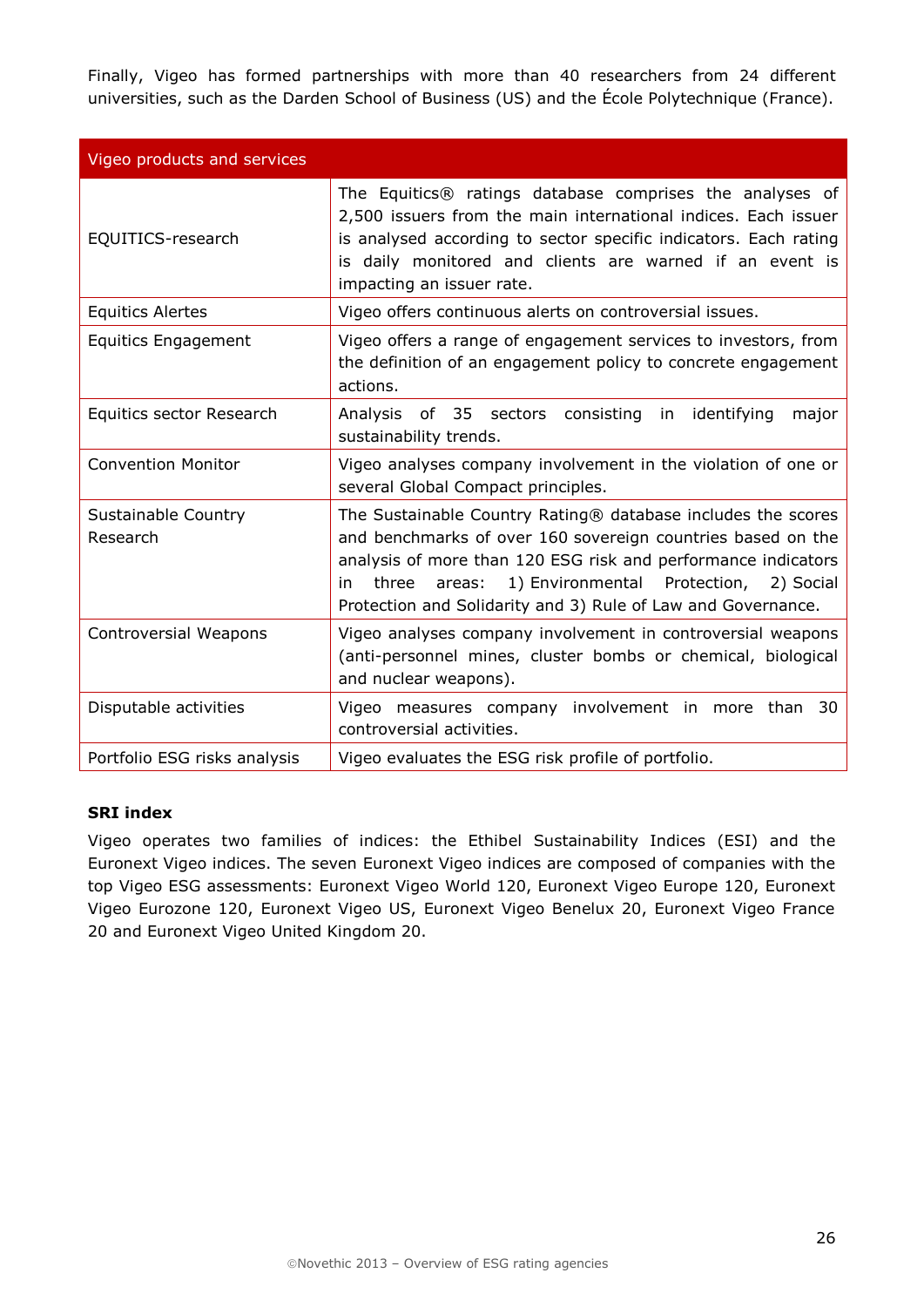## **Methodology**

Vigeo Rating measures the performance of companies based on 38 ESG issues in six fields (environment, human rights, human resources, community involvement, business behaviour, corporate governance) and analyses the related reputational, human, legal and operational risks. The analysis criteria are based on international conventions and globally recognised standards from international organisations (UN, ILO, OECD, etc.).

Issues are weighted by business sector. The rating tool for each sector includes 20 to 25 issues and more than 300 indicators are used per company.

For each issue, company strategy and managerial processes are reviewed in detail. Three aspects are assessed: the relevance of commitments with regard to policy, the efficiency of policy implementation (resources, budgets, application scope), and results (quantitative indicators, controversial issues).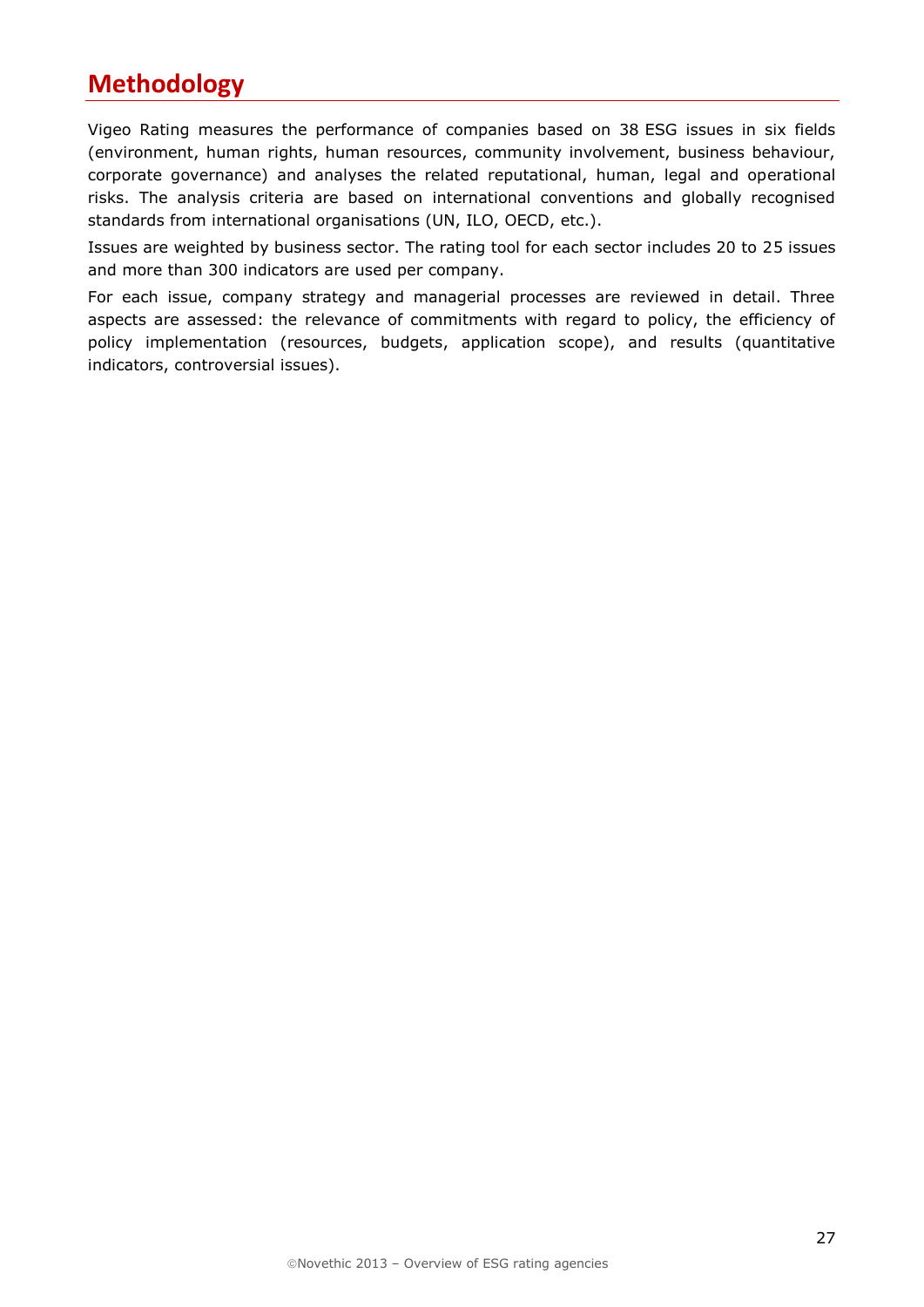# NON-FINANCIAL DATA PROVIDERS

# Asset4 / Thomson Reuters

## **Presentation**

Thomson Reuters acquired the Swiss Zug-based provider Asset4 in November 2009. Founded in 2003, Asset4 provides research that combines both financial and non-financial information. Asset4 was the first agency to supply raw ESG data that could be used by investors to devise their own ESG analysis of issuers.

[www.thomsonreuters.com](http://thomsonreuters.com/products_services/financial/content_update/content_overview/content_esg/)

## **Organisation**

The team comprises more than 120 analysts, most of who are based in Mauritius and Bangalore in India. They are grouped into seven teams to cover different sectors. A quality team is based in Switzerland and a sales team in London. Asset4 benefits from the Thomson Reuters network with locations in about one hundred countries worldwide.

## **Products and services**

Asset4 sells raw data as well as data processing tools for classifying companies. With *the Asset Master Professional* system, ratings can be entirely customised in terms of criteria and weightings. Tailored reporting can also be generated. The system can be used to configure alerts on ESG-related topics.

Thomson Reuters launched a family of eight SRI indices in 2013. Four of them are composed of the main US market cap: Thomson Reuters US Large Cap Environmental Index, Social Index, Governance Index and ESG Index; and the four others by the main global market cap: Thomson Reuters Global Large Cap Environmental Index, Social Index, Governance Index and ESG Index. These indices are composed by companies with the best ESG performance according to Asset4 data.

## **Methodology**

Asset4 offers integrated assessments of 4,300 companies (including MSCI Emerging Markets) based on four areas: financial performance, environmental performance, social performance and corporate governance. These criteria cover 18 categories including 250 key performance indicators and 750 criteria. Asset4 is fully transparent on each data point by systematically providing clients with the ratings and information sources used. The Asset4 system is based exclusively on publicly available data collected from companies, NGOs, the press, etc. The Asset4 database features historical data dating back to 2002 on more than 1,000 companies.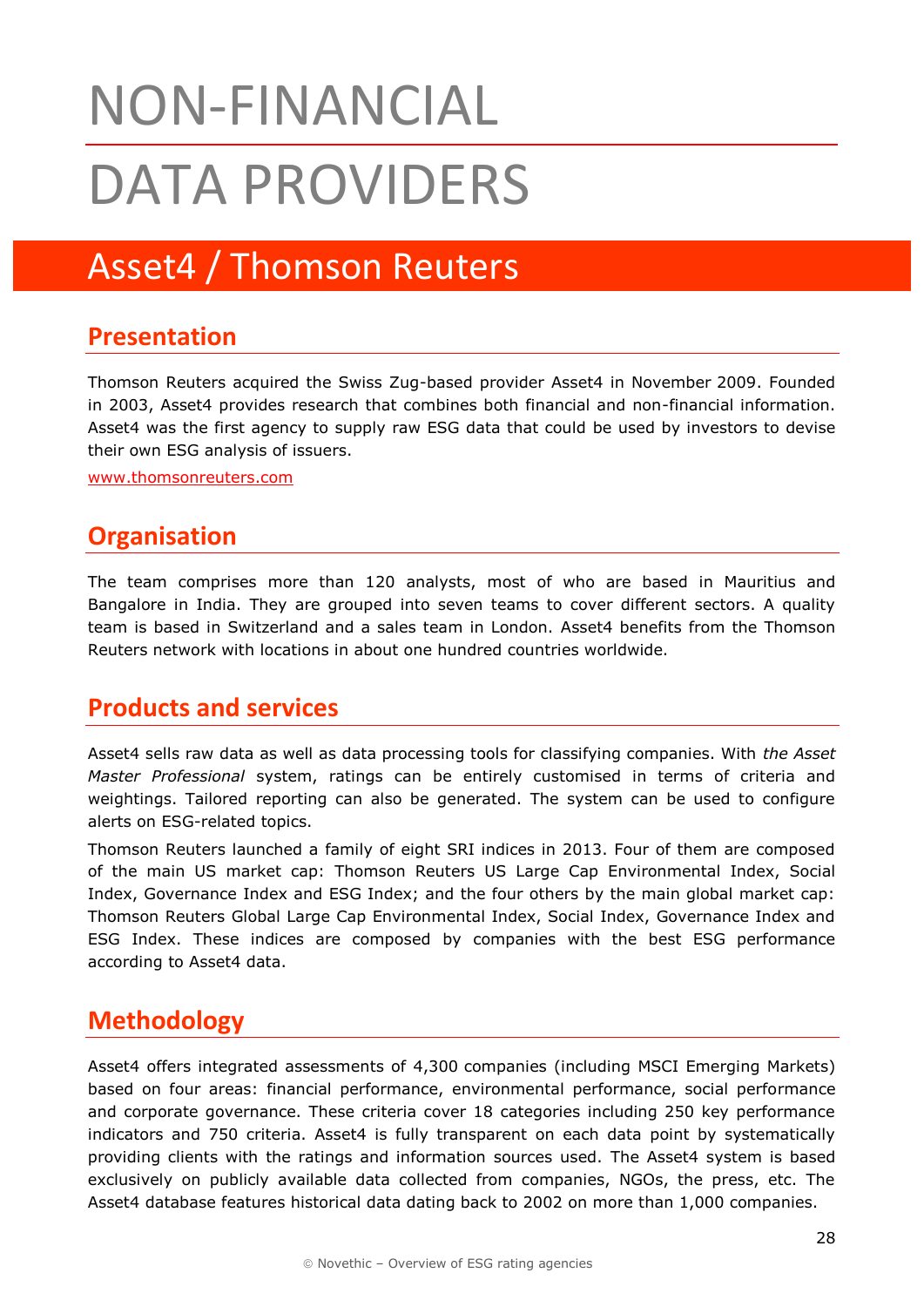# Bloomberg

## **Presentation**

In 2009, Bloomberg launched an ESG data offer to complete its vast database of company financial information for investors. ESG data for 5,000 companies of 68 countries and governance data for 5,000 more companies are available.

[www.bloomberg.com/bsustainable/](http://www.bloomberg.com/bsustainable/)

## **Organisation**

Bloomberg's ESG team is composed of more than 35 analysts based in London, New York, New Delhi, Princeton, Shanghai and Hong Kong. They collect, classify information and help their clients to integrate ESG criteria in their portfolio management.

## **Products and services**

The model developed by Bloomberg consists of collecting public ESG information released by companies (CSR reports, annual reports, websites) or other public sources such as the Carbon Disclosure Project. ESG data are linked to financial information, and they can be used with all traditional Bloomberg tools. The Bloomberg ESG Scorecard rates and classifies performance of companies or portfolios, the Bloomberg ESG Valuation Tool materializes ESG performance, and the Bloomberg Industries identifies ESG issues and classifies best and worst companies' reactions regarding these issues. Bloomberg offers continuous alerts through Bloomberg News.

## **Methodology**

The information provided to Bloomberg clients is collected once they are publicly-available and classified in the "ESG data" section of the Bloomberg database. All data available can be linked to a public document from the company concerned. Data are checked, standardised to be comparable and annually updated.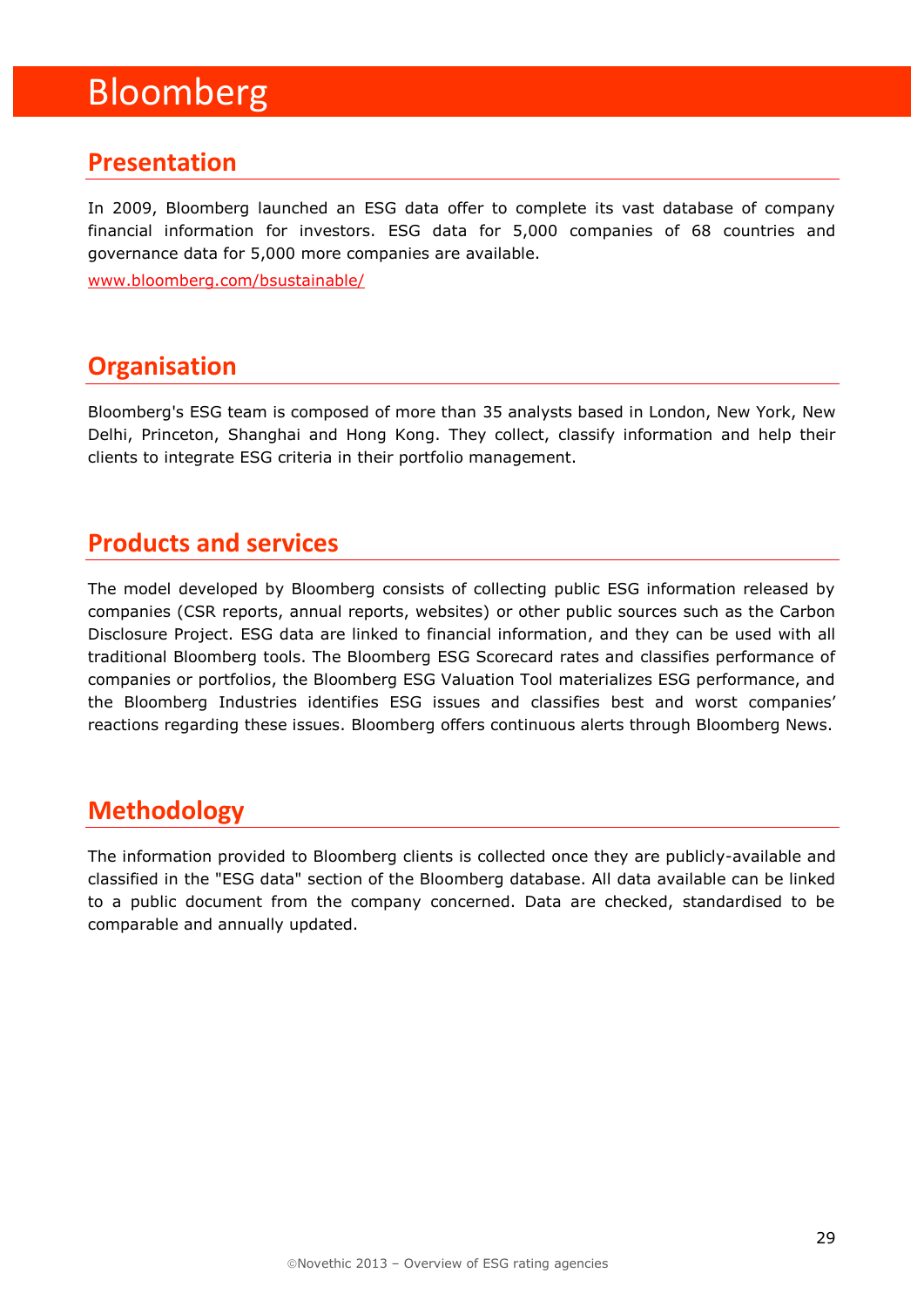# RepRisk

## **Presentation**

The RepRisk tool was developed by Ecofact, a Zurich-based social and environmental risk research and analysis centre founded in 1998. Since 2010, RepRisk AG is an independent company.

RepRisk focuses on assessing companies' reputational risk and monitoring controversial issues.

#### [www.reprisk.com](http://www.reprisk.com/)

## **Organisation**

RepRisk is based in Zurich and has over 40 analysts based in North America, Europe and Asia.

## **Products and services**

RepRisk covers 40,000 companies, listed or not, 9,000 projects, 5,700 NGOs and 4,900 governmental bodies. The tool is used to identify and assess publications on companies' social and environmental aspects that could represent a financial or reputational risk. RepRisk offers this web-based service to banks, insurance companies, wealth managers, pension funds, etc. It provides raw data and fact sheets with a rating for each company.

#### **Partnership**

RepRisk concluded partnerships with several financial data providers or IT providers: Factset, Interactive Data, SIX Financial Information and SunGard, as well as with Ethix SRI Advisors and the Japan Research Institute.

## **Methodology**

RepRisk's assessment is based on performance as observed by independent third-parties, combining reactions across different media, over 700 NGO websites, newsletters, websites, news, blogs and other available sources. Data is updated on a daily basis.

The RepRisk tool attaches each controversy to the issuer according to 27 ESG issues (for example local pollution, forced labour or tax evasion) and to 28 topic tags ("hot topics"), such as palm oil, Arctic drilling, tobacco, gambling or water scarcity. Any violation of the 10 Principles of the United Nations Global Compact is also analysed.

Based on the RepRisk assessment, a risk level called an RRI (RepRisk Index) is attributed to each company, ranging from 0 (lowest) to 100 (highest). The RRI is calculated regarding the frequency, severity and novelty of controversies on a monthly basis and is monitored over the two previous years. Each company is placed on a world map, indicating where controversial issues are concentrated. Moreover, RepRisk also attributes average ratings per business sector, thus ranking the company within its sector.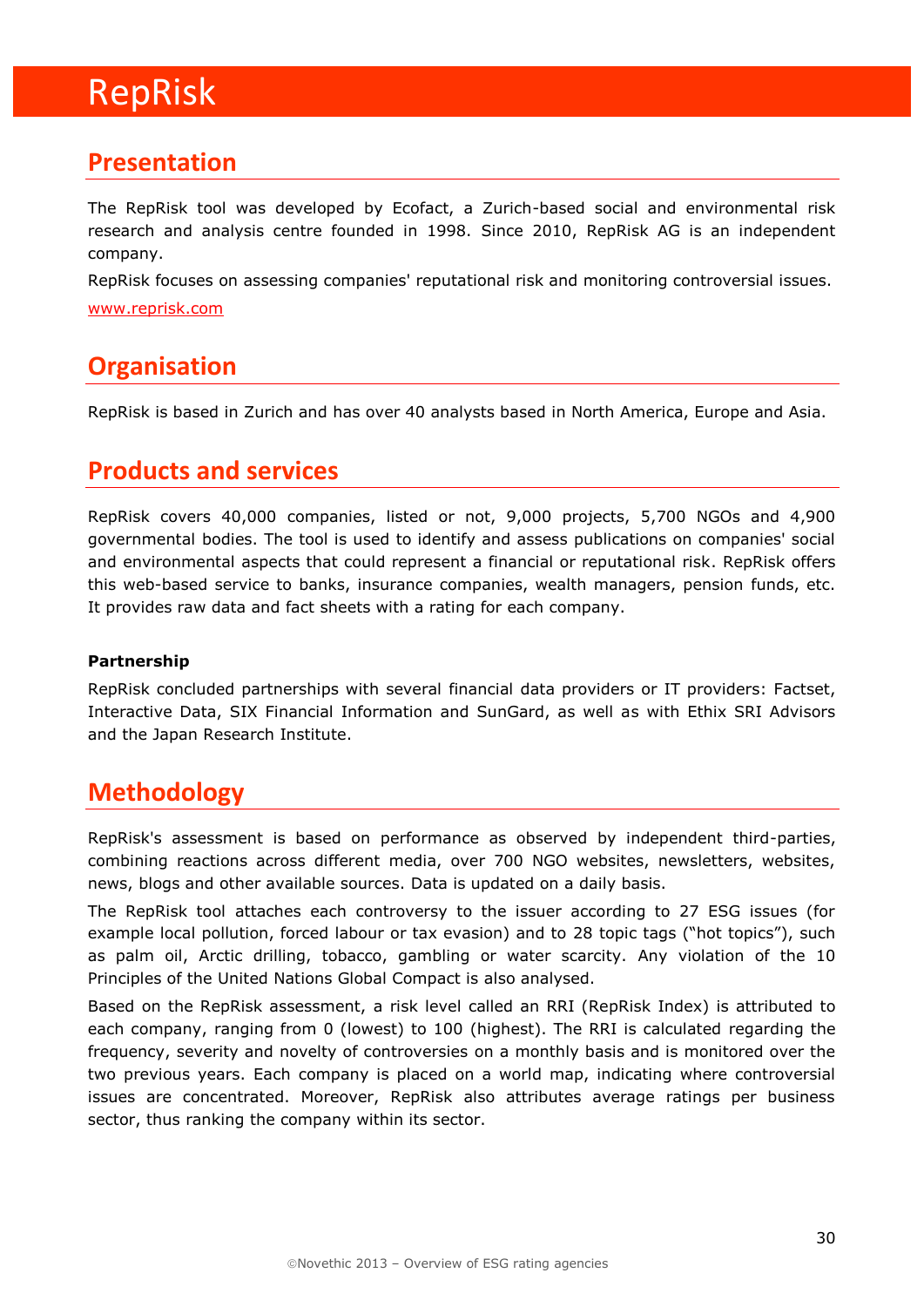# SPECIALISED **AGENCIES**

# **EthiFinance**

## **Presentation**

EthiFinance provides products and services to investors, and consulting CSR services dedicated to companies. Moreover, a consulting company ExFi Partners, created in 2011 in partnership with INDEFI is dedicated to private equity and infrastructure asset managers. (http://exfipartners.com/home.html)

#### **History**

Founded in late 2003, EthiFinance first began by analysing French and European corporations on demand, before becoming specialised in rating both listed and unlisted small and mid-cap companies. EthiFinance has also been rating countries since 2007.

#### **Capital structure**

EthiFinance is a public limited company (*société anonyme*) that obtained the status of Société Coopérative d'Intérêt Collectif (SCIC, or social cooperative company) in 2004. This status was renewed in 2009 for five years.

The partners consist of categories within which the "one person, one vote" rule applies. Each category appoints a representative that sits on the Board of Directors, where voting rights break down as follows: EthiFinance employees (14%), EthiFinance clients (32%), experts that contribute to the external development and representation of EthiFinance (26%), other financial backers (28%). Listed issuers are not represented in the capital structure.

#### **Certification**

In 2012, EthiFinance has received ARISTA 3.0 certification from the AI CSRR. [www.ethifinance.com](http://www.ethifinance.com/)

## **Organisation**

The team is composed of seven full-time analysts based in Paris.

#### **Partnerships**

EthiFinance works in partnership with Inrate in Switzerland and Good Bankers in Japan. The EthiFinance universe changes every year based on client demand. EthiFinance analyses around 350 listed companies and 20 unlisted companies.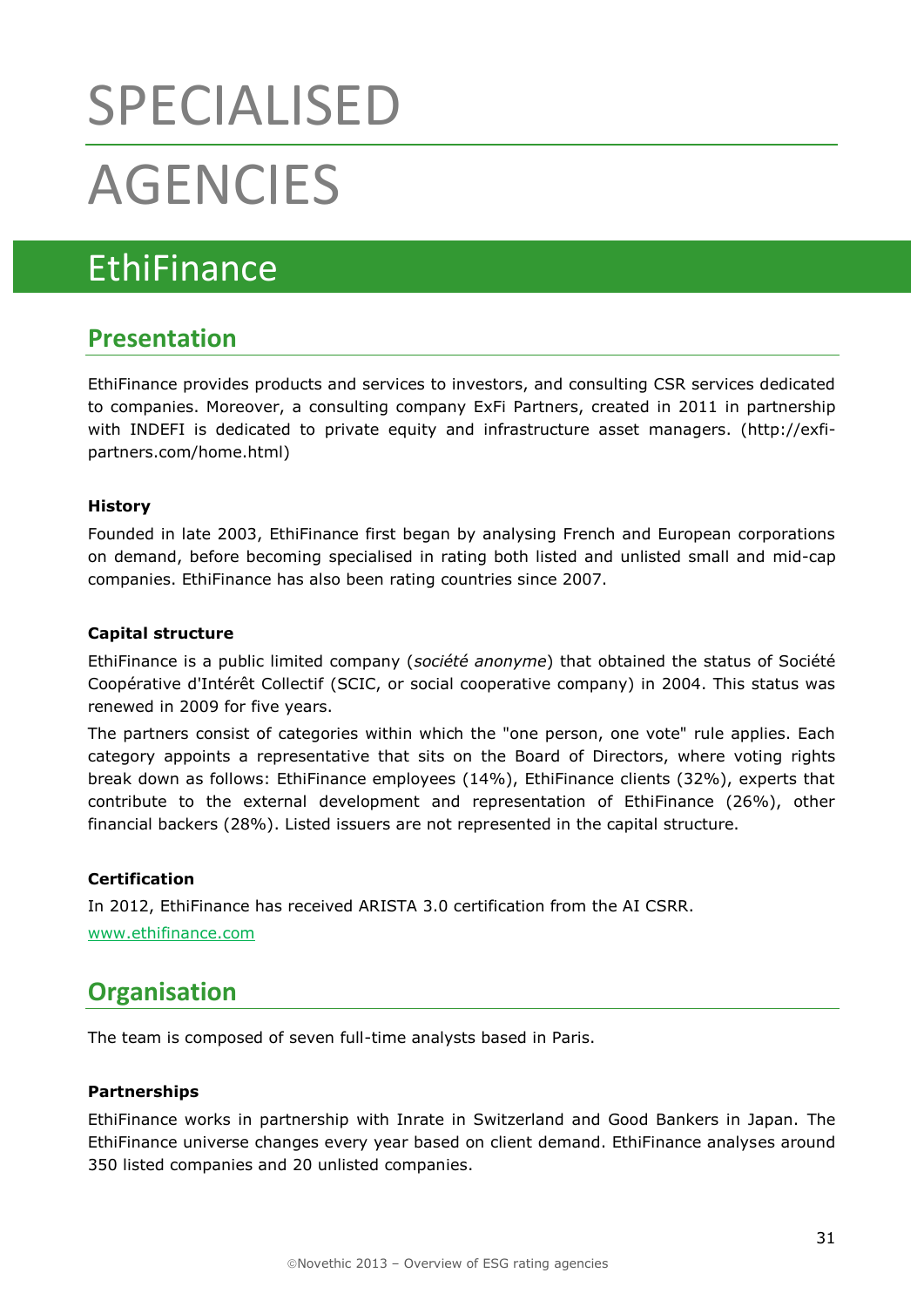| EthiFinance products and services   |                                                                               |  |
|-------------------------------------|-------------------------------------------------------------------------------|--|
| <b>GEOL</b>                         | ESG rating of mid and large caps and unlisted organisations.                  |  |
| Global Risk Rating (G2R)            | ESG rating of countries. (Coverage of more than 100<br>countries)             |  |
| Ethi Observer                       | Monitoring tool evaluating the ESG reputation risk of portfolio<br>companies. |  |
| Ethi News                           | Weekly press review on ESG issues.                                            |  |
| Consulting services in CSR and SRI. |                                                                               |  |

## **Methodologies**

#### **ESG rating of companies**

In 2004, EthiFinance defined its analysis methodology which is updated annually. It features two ratings: Large Caps for listed large capitalisations, Small & Mid Caps for listed and unlisted companies. These ratings are weighted by sector to emphasise predominant issues.

The EthiFinance system covers four themes – governance, social, environment and external stakeholders – broken down into 22 categories with 194 specific quantitative or qualitative criteria. Criteria can apply to all the companies or depend on the sector or region. For a number of issues, the rating assesses the company's engagement, system implemented, reporting and performance.

In addition to its analyses based on public documents, EthiFinance also engages in dialogue with the companies and their stakeholders. The agency conducts on-site visits if necessary, in particular to analyse mid-cap companies (systematic on-site visits and/or meetings with management).

#### **ESG rating of countries**

EthiFinance and Oresys (firm specialised in management and organisation consulting) have built a web-based system to assess country risk using sustainable development criteria.

The Global Risk Rating (G2R) incorporates 81 indicators that reflect countries' engagement, application of measures and performance regarding major sustainable development issues. This determines both a quantitative and qualitative assessment of countries based on data from multilateral organisations (World Bank, IMF, OECD, ILO, WHO, UN, etc.), regional supranational organisations (European Commission, EBRD, African Development Bank, Asian Development Bank), research institutes and NGOs.

#### **SRI index**

In 2009, EthiFinance and IDMidCaps, in partnership with Middlenext and the SFAF (French Society of Financial Analysts), launched the GAIA Index, the first SRI index for mid-cap companies. This index covers the 70 French companies with the best EthiFinance ratings in ESG performance out of a sample of more than 223 mid-cap companies representing 75% of the stocks in the CMS 190 index.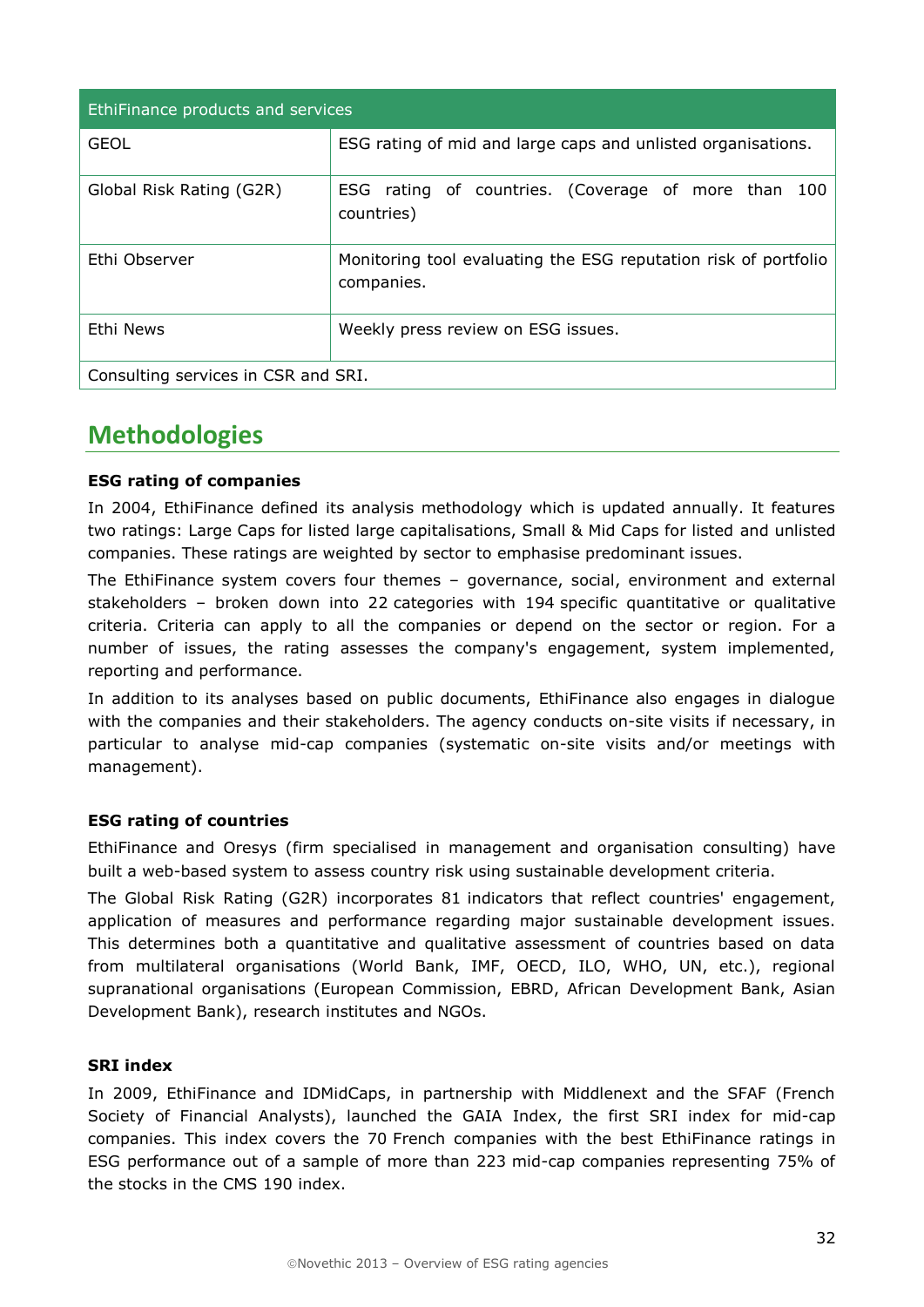# Ethix SRI Advisors

## **Presentation**

Ethix SRI Advisors was established in Sweden in 1999 and still belongs to its founding members: the consulting firm Wassum, the Swedish pension fund AP7 and Amundi (formerly SGAM).

Ethix SRI Advisors developed expertise in norm-based exclusions, analysis of controversial sectors and dialogue and engagement with companies.

[www.ethix.se](http://www.ethix.se/)

## **Organisation**

The team is composed of about fifteen analysts employees based in Stockholm, Copenhagen, Helsinki and London.

#### **Partnerships**

Ethix established a partnership with Innovest (now MSCI ESG Research) in 2003, with Hermes EOS in 2007, with Reprisk in 2011 and with GMI Ratings in 2013.

| Ethix SRI Advisors products and services |                                                                                                                                                                                                                                                                                                                                   |  |
|------------------------------------------|-----------------------------------------------------------------------------------------------------------------------------------------------------------------------------------------------------------------------------------------------------------------------------------------------------------------------------------|--|
| Norm-Based Screening©                    | Assessment of companies' compliance with international<br>standards on human rights, environmental protection, labour<br>anti-corruption norms.<br>The<br>rights<br>and<br>Norm-Based<br>Screening© database covers companies of the MSCI World<br>and Emerging<br>Markets indices, totalling<br>than<br>more<br>7,000 companies. |  |
| Sovereign Bonds©                         | Assessment of countries' compliance with international<br>standards on human rights, environmental protection, labour<br>rights and anti-corruption.                                                                                                                                                                              |  |
| Controversial Weapons<br>Screening©      | Assessment of companies' involvement in anti-personnel<br>mines, cluster munitions, biological, chemical weapons,<br>depleted uranium and nuclear weapons.                                                                                                                                                                        |  |
| Sector-Based Screening©                  | Assessment of companies' involvement in industries and<br>products such as alcohol, fossil fuels, tobacco, gambling,<br>pornography or weapons.                                                                                                                                                                                   |  |
| Nordic Sustainability Stars©             | Assessment of companies' environmental and social policies,<br>covering more than 260 Nordic companies.                                                                                                                                                                                                                           |  |
| Engagement and dialogue                  | Support for investors in implementing their engagement<br>policy based on the Norm-Based Screening research tool.<br>Proxy voting services are also available.                                                                                                                                                                    |  |
| Policy Development                       | Help investors to develop and implement their policy for<br>responsible investment.                                                                                                                                                                                                                                               |  |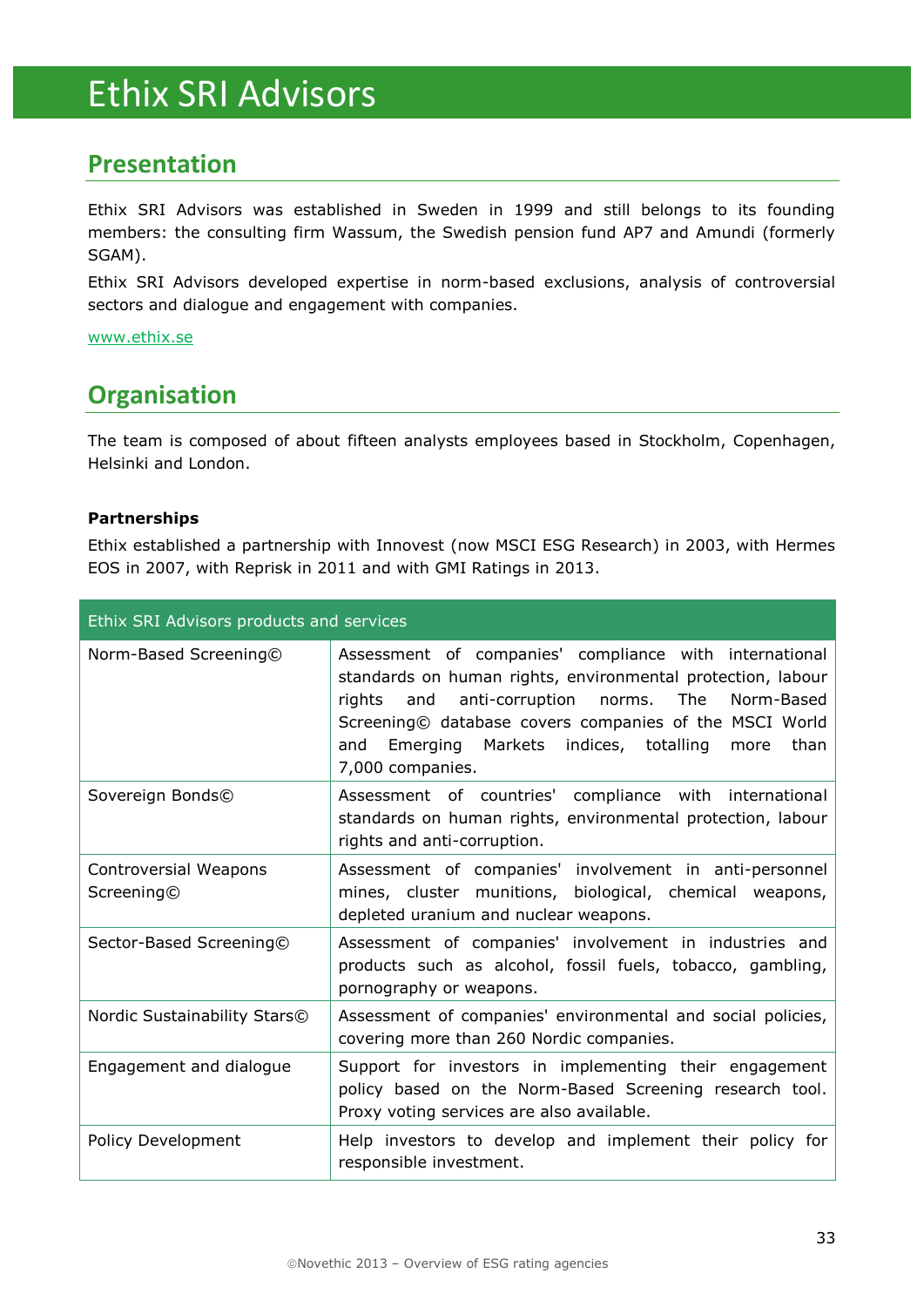## **Methodology**

The analysis criteria applied by Ethix SRI Advisors are based on international conventions and globally recognised standards for international humanitarian law, human rights, environmental protection, anti-corruption regulations and governance from international organisations (UN, ILO, OECD, etc.).

Ethix SRI Advisors also uses data from the following providers: RepRisk, Thomson Reuters, Janes, Solaron, Syn Tao, ECPI, Hermes, Manifest and SIX Telekurs.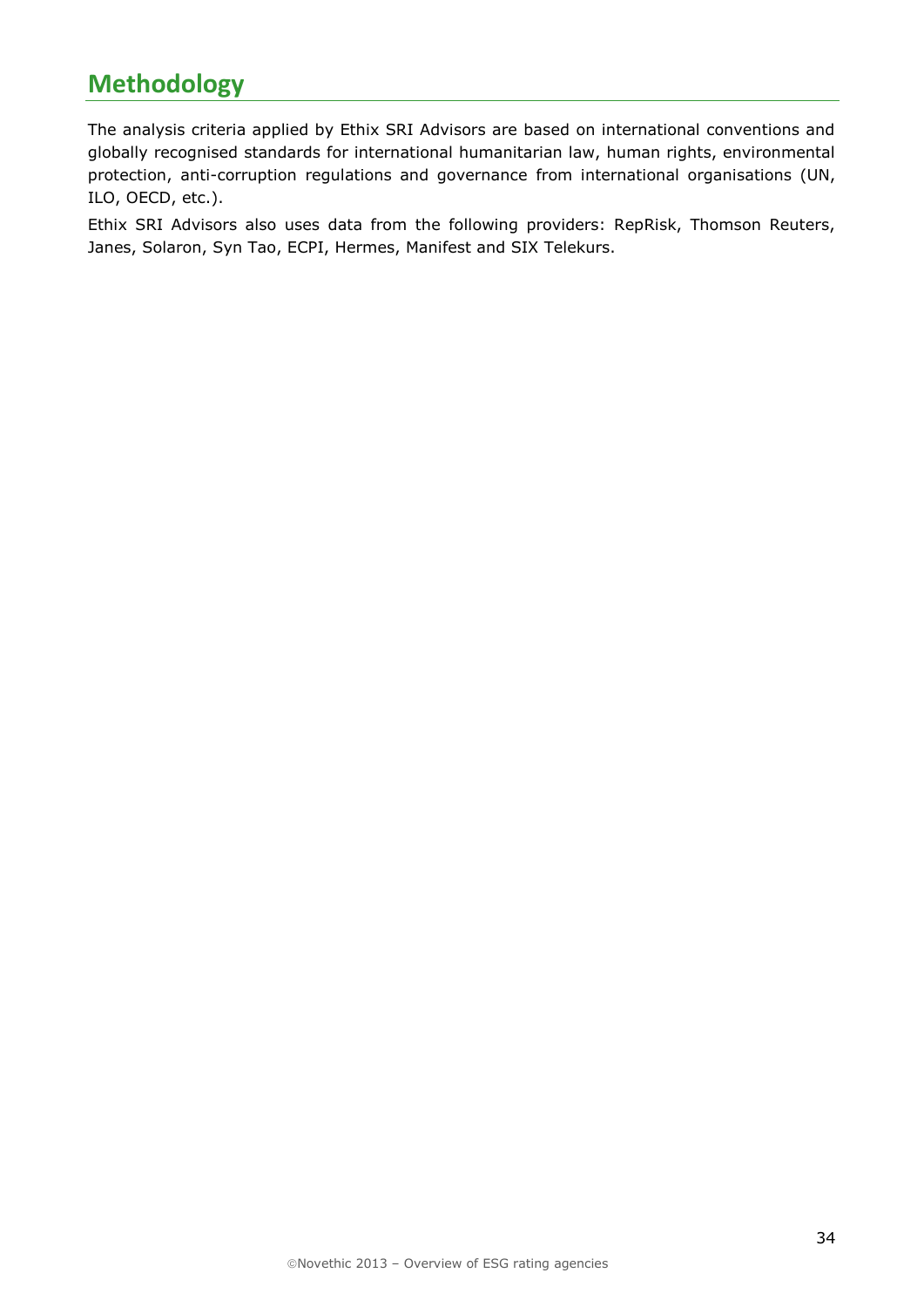# Ethos Services

## **Presentation**

Ethos Services provides consulting services in responsible investment and developed an expertise in engagement and proxy voting. Since 2011, Ethos Services provides also ESG analysis of companies.

#### **History**

Ethos Services is fully-owned by Ethos, the Swiss Foundation for Sustainable Development, which was created in February 1997 by two Geneva-based pension funds and is currently composed of 143 institutional investors.

[www.ethosfund.ch](http://www.ethosfund.ch/)

## **Organisation**

#### **Teams and location**

Ethos Services is located in Geneva and the team is composed of fifteen people.

| Ethos Services products and services                                         |                                                                                                                                                                                                                                                                                                                                                                             |
|------------------------------------------------------------------------------|-----------------------------------------------------------------------------------------------------------------------------------------------------------------------------------------------------------------------------------------------------------------------------------------------------------------------------------------------------------------------------|
| Proxy Voting                                                                 | Ethos provides analyses of all items of shareholder meeting<br>agendas of the largest Swiss listed companies, as well as<br>administrative support to exercise voting rights.                                                                                                                                                                                               |
| Company Dialogue                                                             | Ethos proposes two different engagement services, the Ethos<br>Engagement Pool for listed companies in Switzerland, and the<br>Collaborative Engagement, for listed International companies.                                                                                                                                                                                |
| <b>Sustainability Ratings</b>                                                | analyses Environment, Social<br>Ethos<br>and<br>Governance<br>performance of the hundred largest listed companies in<br>Switzerland and all companies included in the MSCI World<br>Index.                                                                                                                                                                                  |
| <b>ESG Analysis</b>                                                          | An in-depth sustainability analysis of the hundred largest listed<br>companies in Switzerland and all companies included in the<br>MSCI World Index. It includes comparison with companies in<br>the same sector and benchmarking against market standards.                                                                                                                 |
| Screening for Sector-Based<br><b>Exclusions and Serious</b><br>Controversies | Ethos analyses companies to check whether they should be<br>excluded from a sustainable portfolio if a significant part of the<br>company's sales is derived from a sensitive sector (armament,<br>tobacco, nuclear industry, genetically modified organisms), or<br>in case of serious controversies (breach of human rights, major<br>damage to the natural environment). |
| Portfolio Screening                                                          | Ethos conducts a screening of existing portfolios based on<br>environmental, social and corporate governance criteria as well<br>as on exclusion criteria.                                                                                                                                                                                                                  |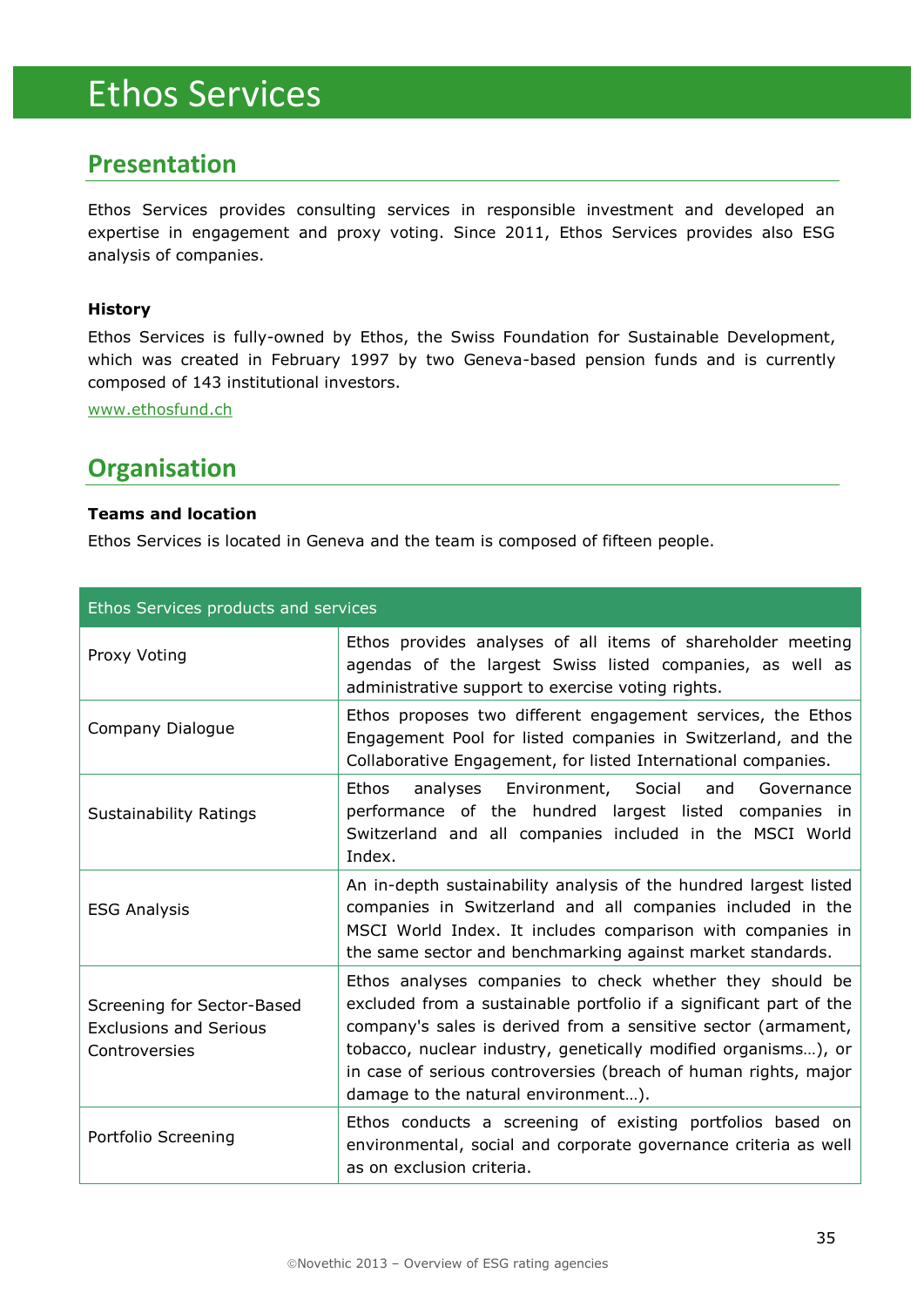# Global Engagement Services

## **Presentation**

GES (Global Engagement Services) is a provider of engagement services focusing on supporting asset owners and asset managers to develop and implement integrated investment strategies with environmental, social and governance considerations.

GES is a privately company which was founded in 1992 by two former Greenpeace employee.

#### **Certification**

In 2012, GES has received ARISTA 3.0 certification from the AI CSRR. [www.ges-invest.com](http://www.ges-invest.com/)

## **Organisation**

#### **Teams and location**

GES has a team of 40 employees dedicated entirely towards corporate engagement. GES is headquartered in Sweden (Stockholm) and has offices in Denmark (Copenhagen), Poland (Zielona Gora) and Switzerland (Zurich) as well as engagement professionals based in Asia, North and South America.

#### **Partnerships**

GES works in conjunction with ICCR (Interfaith Center on Corporate Responsibility) in North America, Manifest in England (proxy voting), Nasdaq OMX (since 2004) to create index families for the Nordic market and SIRP (Sustainable Investment Research Platform), a Swedish research centre.

Since 2012, oekom and GES concluded a partnership enabling clients of oekom research to use GES global engagement services, while GES clients have access to the services offered by oekom research and its detailed ratings of companies and countries.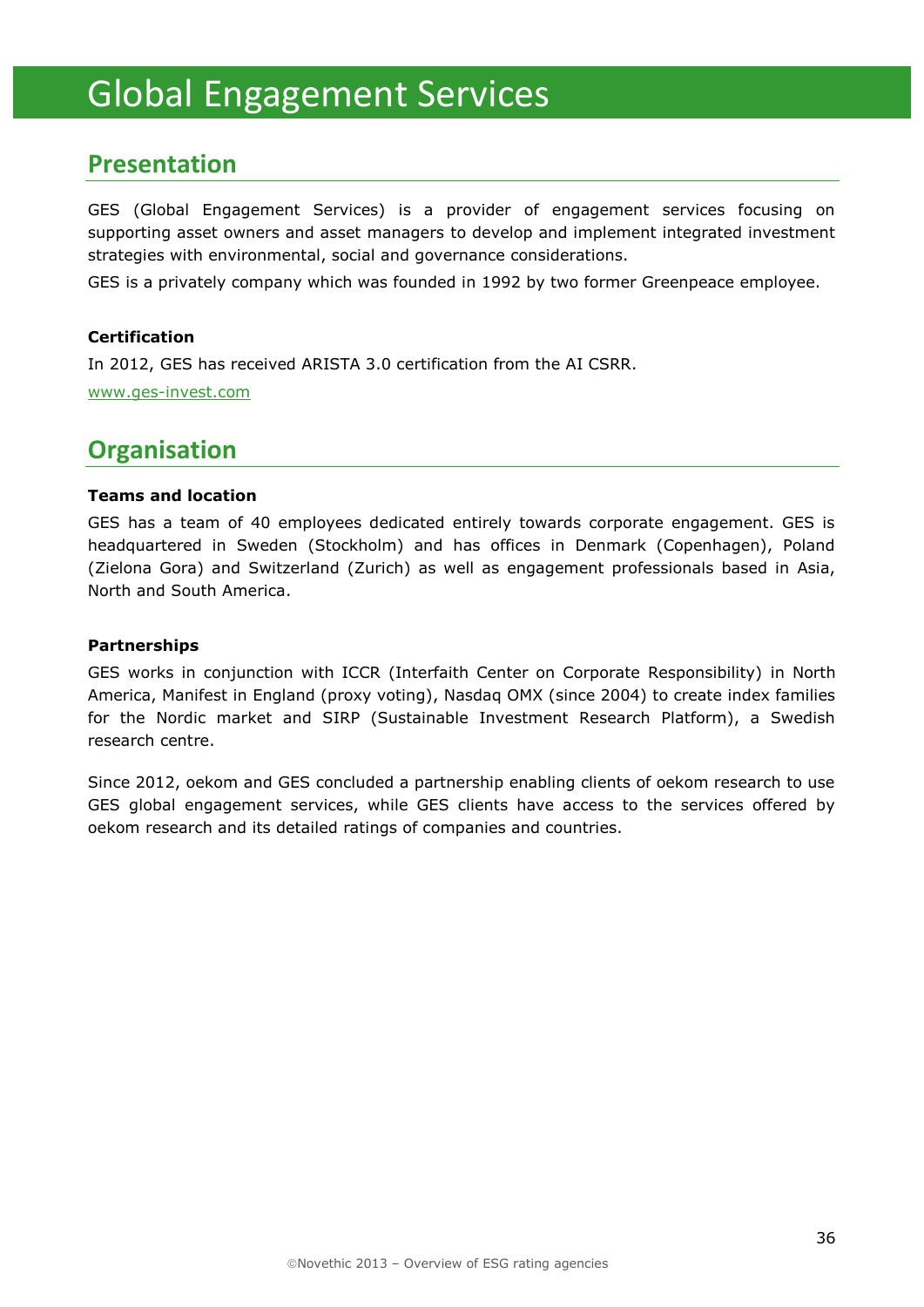| GES products and services                       |                                                                                                                                                                                                                                                                                                                                                                                                                                                                                                                                                                                                                                                                                                                                                                                                                                                                                                                                                                            |
|-------------------------------------------------|----------------------------------------------------------------------------------------------------------------------------------------------------------------------------------------------------------------------------------------------------------------------------------------------------------------------------------------------------------------------------------------------------------------------------------------------------------------------------------------------------------------------------------------------------------------------------------------------------------------------------------------------------------------------------------------------------------------------------------------------------------------------------------------------------------------------------------------------------------------------------------------------------------------------------------------------------------------------------|
| <b>GES Global Engagement</b><br><b>Services</b> | GES offers its clients structured engagement solutions in different<br>areas covering global investment indices.<br>- Business Conduct Engagement in companies, which have been<br>documented to conduct business in a manner contrary to well-<br>established international ESG guidelines.<br>- Risk Transparency Engagement in all companies in an investment<br>universe in order to improve reporting and transparency.<br>- Thematic Engagement in companies on specific ESG risks.<br>- Emerging Markets Engagement in order to improve ESG<br>preparedness and reduce risk on investments in emerging<br>markets.<br>All engagement activities follow a systematic engagement process<br>with specified clear goals aiming to reach measurable result. The<br>investor is updated on the process development in real time via<br>the GES Engagement Forum, a transparent web-based interface<br>and a collaborative tool for a long-term active ownership process. |
| GES Global Ethical Standard®                    | A screening tool for engaging in or avoiding investments in<br>companies, which are documented to conduct business in a<br>manner contrary to international norms on environmental, social<br>and corporate governance issues.                                                                                                                                                                                                                                                                                                                                                                                                                                                                                                                                                                                                                                                                                                                                             |
| <b>GES Risk Rating</b>                          | An analysis of risks in the companies' methods of dealing with the<br>environment, social and corporate governance issues. The analysis<br>is based on international norms on ESG issues and evaluates both<br>the companies' present status and preparedness for the future                                                                                                                                                                                                                                                                                                                                                                                                                                                                                                                                                                                                                                                                                               |
| <b>GES Controversial</b>                        | An analysis of companies' involvement in controversial sectors<br>(weapons, tobacco, alcohol, pornography, gambling, etc.).                                                                                                                                                                                                                                                                                                                                                                                                                                                                                                                                                                                                                                                                                                                                                                                                                                                |
| PRI Consulting                                  | A service to assist clients wishing to sign and implement the PRI.                                                                                                                                                                                                                                                                                                                                                                                                                                                                                                                                                                                                                                                                                                                                                                                                                                                                                                         |
| <b>GES Alert Service</b>                        | A service providing clients with weekly news briefings on recently<br>reported incidents allegedly violating international norms on ESG<br>issues.                                                                                                                                                                                                                                                                                                                                                                                                                                                                                                                                                                                                                                                                                                                                                                                                                         |
| OMX GES Indexes                                 | In 2004, GES Investment Services and NASDAQ OMX joined forces<br>to launch a family of SRI indices on the Nordic markets.                                                                                                                                                                                                                                                                                                                                                                                                                                                                                                                                                                                                                                                                                                                                                                                                                                                  |

## **Methodology**

GES bases all its analysis and engagement work on internationally accepted norms such as the UN Global Compact and the OECD Guidelines for Multinational Enterprises. These standards are widely accepted by governments, industry and a range of stakeholders, and therefore provide a solid basis for measuring company performance in the analysis, and setting goals for improvement during the engagement process. GES monitors and analyses approximately 18.500 companies worldwide.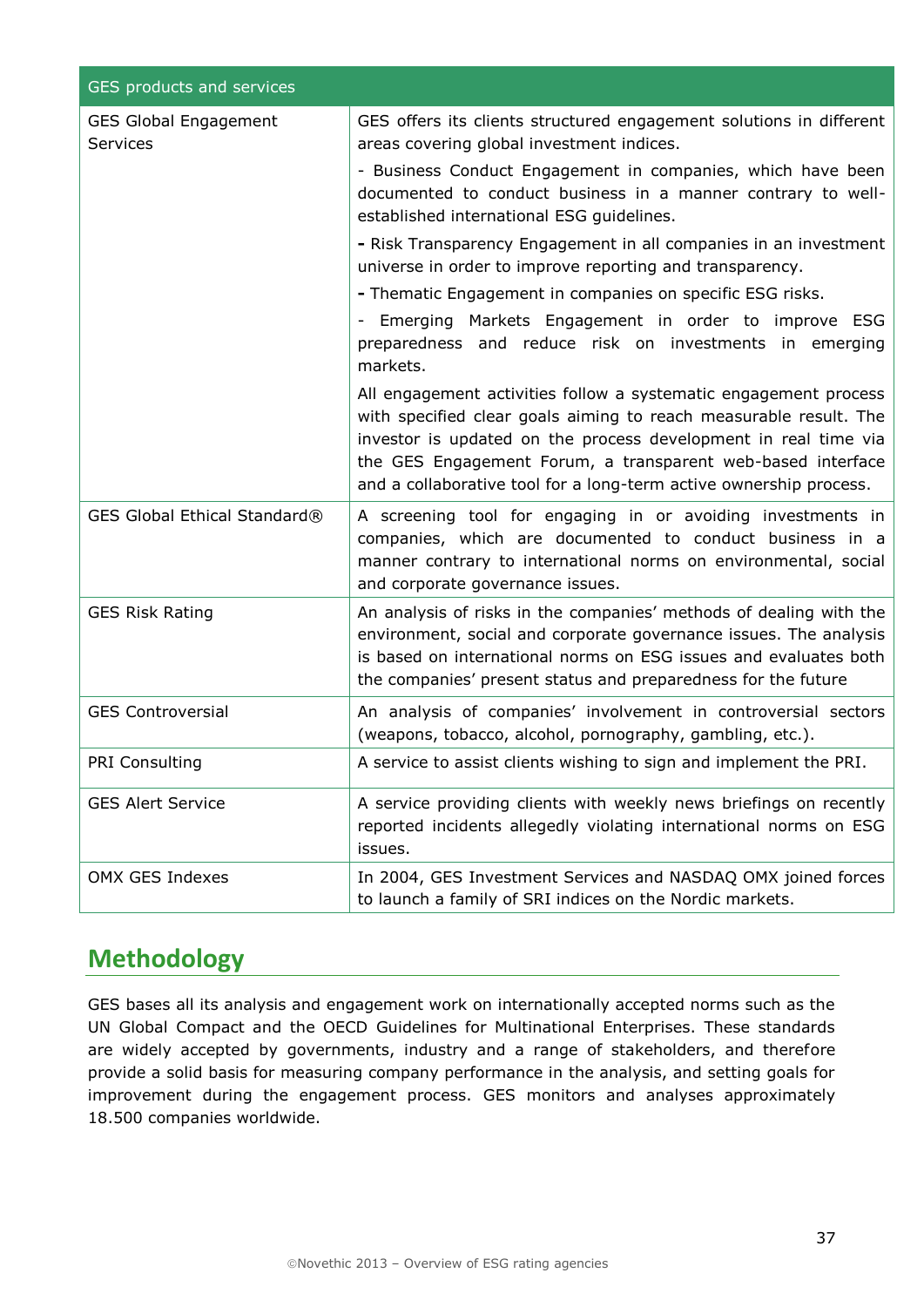# Maplecroft

## **Presentation**

Maplecroft is an non-financial data provider founded in 2001 by Alyson Warhurst, professor at Warwick Business School and based in Bath, UK.

Maplecroft's academically-driven approach was initially focused on country risks. Products relating to companies' ESG risks were then developed to meet investor demand.

[www.maplecroft.com](http://www.maplecroft.com/)

## **Organisation**

The company is employee-owned. Jim O'Neill, Chairman of Goldman Sachs Asset Management, privately invested in Maplecroft and advises the company in its development.

Maplecroft boasts an international multi-disciplinary team and is expanding rapidly, with more than 70 experts including about 50 analysts.

## **Products and services**

Maplecroft is notably recognised for its interactive maps that identify high-risk regions based on one or more ESG issues. The agency also produces country and business risk indicators, dashboards and reports on a wide range of ESG risks, covering topics such as  $CO<sub>2</sub>$  emissions, hunger, iron deficiency, tuberculosis risk, corruption, and so on.

Maplecroft created three Climate Innovation Indexes (CII) that rate up to 360 US companies publicly involved in climate change programmes. Each company is analysed, rated and ranked based on five pillars: management, mitigation, emissions reductions, innovation and adaptation.

Maplecroft also offers an alert system on news items with the direct link to the source and links to all company social responsibility reports.

## **Methodology**

Maplecroft's approach is based on the analysis of more than 500 risks and covers five themes: global risks, political risks, legal and regulatory environment, human rights and climate change.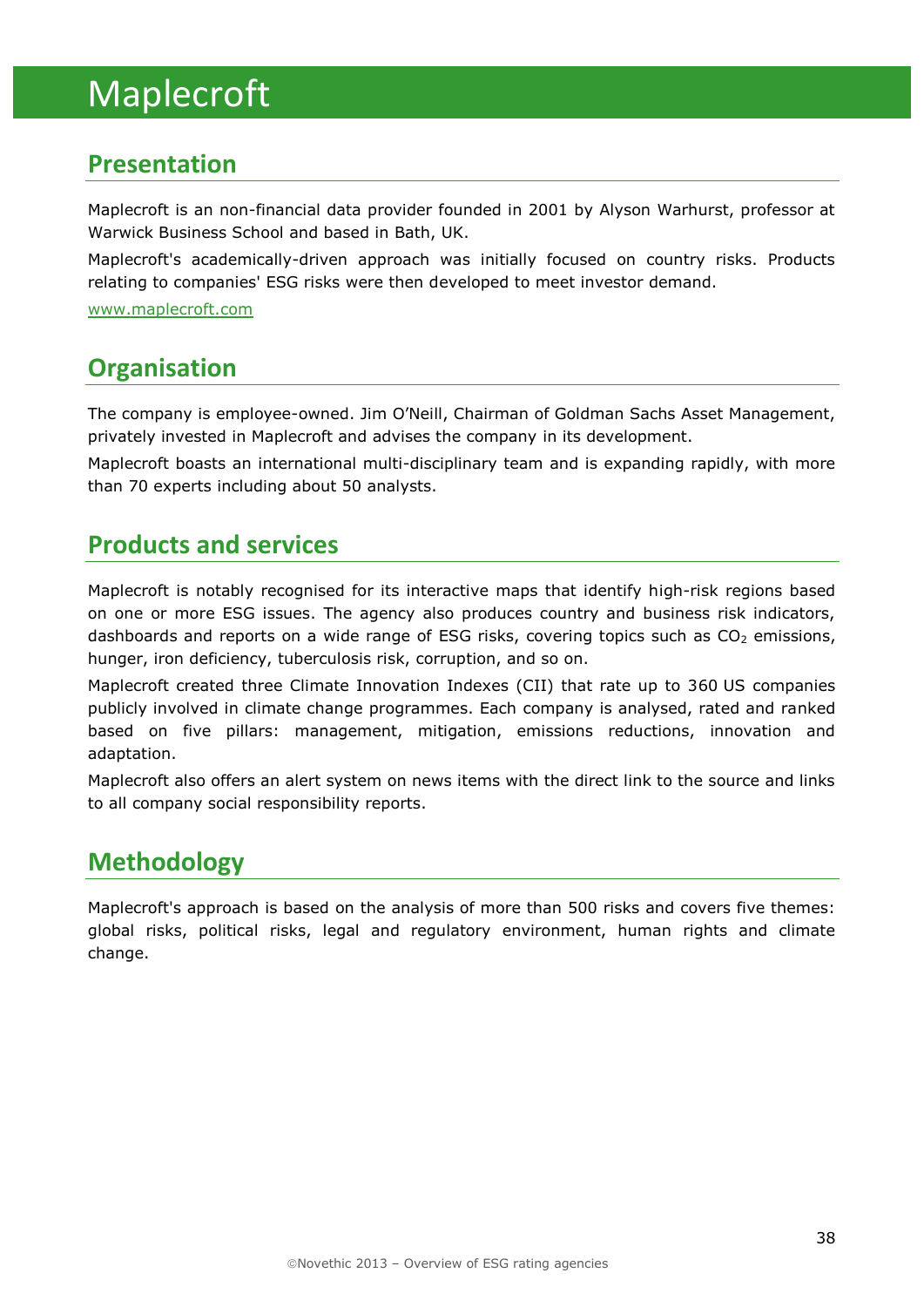# Solaron

## **Presentation**

Solaron Sustainability Services is an ESG rating agency specialised in emerging countries. It was started in 2007 in Bangalore (India) in partnership with Innovest (now MSCI ESG Research). Innovest remained Solaron's only client until the agency diversified its client base in 2009. Solaron is unique in that its analysts are based exclusively in emerging countries.

[www.solaronworld.com](http://www.solaronworld.com/)

## **Organisation**

65 analysts based in Africa, North America, Latin America, Asia, Europe, Middle East, Pacific and Russia cover about 3,000 companies from emerging markets.

#### **Partnerships**

Solaron provides research on companies in emerging countries for Tomorrow's Company as part of the "Tomorrow's Corporate Reporting" (TCR) project. Solaron has also forged research partnerships with Inflection Point Capital Management and Inrate.

| Solaron products and services |                                                                                                                                         |
|-------------------------------|-----------------------------------------------------------------------------------------------------------------------------------------|
| emData                        | ESG database (about 200 quantitative and qualitative criteria)<br>on 3,000 companies from emerging markets.                             |
| emScreen                      | Company exclusion tool that can be customised based on<br>their involvement in about ten controversial sectors.<br>Coverage: MSCI ACWI. |
| emNews                        | Alert system for controversial news on companies.                                                                                       |
| emRatings                     | ESG assessment of companies with a special methodology<br>adapted to emerging countries. Coverage: MSCI EM 850.                         |
| emCustom                      | This service allows investors to fully customise the Solaron's<br>tools.                                                                |
| Corporate Services            | Consulting, training, research and reporting.                                                                                           |

## **Methodology**

Solaron believes that the traditional "best in class" approach is not best-suited to emerging countries. It therefore developed its "best-in-context" approach, which accounts for the specific characteristics of each local market. Information is collected on-site in partnership with NGOs, consumer organisations, shareholders and governmental organisations.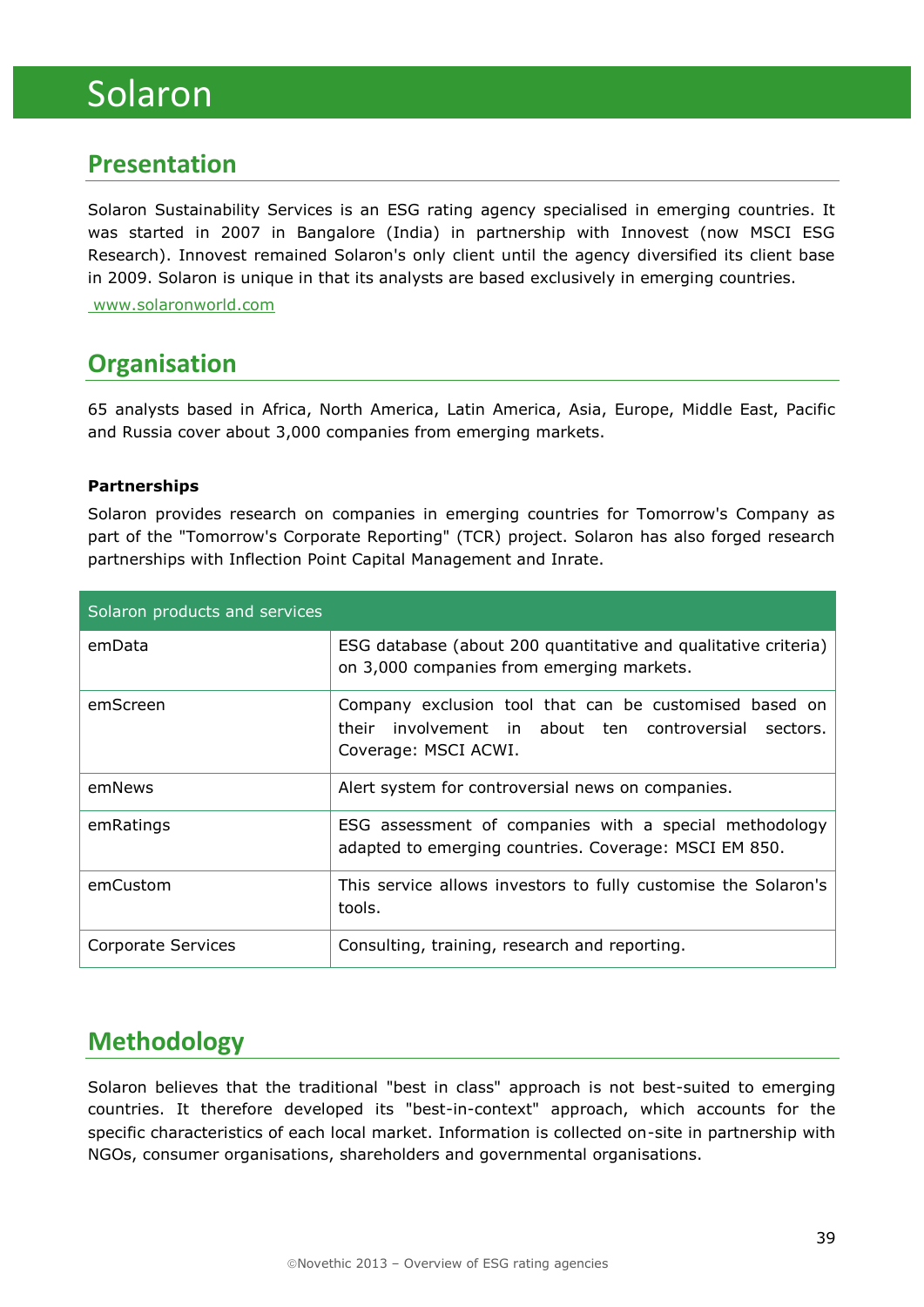## Trucost

## **History**

Founded in 2000, Trucost is a UK-based provider of non-financial data specialised in the environmental impacts of companies. Trucost is owned by private investors.

[www.trucost.com](http://www.trucost.com/)

## **Organisation**

Trucost employs about 15 analysts in London, five in India and two in the United States. The Indian analysts perform most of the initial analysis of company reports (data collection).

Trucost also set up an Advisory Panel made up of academics involved in designing and improving the analysis model.

Trucost is based in London with sales offices in Boston, New York and Rio de Janeiro.

#### **Partnerships**

Trucost developed partnerships with about thirty entities, including the Carbon Disclosure Project, rating agencies (GMI Ratings or the Chinese Syn Tao for examples), data providers like Factset, banks, consulting companies… Full list of partners is available on their website.

### **Services**

Trucost's assessment universe covers more than 4,500 companies on international markets (including emerging markets), with consistent data going back ten years and updated on an annual basis.

Trucost offers information, analyses and advisory services to institutional investors, companies and governments.

Trucost quantifies companies' environmental impacts (emissions and use of natural resources) according to the proportion of revenues from their different businesses. It then attributes a cost based on statistics from various sources, establishing a cost profile for each company.

Trucost's data enables companies to assess the environmental footprint of their supply chain.

The model can also be used to determine a portfolio's carbon footprint or environmental footprint (greenhouse gases, water, waste, air pollution, use of natural resources). As such, portfolios can be optimised based on environmental criteria.

Trucost has recently developed an environmental engagement service primarily aimed at its UK clients.

Trucost's client base breaks down into 50% asset managers and 50% companies seeking to assess the environmental footprint of their suppliers.

## **Methodology**

Through its model created in partnership with academics (about 15 internationally renowned professors), Trucost has established environmental profiles for 464 industries that cover about 100 different impacts. The model also analyses the interaction and flows of capital between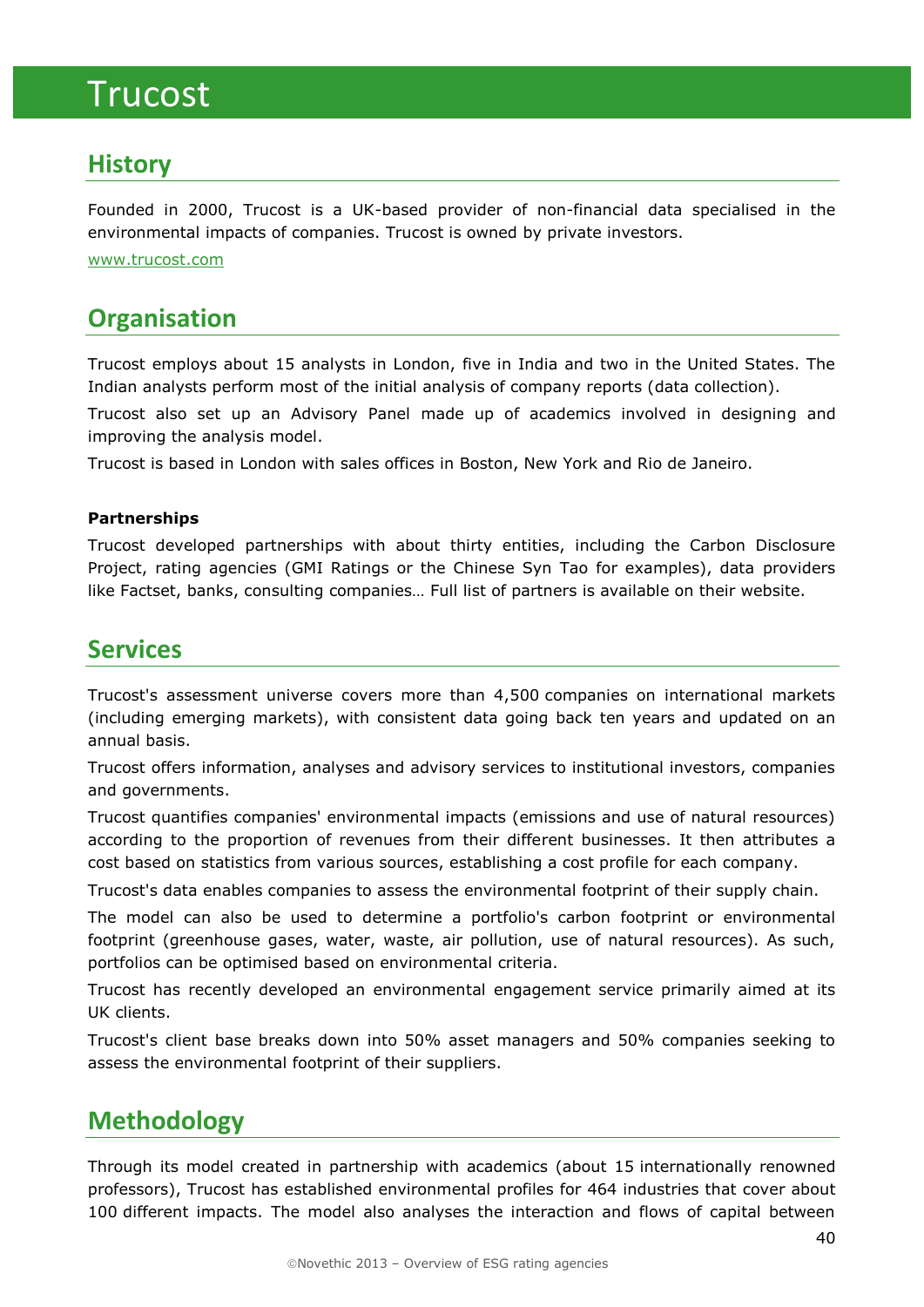sectors to examine the supply chain specific to each sector. Trucost uses public data provided by companies, other organisations such as the Carbon Disclosure Project or governments that also collect data on business sectors. If there is no data on a company, the model can extrapolate existing sector statistics by taking into account the breakdown of revenues according to the company's different sectors. This method is used to cover unlisted companies that publish limited environmental reporting.

Trucost is developing quantitative indicators that emphasise their financial impacts. Each environmental risk is quantified and conveyed as a financial cost, which can easily be integrated into traditional financial analysis.

# Camradata Analytical Services and Merrill Lynch

Camradata Analytical Services (a provider of financial data for investors) and the ESG research service of Bank of America Merrill Lynch launched an ESG Geographic Portfolio Analysis service in March 2012, which provides profiles of the geographic ESG-exposure of portfolios.

Clients of the service have access to a global database that merges data on the geographic distribution of more than 4,000 companies' activities with ESG risk indicators in 214 countries. These risk indicators, 172 in total, are grouped into 28 themes, ranging from climate change to corruption. The database also allows a portfolio's ESG risk exposure to be compared to the average ESG exposure of its benchmark.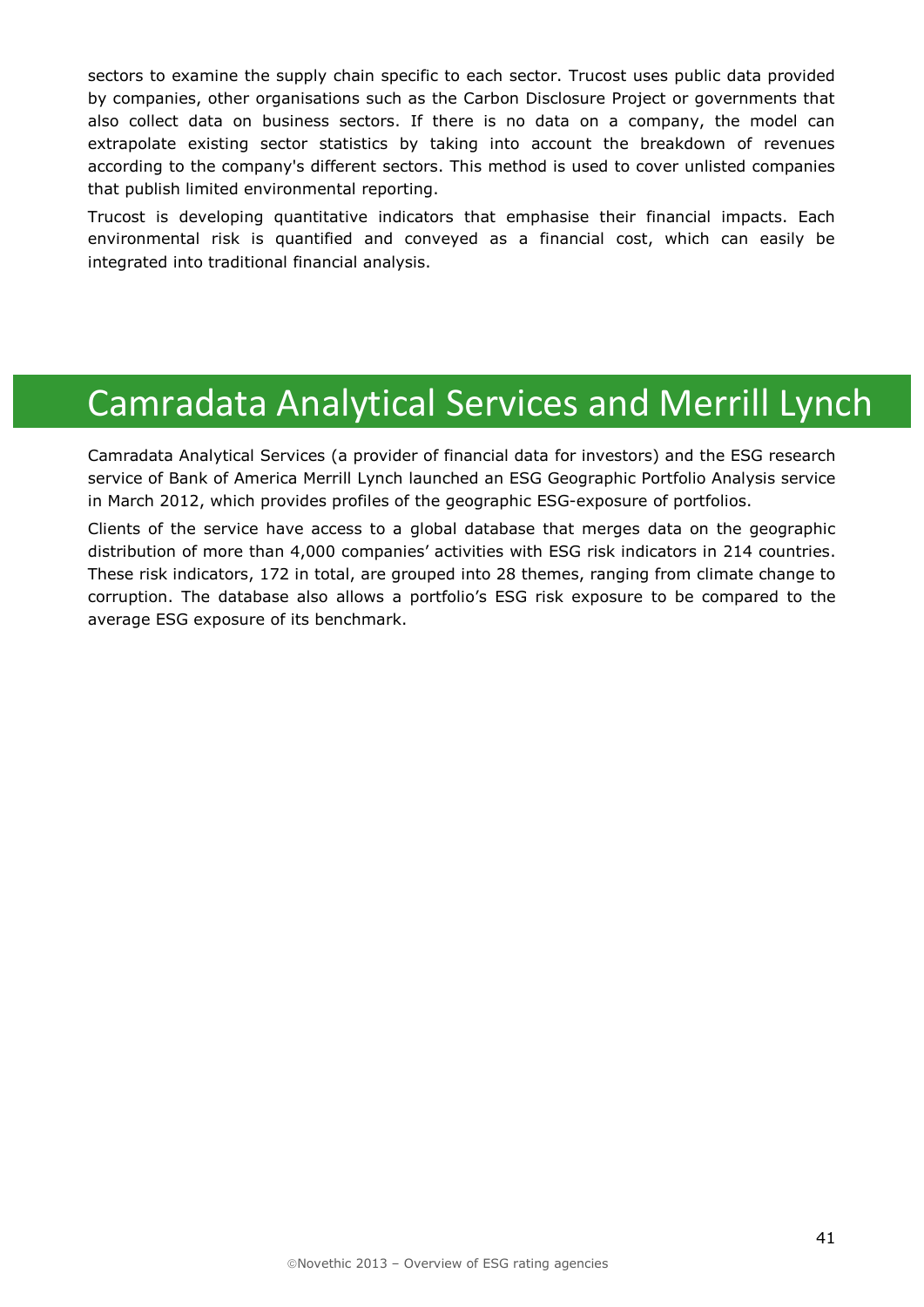# LOCAL **AGENCIES**

# Europe

## **Covalence (Switzerland)**

Created in 2001 in Geneva, Covalence developed the EthicalQuote, a reputation index tracking more than 2,800 companies based on ethical criteria. Companies are rated on a quarterly basis, and analyses are based on public documents.

*[www.covalence.ch](http://www.covalence.ch/)*

## **ECPI (Italy)**

Created in 1997, ECPI (formerly Ecapital Partners) is a Milan-based independent company and member of Eurosif. It offers sector exclusion screening, private equity analyses and ESG indices. ECPI conducts ESG research on various players, including about 3,600 companies, 300 governments and supranational organisations and 350 hedge funds and funds of hedge funds.

*[www.ecpigroup.com](http://www.ecpigroup.com/)*

## **Ethical Screening (United Kingdom)**

Ethical Screening is based in Cheltenham, UK, and offers positive and negative screening services that cover 1,000 companies worldwide. It also screens ethical funds available in the United Kingdom.

*[www.ethicalscreening.co.uk](http://www.ethicalscreening.co.uk/)*

## **Forética (Spain)**

Founded in 2000, Forética is a not-for-profit organisation that encompasses about a hundred entities. It promotes corporate ethics and CSR in Spain and Latin America. Among its services is the ESG assessment of companies.

*[www.foretica.org](http://www.foretica.org/)*

## **Fundación Ecología y Desarrollo - ECODES (Spain)**

Set up in 1992, Fundación Ecología y Desarrollo (ECODES) is a private independent foundation specialised in sustainable development and social responsibility. The NGO is active in CSR and SRI. Since 1999, ECODES has actively participated in promoting CSR in Spain, developing services aimed at institutional investors, companies, governments and NGOs. The ECODES team comprises three ESG analysts. ECODES analyses Spanish, Portuguese and Mexican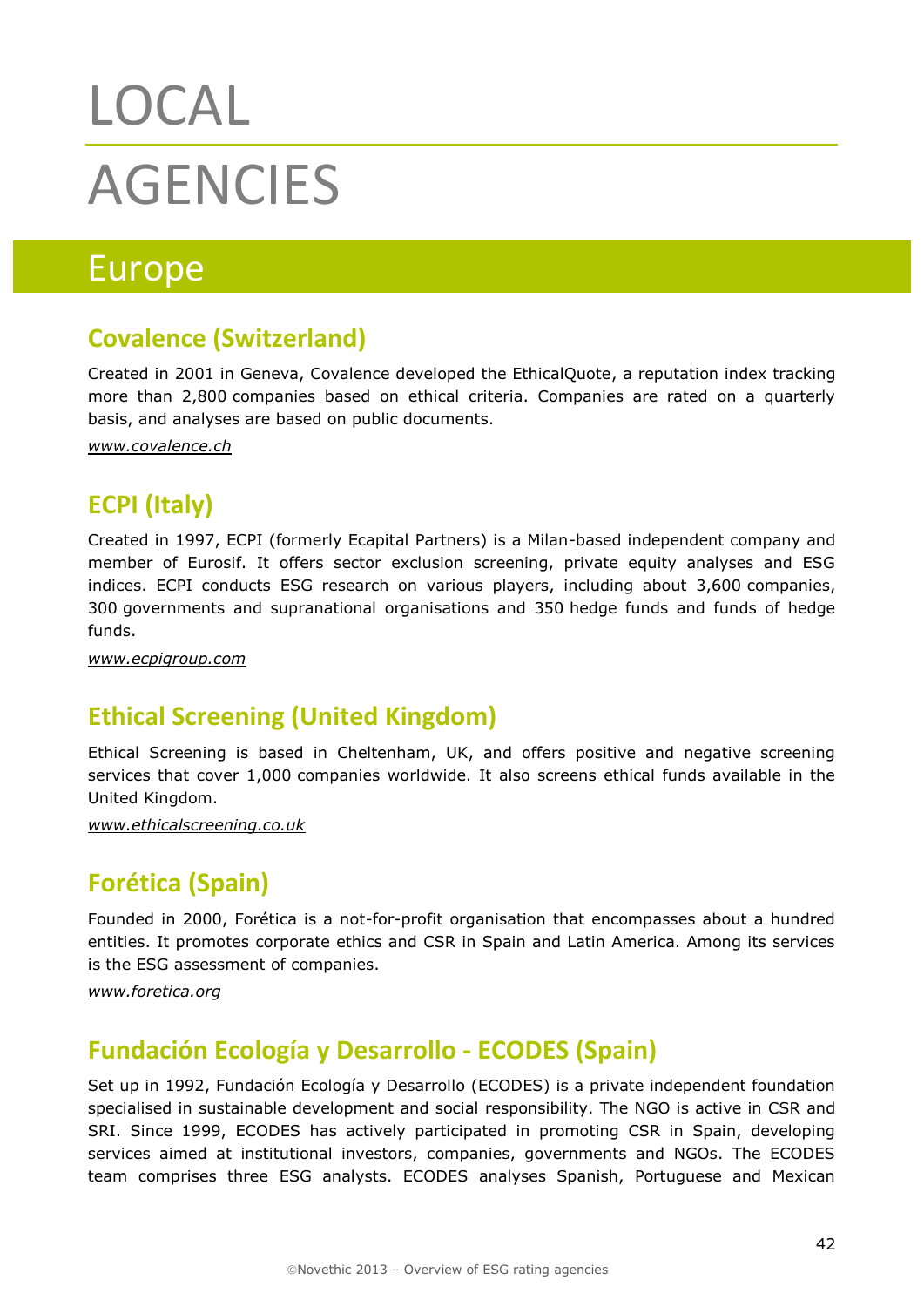companies for EIRIS. In 2012, ECODES received ARISTA 3.0 certification from the AI CSRR for its analyses performed on behalf of EIRIS. *[www.ecodes.org](http://www.ecodes.org/)*

## **IMUG Investment Research (Germany)**

Set up in 1999 and based in Hanover, Germany, IMUG (Institut für Markt-Umwelt-Gesellschaft) is an independent organisation owned by six individuals. The institute has been an EIRIS research partner since 2001.

In 2012, IMUG received ARISTA 3.0 certification from the AI CSRR for its analyses performed on behalf of EIRIS. IMUG analyses German, Swiss and Austrian companies, including about a hundred small caps. It also conducts research on bond issuers.

*[www.imug.de](http://www.imug.de/)*

## **Novaster (Spain)**

Established in 1985 in Spain, Novaster is a consulting and audit firm for investment funds and partner of Vigeo. It has a commercial partnership with Vigeo. Its clients are based in Spain and South America.

*[www.novaster.net](http://www.novaster.net/)*

## **RFU (Austria) since 1997**

Austrian agency, RFU provides ESG ratings of companies, countries, local governments and supranational organisations. Issuers are analysed according to 400 social and environmental indicators.

*[www.rfu.at/](http://www.rfu.at/)*

## **Standard Ethics (Italy)**

Since 2002, Standard Ethics provides ratings of the 40 largest listed Italian companies (FTSE MIB) and OECD countries. Standard Ethics is based in Brussels and in London. It provides also consulting services and requested ratings.

*[www.standardethics.eu/](http://www.standardethics.eu/)*

# Middle East

## **Greeneye (Israel)**

Located in Israel, Greeneye conducts ESG research and analyses of Israeli companies. The company is an EIRIS research partner and provides environmental consulting services to the Maala CSR Tel Aviv Stock Exchange Index. In 2012, Greeneye received ARISTA 3.0 certification from the AI CSRR for its analyses performed on behalf of EIRIS.

*[www.greeneye.co.il](http://www.greeneye.co.il/)*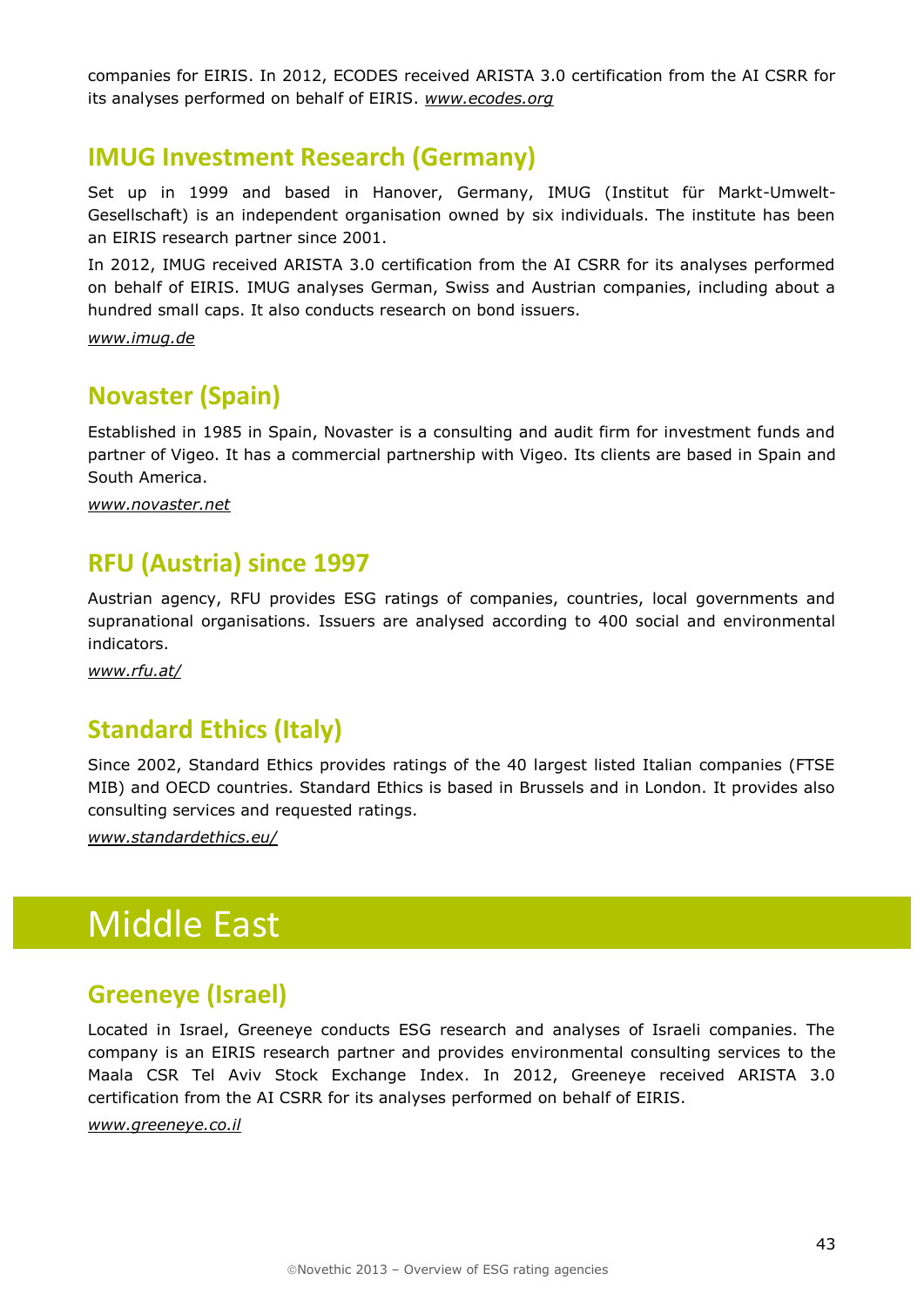# Asia-Pacific

## **CAER (Australia)**

Established in 2000, CAER (Centre for Australian Ethical Research) is an independent not-forprofit organisation whose ESG analysis covers the largest 300 Australian groups (ASX 300 index), smaller listed companies invested in by research clients and selected New Zealand and Pacific companies. CAER is owned by private individuals and the Centre for Environmentally Responsible Investment. CAER analyses the largest 300 Australian groups for EIRIS and its clients, and has an exclusive license to distribute the EIRIS Portfolio Manager (EPM) ESG research platform. EIRIS methodology and analysis criteria are used for this service. In 2012, CAER received ARISTA 3.0 certification from the AI CSRR for its analyses performed on behalf of EIRIS.

*[www.caer.org.au](http://www.caer.org.au/)*

## **Eco-Frontier (South Korea)**

Eco-Frontier is a Korean consulting firm specialised in sustainable development since 1995. The company offers sustainable finance consulting and an extra-financial rating service of Korean companies. Eco-Frontier uses two ratings models developed by RiskMetrics (now MSCI ESG Research) in its ESG assessments: EcoValue21<sup>TM</sup> for environmental concerns and IVA<sup>TM</sup> for social issues. Thanks to its partnership with MSCI ESG Research, Eco-Frontier analyses more than 2,200 companies across 60 different business sectors.

*[www.ecofrontier.com](http://www.ecofrontier.com/)*

## **KOCSR (South Korea)**

KOCSR (Korea CSR Research), a South Korean agency established by NGOs and a charity, provides ESG analysis on Asian companies. It is the research partner which is carrying out analysis on companies in Hong Kong, Singapore and China for EIRIS. In 2012, KOCSR received ARISTA 3.0 certification from the AI CSRR for its analyses performed on behalf of EIRIS.

*[www.ko-csr.com](http://www.ko-csr.com/)*

## **Regnan (Australia)**

Established in Sydney, Australia in 2002, Regnan offers ESG analysis of Australian listed companies and engagement services.

*[www.regnan.com.au](http://www.regnan.com.au/)*

## **RepuTex (Australia)**

Founded in 1999, RepuTex is based in Melbourne with an office in Hong Kong. RepuTex is specialised in carbon risk analysis (sector trends, forecasts and the calculation of VaCR (Value at Carbon Risk). The firm employs 30 analysts. The ESG research universe covers about 1,200 companies in Asia. RepuTex has also designed indices on Asia, Australia and two Global (nuclear and solar) indices.

*[www.reputex.com](http://www.reputex.com/)*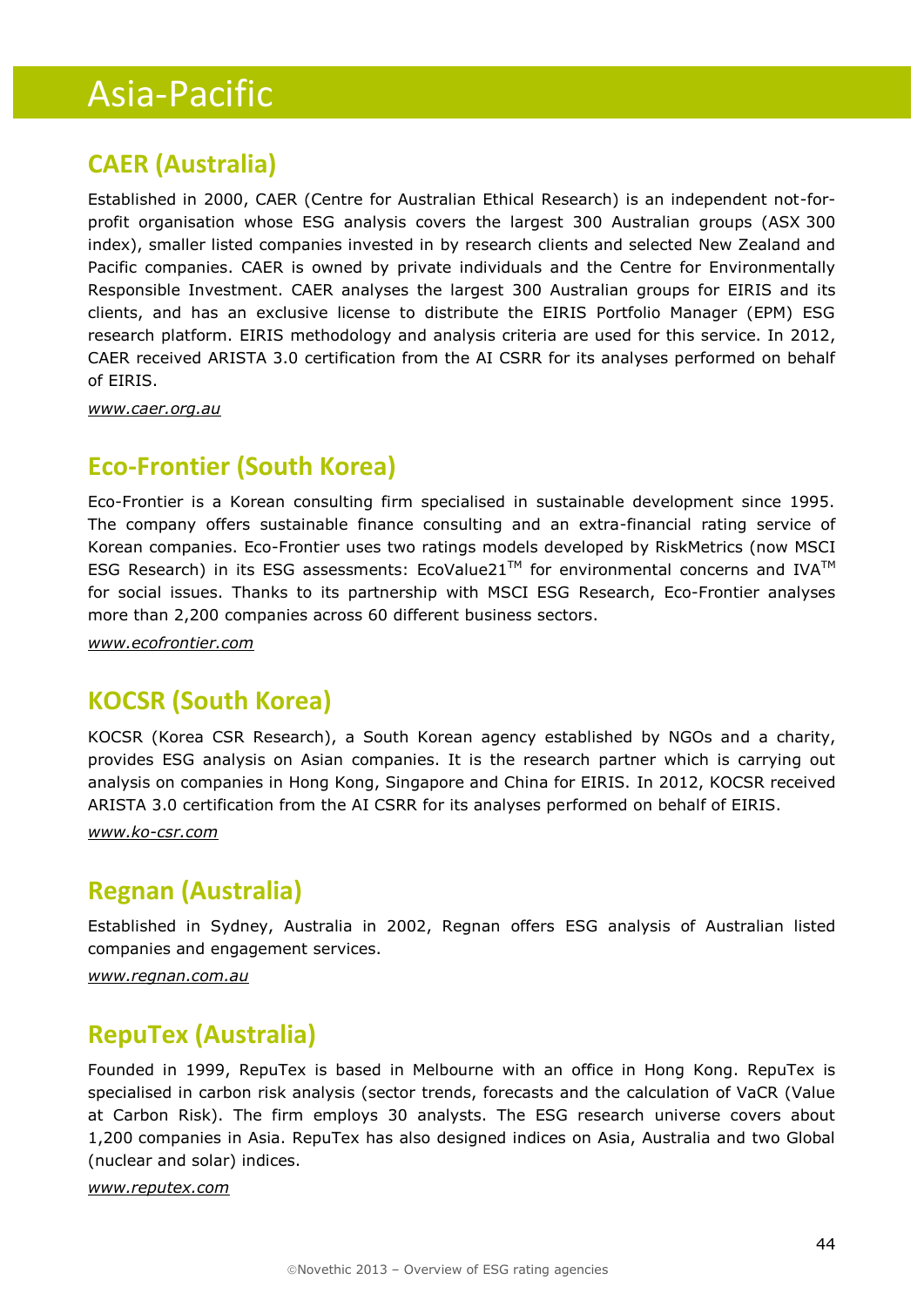## **SIRIS (Australia)**

SIRIS (Sustainable Investment Research Institute) is based in Melbourne, Australia, and was created in 2000. SIRIS is an independent company and majority-owned by its staff. The analysts conduct ESG research on about 1,500 companies in Australia, New Zealand and Southeast Asia. SIRIS also offers governance research, proxy voting advisory and engagement services.

*[www.siris.com.au](http://www.siris.com.au/)*

## **SolAbility (South Korea)**

SolAbility was set up in 2005 as a Swiss-Korean joint venture based in South Korea. It is specialised in the ESG analysis of about 2,000 companies operating in 12 countries in Southeast Asia and in Russia. SolAbility set up a web-based platform, the SolAbility Sustainable Investment Solution (SolAsis). It developed an analysis methodology called "ESG 2.0" founded on new indicators. This methodology is based on the analysis of actual managerial and operational practices rather than the traditional academic indicators from companies' sustainable development reports. SolAbility developed the SolA 50 Index on the Korean market, built using this methodology. SolAbility also offers governance analysis and shareholder engagement services along with a greenhouse gas emissions reduction assistance service.

*[www.solability.com](http://www.solability.com/)*

## **SourceAsia (United Kingdom)**

Managed by Paul Wenman, SourceAsia is a UK firm specialised in the analysis of Asian companies. It developed the InvestAssure ethical screening tool for investors, which covers Asian companies. This service is combined with the CSR China web alert service to identify controversial issues that may impact Asian companies. Companies are monitored for the following issues:

- Non-compliance with human rights
- Non-compliance with the ILO international conventions
- Serious violations of individuals' rights in war and conflict
- Environmental damage
- Corruption
- Violations of fundamental ethical standards

The Norwegian Government Pension Fund Global selected SourceAsia and CSR China to monitor Asian companies.

*[www.source-asia.net](http://www.source-asia.net/)*

## **Sustinvest (South Korea)**

Set up in 2006 in South Korea, Sustinvest developed a multi-criteria ESG analysis methodology, ESGValue<sup>TM</sup>. This analysis model focuses on corporate responsibility in the value chain. Sustinvest monitors listed Korean companies. Sustinvest has forged strategic partnerships with Trucost (2009) and Sustainalytics (2011) and developed a whole range of services recently: alert service, engagement and proxy services and SRI indices.

#### *[www.sustinvest.com](http://www.sustinvest.com/)*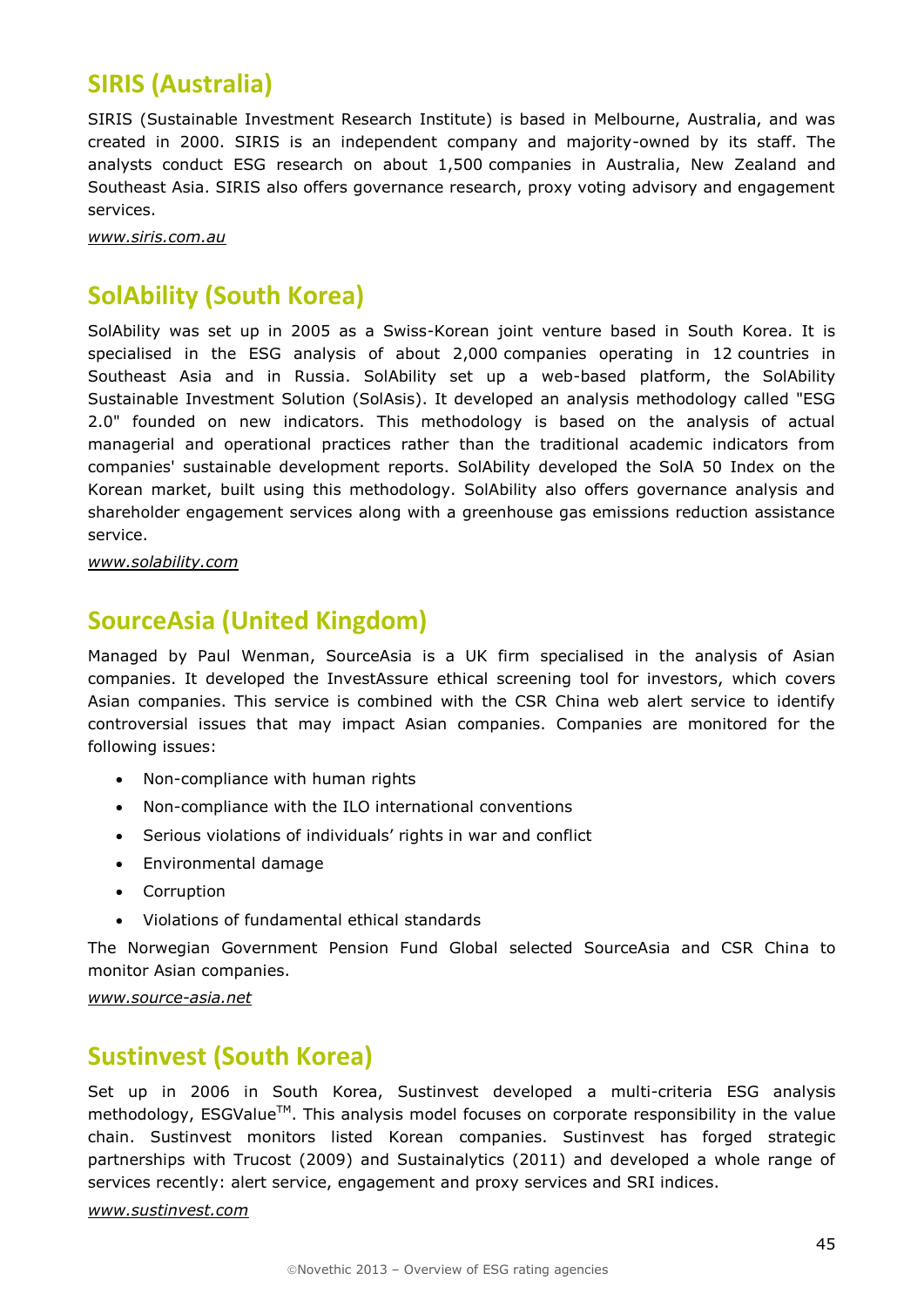## **Syn Tao (China)**

Co-founded in 2002, Syn Tao provides consulting, research and training services in CSR and SRI. It has a service of Media screening identifying incidents or allegations of illegal, unethical, environmentally damaging or socially irresponsible corporate conduct.

*[www.syntao.com](http://www.syntao.com/)*

## **The Good Bankers (Japan)**

Established in 1998 by Mizue Tsukushi, The Good Bankers was the first ESG rating agency in Japan. In 1999, The Good Bankers launched the first Japanese SRI fund, the Nikko Eco-Fund. Initially, The Good Bankers' company analysis covered only the environmental pillar. It then extended its ratings criteria to the two other pillars, social and governance. The agency is a partner of EthiFinance, a member of Eurosif since 2006 and signatory to the PRI since 2007. Based in Tokyo, the SRI team is composed of nine SRI analysts. As of early 2011, The Good Bankers covers a universe of 1,000 Japanese companies.

*[www.goodbankers.co.jp](http://www.goodbankers.co.jp/)*

# America[s]

## **CRD Analytics (United States)**

Founded in 1981, CRD Analytics is an independent provider of sustainability analysis based in New York. CRD Analytics developed the proprietary analysis tool, SmartView™, based on over 150 quantitative financial, environmental and social performance indicators. SmartView™ is used as part of a best-in-class approach. CRD Analytics has also developed ESG indices built using this tool: Global Sustainability Index (2,000 international companies), Clean Tech 100 and six Life Sciences indices. CRD Analytics is specialised in building custom indices.

*[www.crdanalytics.com](http://www.crdanalytics.com/)*

## **Ecovalores (Mexico)**

Established in 2000, Ecovalores is a not-for-profit environmental and SRI consulting agency based in Mexico. In 2003, Ecovalores, in partnership with the Monex Financial Group, created the first Mexican environmental trust fund. Ecovalores supplies EIRIS and the Mexican stock exchange for its SRI indices with data on Mexican companies.

*[www.ecobanca.org](http://www.ecobanca.org/)*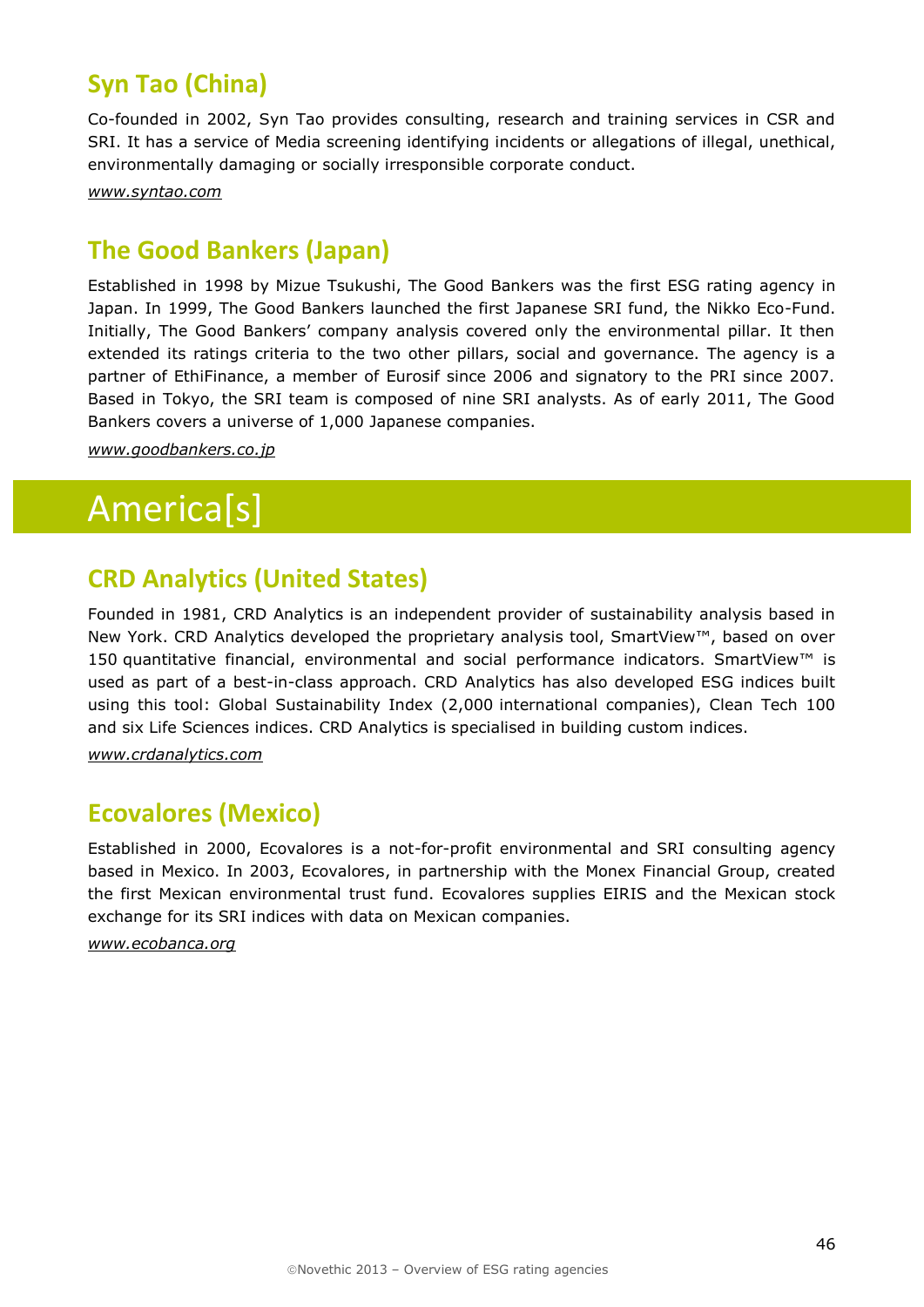# Summary tables

The tables below present the main characteristics and types of ESG analysis of each rating agency for an easier comparison of the agencies within each category of this overview.

## **International rating agencies**

|                                                  |                                                                   | <b>EIRIS</b>             | <b>GMI RATINGS</b> | <b>INRATE</b> | <b>MSCI ESG</b><br><b>RESEARCH</b> | <b>OEKOM</b><br><b>RESEARCH</b> | <b>SUSTAINALYTICS</b> | <b>VIGEO</b> |
|--------------------------------------------------|-------------------------------------------------------------------|--------------------------|--------------------|---------------|------------------------------------|---------------------------------|-----------------------|--------------|
|                                                  |                                                                   | United Kingdom           | <b>USA</b>         | Switzerland   | <b>USA</b>                         | Germany                         | Netherlands           | France       |
|                                                  |                                                                   | 1983                     | 2010               | 1995          | 2010                               | 1993                            | 2008                  | 2002         |
|                                                  | Extra-financial analysis of companies                             | $\checkmark$             | $\checkmark$       | $\checkmark$  | $\checkmark$                       | $\checkmark$                    | $\checkmark$          | $\checkmark$ |
|                                                  | Analysis of countries                                             | $\checkmark$             |                    | $\checkmark$  | $\checkmark$                       | $\checkmark$                    | $\checkmark$          | $\checkmark$ |
|                                                  | Analysis of supranational organisations and<br>local governments* | $\checkmark$             |                    | $\checkmark$  | $\checkmark$                       | $\checkmark$                    | $\checkmark$          | $\checkmark$ |
| <b>PRODUCTS</b><br><b>AND</b><br><b>SERVICES</b> | Analysis of small and mid-caps*                                   | $\checkmark$             | $\checkmark$       |               | $\checkmark$                       |                                 | $\checkmark$          | $\checkmark$ |
|                                                  | Norm-based analysis                                               | $\checkmark$             |                    | $\checkmark$  | $\checkmark$                       |                                 | $\checkmark$          | $\checkmark$ |
|                                                  | Sector-based/ethical exclusions                                   | $\checkmark$             |                    | $\checkmark$  | $\checkmark$                       | $\checkmark$                    | $\checkmark$          | $\checkmark$ |
|                                                  | Alerts/Controversial issues                                       | $\checkmark$             | $\checkmark$       | $\checkmark$  | $\checkmark$                       | $\checkmark$                    | $\checkmark$          | $\checkmark$ |
|                                                  | SRI indices                                                       | $\checkmark$             |                    |               | $\checkmark$                       |                                 | $\checkmark$          | $\checkmark$ |
|                                                  | Proxy voting                                                      | $\checkmark$             |                    |               | $\checkmark$                       |                                 |                       |              |
|                                                  | Engagement                                                        | $\checkmark$             |                    |               | $\checkmark$                       | $\checkmark$                    | $\checkmark$          | $\checkmark$ |
|                                                  | <b>CSR Audits</b>                                                 |                          |                    |               |                                    | $\checkmark$                    |                       | $\checkmark$ |
|                                                  | Environmental focus                                               |                          |                    | $\checkmark$  |                                    | $\checkmark$                    |                       |              |
|                                                  | Emerging countries focus                                          | $\checkmark$             |                    |               |                                    |                                 |                       |              |
| <b>RESOURCES</b>                                 | Number of analysts                                                | 35                       | 40                 | 40            | 70                                 | 34                              | 70                    | 70           |
| $\mathbf{a}$                                     | Number of companies analysed                                      | 3,000/3,700/<br>13,000** | 6,000              | 2,500         | 3,000/30,000**                     | 3,000                           | 4,000                 | 2,500        |
| <b>COVERAGE</b>                                  | Number of countries analysed                                      | 70                       | <b>NA</b>          | 100           | 90                                 | 50                              | 150                   | 170          |
| <b>EXTERNAL</b><br><b>AUDIT</b>                  | ARISTA 3.0. Certification                                         | $\checkmark$             |                    |               |                                    | $\checkmark$                    |                       | $\checkmark$ |

**\*** Custom universe generally determined by client \*\* Depending on product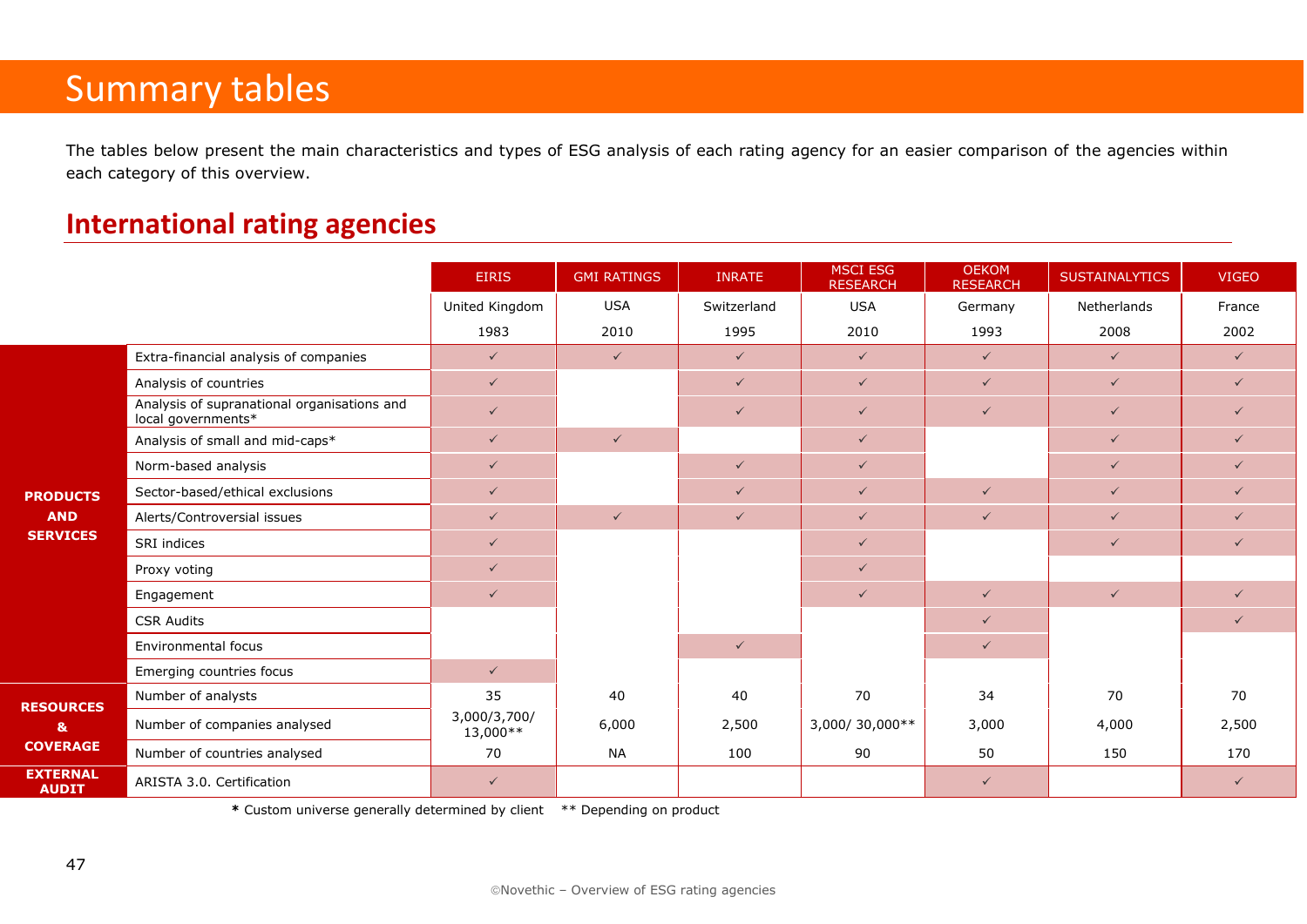## **Non-financial data providers**

|                       |                                                                   | ASSET4<br>(Thomson Reuters) | <b>BLOOMBERG</b> | <b>REPRISK</b>            |
|-----------------------|-------------------------------------------------------------------|-----------------------------|------------------|---------------------------|
|                       |                                                                   | Switzerland                 | <b>USA</b>       | Switzerland               |
|                       |                                                                   | 2003                        | 2009             | 1998                      |
|                       | ESG analysis of companies                                         | $\checkmark$                | $\checkmark$     |                           |
|                       | Analysis of countries                                             |                             |                  |                           |
|                       | Analysis of supranational organisations and local<br>governments* |                             |                  |                           |
|                       | Analysis of small and mid-caps*                                   | $\checkmark$                | $\checkmark$     |                           |
|                       | Norm-based analysis                                               |                             |                  | $\checkmark$              |
| <b>PRODUCTS</b>       | Sector-based/ethical exclusions                                   |                             |                  | $\checkmark$              |
| <b>AND</b>            | Alerts/Controversial issues                                       | $\checkmark$                |                  | $\checkmark$              |
| <b>SERVICES</b>       | SRI indices                                                       |                             |                  |                           |
|                       | Proxy voting                                                      |                             |                  |                           |
|                       | Engagement                                                        |                             |                  |                           |
|                       | <b>CSR Audits</b>                                                 |                             |                  |                           |
|                       | Environmental focus                                               |                             |                  |                           |
|                       | Emerging countries focus                                          |                             |                  |                           |
| <b>RESOURCES</b><br>& | Number of analysts                                                | 100                         | 30               | 40                        |
| <b>COVERAGE</b>       | Number of companies analysed                                      | 3,400                       | 5,000            | $40,000 + 9,000$ projects |
| <b>EXTERNAL AUDIT</b> | ARISTA 3.0. Certification                                         |                             |                  |                           |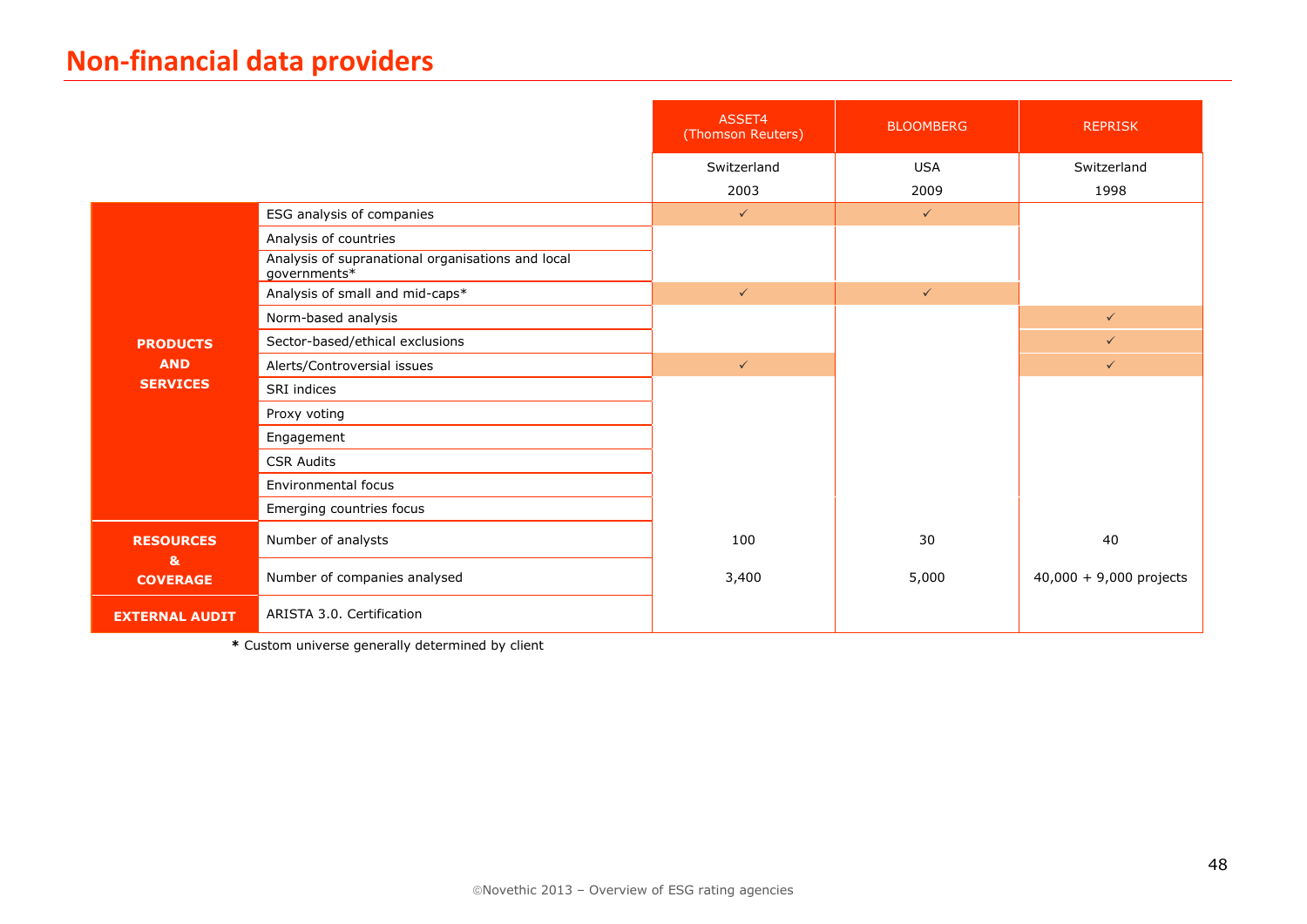## **Specialised agencies**

|                                                     |                                                                   | <b>ETHIFINANCE</b> | <b>ETHIX</b> | <b>ETHOS</b><br><b>SERVICES</b> | <b>GES</b>               | <b>MAPLECROFT</b>   | <b>SOLARON</b> | <b>TRUCOST</b> |
|-----------------------------------------------------|-------------------------------------------------------------------|--------------------|--------------|---------------------------------|--------------------------|---------------------|----------------|----------------|
|                                                     |                                                                   | France             | Sweden       | Switzerland                     | Sweden                   | United Kingdom      | India          | United Kingdom |
|                                                     |                                                                   | 2003               | 1999         | 1997                            | 1992                     | 2001                | 2007           | 2000           |
|                                                     | ESG analysis of companies                                         | $\checkmark$       | $\checkmark$ | $\checkmark$                    | $\checkmark$             | $\checkmark$        | $\checkmark$   | $\checkmark$   |
|                                                     | Analysis of countries                                             | $\checkmark$       | $\checkmark$ |                                 |                          | $\checkmark$        |                |                |
|                                                     | Analysis of supranational organisations and<br>local governments* |                    |              |                                 |                          |                     |                |                |
|                                                     | Analysis of small and mid-caps*                                   | $\checkmark$       | $\checkmark$ |                                 |                          |                     |                |                |
|                                                     | Norm-based analysis                                               |                    | $\checkmark$ |                                 | $\checkmark$             |                     |                |                |
| <b>PRODUCTS</b>                                     | Sector-based/ethical exclusions                                   | $\checkmark$       | $\checkmark$ |                                 | $\checkmark$             |                     | $\checkmark$   |                |
| <b>AND</b><br><b>SERVICES</b>                       | Alerts/Controversial issues                                       | $\checkmark$       | $\checkmark$ |                                 | $\checkmark$             | $\checkmark$        | $\checkmark$   |                |
|                                                     | SRI indices                                                       | $\checkmark$       |              |                                 | $\checkmark$             | $\checkmark$        |                |                |
|                                                     | Proxy voting                                                      |                    | $\checkmark$ | $\checkmark$                    |                          |                     |                |                |
|                                                     | Engagement                                                        |                    | $\checkmark$ | $\checkmark$                    | $\checkmark$             |                     |                | $\checkmark$   |
|                                                     | <b>CSR Audits</b>                                                 | $\checkmark$       |              |                                 |                          |                     | $\checkmark$   | $\checkmark$   |
|                                                     | Environmental focus                                               |                    |              |                                 |                          |                     |                | $\checkmark$   |
|                                                     | Emerging countries focus                                          |                    |              |                                 |                          |                     | $\checkmark$   |                |
|                                                     | Number of analysts                                                | $\overline{7}$     | 20           | 15                              | 50                       | 50                  | 65             | 20             |
| <b>RESOURCES</b><br>$\mathbf{a}$<br><b>COVERAGE</b> | Number of companies analysed                                      | 200                | > 7,000      | 100                             | "main global<br>indices" | 360 US<br>companies | 3,000          | 4,500          |
|                                                     | Number of countries analysed                                      | 106                |              |                                 |                          | All                 |                |                |
| <b>EXTERNAL</b><br><b>AUDIT</b>                     | ARISTA 3.0. Certification                                         | $\checkmark$       |              |                                 | $\checkmark$             |                     |                |                |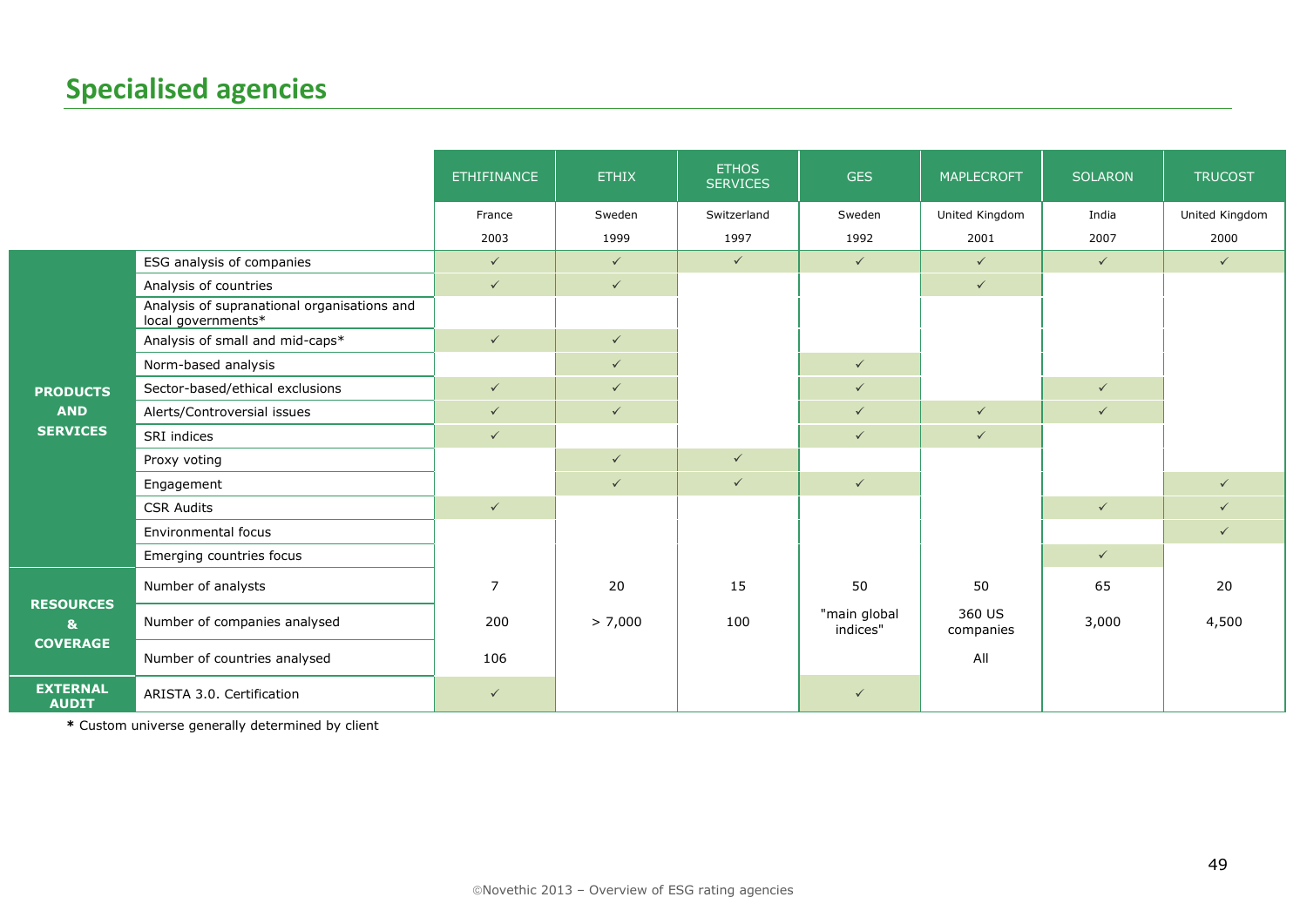## **Local agencies**

|                                  |                                                                      | CAER         | <b>COVALENCE</b> | <b>CRD</b><br>ANALYTICS | ECPI         | <b>ECODES</b> | <b>ECOVALORES</b> | ECO-<br><b>FRONTIER</b> | <b>ETHICAL</b><br><b>SCREENING</b> | <b>FORETICA</b> | <b>GREENEYE</b> | <b>IMUG</b>  |
|----------------------------------|----------------------------------------------------------------------|--------------|------------------|-------------------------|--------------|---------------|-------------------|-------------------------|------------------------------------|-----------------|-----------------|--------------|
|                                  |                                                                      | Australia    | Switzerland      | <b>USA</b>              | Italy        | Spain         | Mexico            | South Korea             | United<br>Kingdom                  | Spain           | Israel          | Germany      |
|                                  |                                                                      | 2000         | 2001             | 1981                    | 1997         | 1992          | 2000              | 1995                    | 1997                               | 2000            | <b>NA</b>       | 1999         |
|                                  | ESG analysis of companies                                            | $\checkmark$ | $\checkmark$     | $\checkmark$            | $\checkmark$ | $\checkmark$  | $\checkmark$      | $\checkmark$            | $\checkmark$                       | $\checkmark$    | $\checkmark$    | $\checkmark$ |
|                                  | Analysis of countries                                                | $\checkmark$ |                  |                         | $\checkmark$ |               |                   |                         |                                    |                 |                 | $\checkmark$ |
|                                  | Analysis of supranational<br>organisations and local<br>governments* |              |                  |                         | $\checkmark$ |               |                   |                         |                                    |                 |                 | $\checkmark$ |
|                                  | Analysis of small and mid-<br>$caps*$                                | $\checkmark$ |                  |                         |              |               |                   |                         | $\checkmark$                       |                 |                 | $\checkmark$ |
| <b>PRODUCTS</b>                  | Norm-based analysis                                                  |              | $\checkmark$     |                         |              |               | $\checkmark$      | $\checkmark$            | $\checkmark$                       |                 |                 |              |
| <b>AND</b>                       | Sector-based/ethical<br>exclusions                                   | $\checkmark$ |                  |                         | $\checkmark$ | $\checkmark$  | $\checkmark$      | $\checkmark$            | $\checkmark$                       |                 | $\checkmark$    | $\checkmark$ |
| <b>SERVICES</b>                  | Alerts/Controversial issues                                          | $\checkmark$ | $\checkmark$     |                         |              | $\checkmark$  | $\checkmark$      |                         |                                    |                 | $\checkmark$    | $\checkmark$ |
|                                  | SRI indices                                                          |              | $\checkmark$     | $\checkmark$            | $\checkmark$ |               | $\checkmark$      | $\checkmark$            |                                    |                 | $\checkmark$    |              |
|                                  | Proxy voting                                                         | $\checkmark$ |                  |                         |              |               |                   | $\checkmark$            |                                    |                 |                 |              |
|                                  | Engagement                                                           | $\checkmark$ |                  |                         |              |               |                   | $\checkmark$            |                                    |                 |                 |              |
|                                  | <b>CSR Audits</b>                                                    |              | $\checkmark$     |                         |              |               |                   |                         |                                    |                 |                 | $\checkmark$ |
|                                  | Environmental focus                                                  |              |                  |                         |              |               |                   |                         |                                    |                 |                 |              |
|                                  | Emerging countries focus                                             |              |                  |                         |              |               |                   |                         |                                    |                 |                 |              |
| <b>RESOURCES</b><br>$\mathbf{a}$ | Number of analysts                                                   | <b>NA</b>    | <b>NA</b>        | <b>NA</b>               | <b>NA</b>    | 3             | <b>NA</b>         | 8                       | <b>NA</b>                          | <b>NA</b>       | <b>NA</b>       | <b>NA</b>    |
| <b>COVERAGE</b>                  | Number of companies<br>analysed                                      | 300          | > 500            | 2,000                   | 3,600        | <b>NA</b>     | <b>NA</b>         | 2,200                   | 1,000                              | <b>NA</b>       | <b>NA</b>       | <b>NA</b>    |
| <b>AUDIT</b><br><b>EXTERNAL</b>  | ARISTA 3.0. Certification                                            | $\checkmark$ |                  |                         |              | $\checkmark$  |                   |                         |                                    |                 | $\checkmark$    | $\checkmark$ |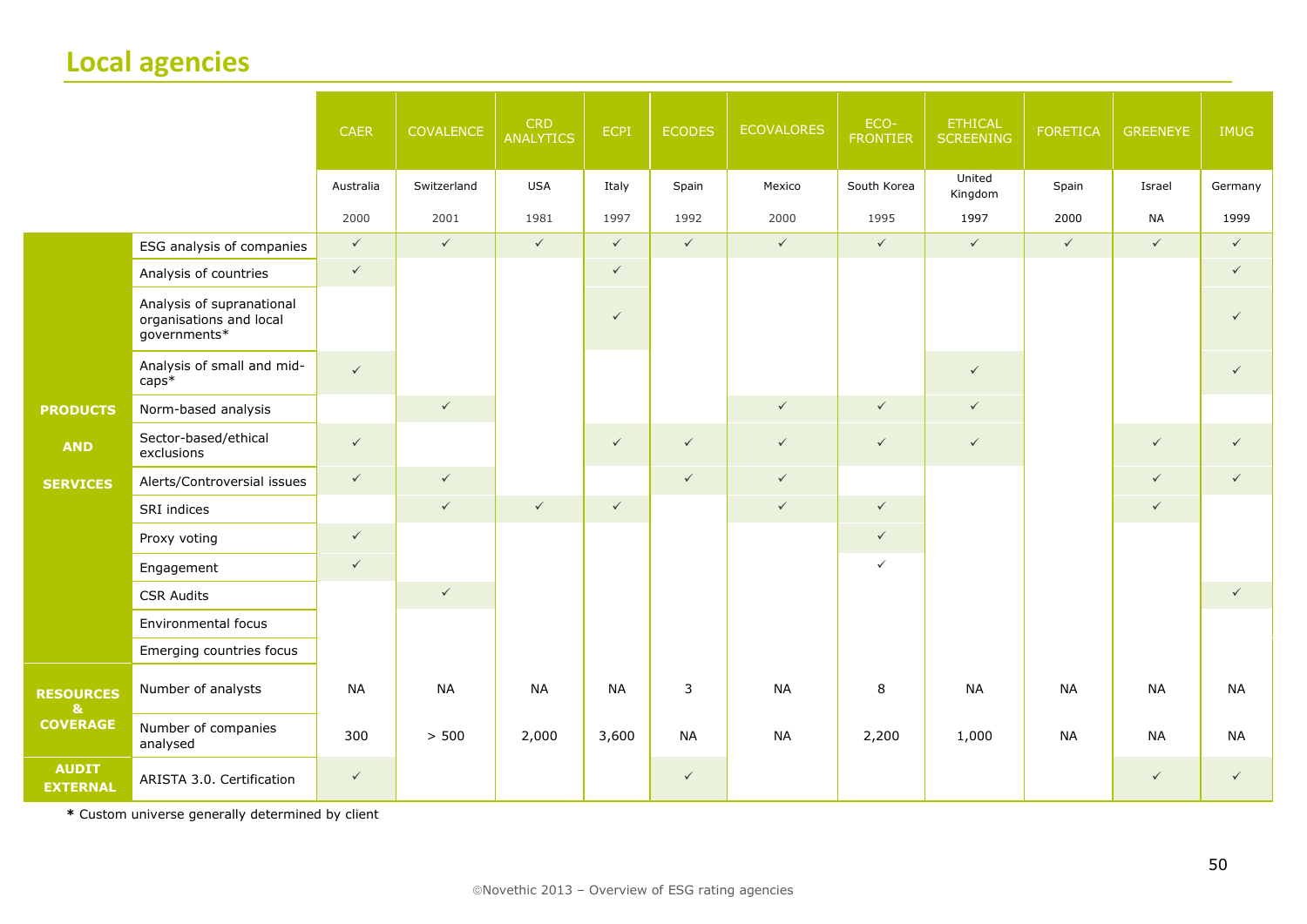|                                  |                                                                      | KO-CSR              | <b>NOVASTER</b> | <b>REGNAN</b> | <b>REPUTEX</b> | <b>RFU</b>   | <b>SIRIS</b> | <b>SOLABILITY</b> | <b>SOURCE</b><br><b>ASIA</b> | <b>STANDARD</b><br><b>ETHICS</b> | <b>SUST</b><br><b>INVEST</b> | <b>SYN</b><br><b>TAO</b> | THE<br><b>GOOD</b><br><b>BANKER</b> |
|----------------------------------|----------------------------------------------------------------------|---------------------|-----------------|---------------|----------------|--------------|--------------|-------------------|------------------------------|----------------------------------|------------------------------|--------------------------|-------------------------------------|
|                                  |                                                                      | South<br>Korea      | Spain           | Australia     | Australia      | Austria      | Australia    | South Korea       | United<br>Kingdom            | Italy                            | South<br>Korea               | China                    | Japan                               |
|                                  |                                                                      | <b>NA</b>           | 1985            | 2002          | 1999           | 1997         | 2000         | 2005              | <b>NA</b>                    | 2002                             | 2006                         | 2002                     | 1998                                |
|                                  | ESG analysis of companies                                            | $\checkmark$        | $\checkmark$    | $\checkmark$  | $\checkmark$   | $\checkmark$ | $\checkmark$ | $\checkmark$      | $\checkmark$                 | $\checkmark$                     | $\checkmark$                 | $\checkmark$             | $\checkmark$                        |
|                                  | Analysis of countries                                                | $\checkmark$        |                 |               |                | $\checkmark$ |              |                   |                              | $\checkmark$                     |                              |                          |                                     |
|                                  | Analysis of supranational<br>organisations and local<br>governments* |                     |                 |               |                | $\checkmark$ |              |                   |                              |                                  |                              |                          |                                     |
|                                  | Analysis of small and mid-                                           |                     |                 |               |                |              |              |                   |                              |                                  |                              |                          |                                     |
| <b>PRODUCTS</b>                  | $caps^*$<br>Norm-based analysis                                      | $\checkmark$        |                 |               |                |              |              |                   | $\checkmark$                 |                                  |                              |                          |                                     |
| <b>AND</b>                       | Sector-based/ethical<br>exclusions                                   | $\checkmark$        | $\checkmark$    |               |                |              |              |                   | $\checkmark$                 |                                  |                              |                          |                                     |
| <b>SERVICES</b>                  | Alerts/Controversial issues                                          | $\checkmark$        | $\checkmark$    |               |                |              |              |                   | $\checkmark$                 |                                  | $\checkmark$                 | $\checkmark$             | $\checkmark$                        |
|                                  | SRI indices                                                          |                     |                 |               | $\checkmark$   |              |              | $\checkmark$      |                              |                                  | $\checkmark$                 |                          |                                     |
|                                  | Proxy voting                                                         | $\checkmark$        |                 | $\checkmark$  |                |              | $\checkmark$ | $\checkmark$      |                              |                                  | $\checkmark$                 |                          |                                     |
|                                  | Engagement                                                           | $\checkmark$        |                 | $\checkmark$  |                |              | $\checkmark$ | $\checkmark$      |                              |                                  | $\checkmark$                 |                          |                                     |
|                                  | <b>CSR Audits</b>                                                    |                     |                 |               |                |              |              |                   |                              | $\checkmark$                     | $\checkmark$                 |                          |                                     |
|                                  | Environmental focus                                                  |                     |                 |               | $\checkmark$   |              |              |                   |                              |                                  |                              |                          |                                     |
|                                  | Emerging countries focus                                             |                     |                 |               | $\checkmark$   |              |              | $\checkmark$      |                              |                                  | $\checkmark$                 |                          |                                     |
| <b>RESOURCES</b><br>$\mathbf{a}$ | Number of analysts                                                   | <b>NA</b>           | <b>NA</b>       | <b>NA</b>     | 30             | <b>NA</b>    | <b>NA</b>    | <b>NA</b>         | <b>NA</b>                    | <b>NA</b>                        | 6                            | <b>NA</b>                | 9                                   |
| <b>COVERAGE</b>                  | Number of companies<br>analysed                                      | NA/ 70<br>countries | <b>NA</b>       | NA            | 1,200          | <b>NA</b>    | 1,500        | 2,000             | <b>NA</b>                    | 40                               | 400                          | <b>NA</b>                | 1,000                               |
| <b>AUDIT</b><br><b>EXTERNAL</b>  | ARISTA 3.0. Certification                                            | $\checkmark$        |                 |               |                |              |              |                   |                              |                                  |                              |                          |                                     |